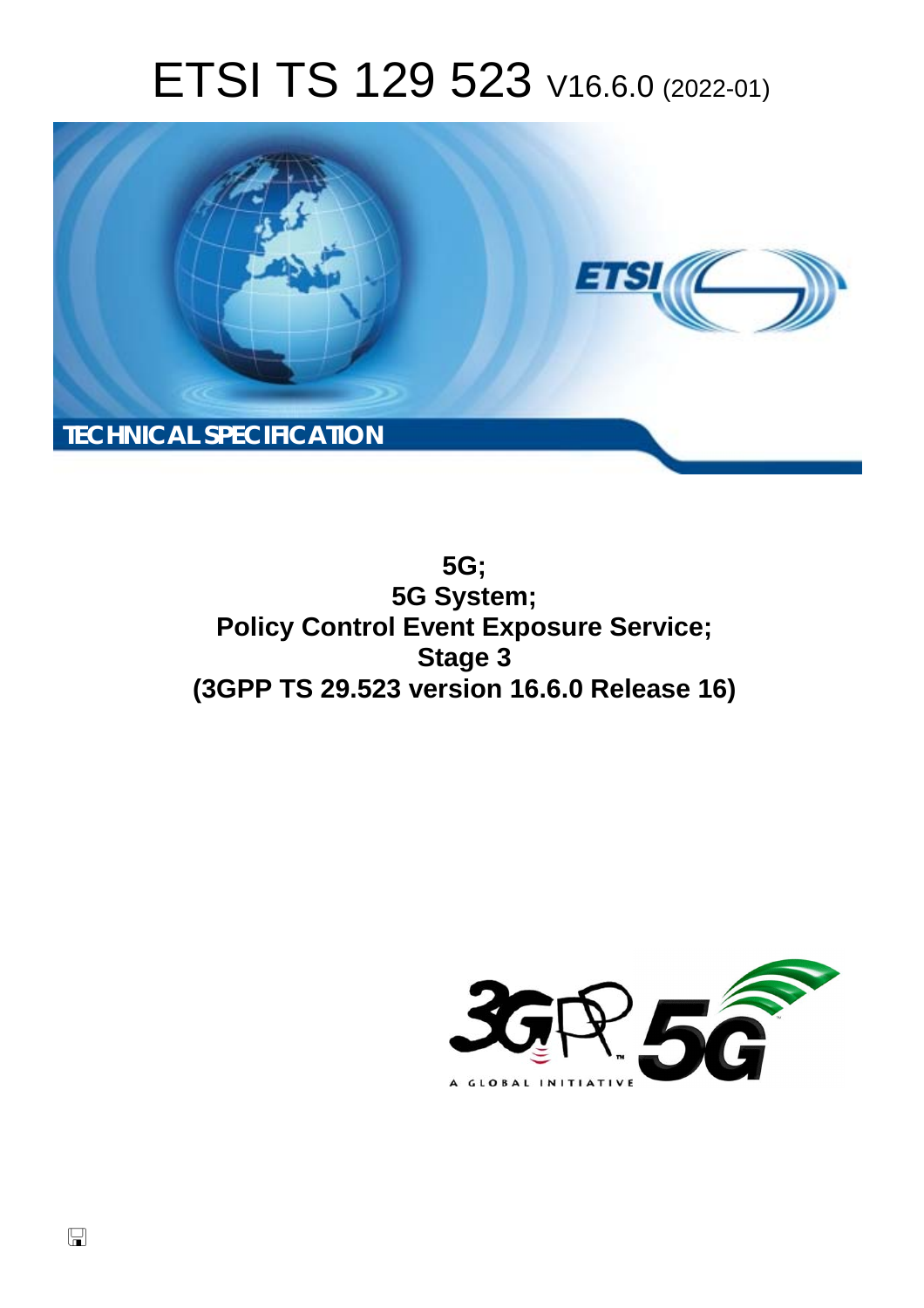Reference RTS/TSGC-0329523vg60

Keywords

 $\overline{5G}$ 

#### *ETSI*

650 Route des Lucioles F-06921 Sophia Antipolis Cedex - FRANCE

Tel.: +33 4 92 94 42 00 Fax: +33 4 93 65 47 16

Siret N° 348 623 562 00017 - APE 7112B Association à but non lucratif enregistrée à la Sous-Préfecture de Grasse (06) N° w061004871

#### *Important notice*

The present document can be downloaded from: <http://www.etsi.org/standards-search>

The present document may be made available in electronic versions and/or in print. The content of any electronic and/or print versions of the present document shall not be modified without the prior written authorization of ETSI. In case of any existing or perceived difference in contents between such versions and/or in print, the prevailing version of an ETSI deliverable is the one made publicly available in PDF format at [www.etsi.org/deliver](http://www.etsi.org/deliver).

Users of the present document should be aware that the document may be subject to revision or change of status. Information on the current status of this and other ETSI documents is available at <https://portal.etsi.org/TB/ETSIDeliverableStatus.aspx>

If you find errors in the present document, please send your comment to one of the following services: <https://portal.etsi.org/People/CommiteeSupportStaff.aspx>

#### *Notice of disclaimer & limitation of liability*

The information provided in the present deliverable is directed solely to professionals who have the appropriate degree of experience to understand and interpret its content in accordance with generally accepted engineering or other professional standard and applicable regulations.

No recommendation as to products and services or vendors is made or should be implied.

No representation or warranty is made that this deliverable is technically accurate or sufficient or conforms to any law and/or governmental rule and/or regulation and further, no representation or warranty is made of merchantability or fitness for any particular purpose or against infringement of intellectual property rights.

In no event shall ETSI be held liable for loss of profits or any other incidental or consequential damages.

Any software contained in this deliverable is provided "AS IS" with no warranties, express or implied, including but not limited to, the warranties of merchantability, fitness for a particular purpose and non-infringement of intellectual property rights and ETSI shall not be held liable in any event for any damages whatsoever (including, without limitation, damages for loss of profits, business interruption, loss of information, or any other pecuniary loss) arising out of or related to the use of or inability to use the software.

#### *Copyright Notification*

No part may be reproduced or utilized in any form or by any means, electronic or mechanical, including photocopying and microfilm except as authorized by written permission of ETSI. The content of the PDF version shall not be modified without the written authorization of ETSI.

The copyright and the foregoing restriction extend to reproduction in all media.

© ETSI 2022. All rights reserved.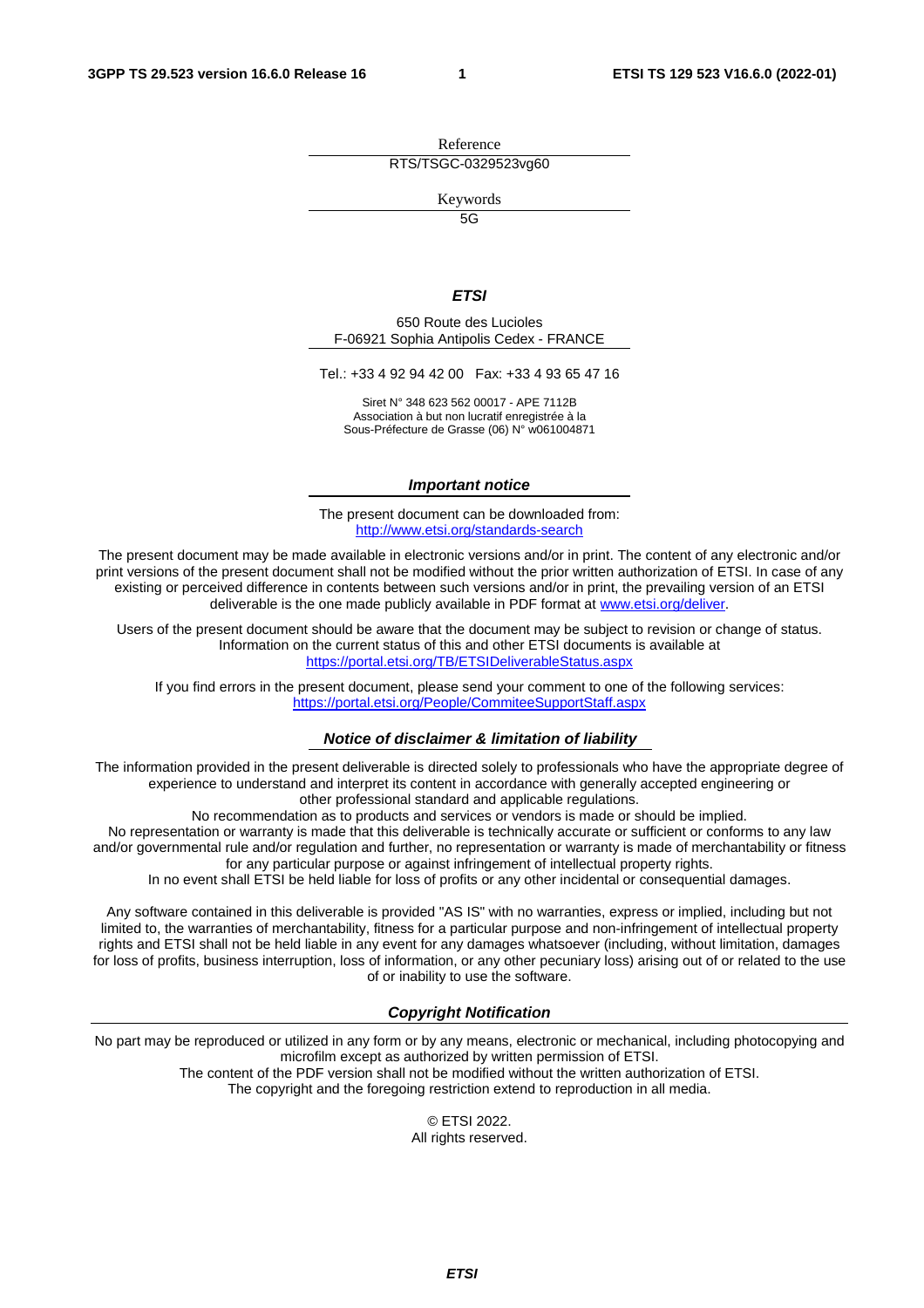# Intellectual Property Rights

#### Essential patents

IPRs essential or potentially essential to normative deliverables may have been declared to ETSI. The declarations pertaining to these essential IPRs, if any, are publicly available for **ETSI members and non-members**, and can be found in ETSI SR 000 314: *"Intellectual Property Rights (IPRs); Essential, or potentially Essential, IPRs notified to ETSI in respect of ETSI standards"*, which is available from the ETSI Secretariat. Latest updates are available on the ETSI Web server ([https://ipr.etsi.org/\)](https://ipr.etsi.org/).

Pursuant to the ETSI Directives including the ETSI IPR Policy, no investigation regarding the essentiality of IPRs, including IPR searches, has been carried out by ETSI. No guarantee can be given as to the existence of other IPRs not referenced in ETSI SR 000 314 (or the updates on the ETSI Web server) which are, or may be, or may become, essential to the present document.

#### **Trademarks**

The present document may include trademarks and/or tradenames which are asserted and/or registered by their owners. ETSI claims no ownership of these except for any which are indicated as being the property of ETSI, and conveys no right to use or reproduce any trademark and/or tradename. Mention of those trademarks in the present document does not constitute an endorsement by ETSI of products, services or organizations associated with those trademarks.

**DECT™**, **PLUGTESTS™**, **UMTS™** and the ETSI logo are trademarks of ETSI registered for the benefit of its Members. **3GPP™** and **LTE™** are trademarks of ETSI registered for the benefit of its Members and of the 3GPP Organizational Partners. **oneM2M™** logo is a trademark of ETSI registered for the benefit of its Members and of the oneM2M Partners. **GSM**® and the GSM logo are trademarks registered and owned by the GSM Association.

# Legal Notice

This Technical Specification (TS) has been produced by ETSI 3rd Generation Partnership Project (3GPP).

The present document may refer to technical specifications or reports using their 3GPP identities. These shall be interpreted as being references to the corresponding ETSI deliverables.

The cross reference between 3GPP and ETSI identities can be found under<http://webapp.etsi.org/key/queryform.asp>.

# Modal verbs terminology

In the present document "**shall**", "**shall not**", "**should**", "**should not**", "**may**", "**need not**", "**will**", "**will not**", "**can**" and "**cannot**" are to be interpreted as described in clause 3.2 of the [ETSI Drafting Rules](https://portal.etsi.org/Services/editHelp!/Howtostart/ETSIDraftingRules.aspx) (Verbal forms for the expression of provisions).

"**must**" and "**must not**" are **NOT** allowed in ETSI deliverables except when used in direct citation.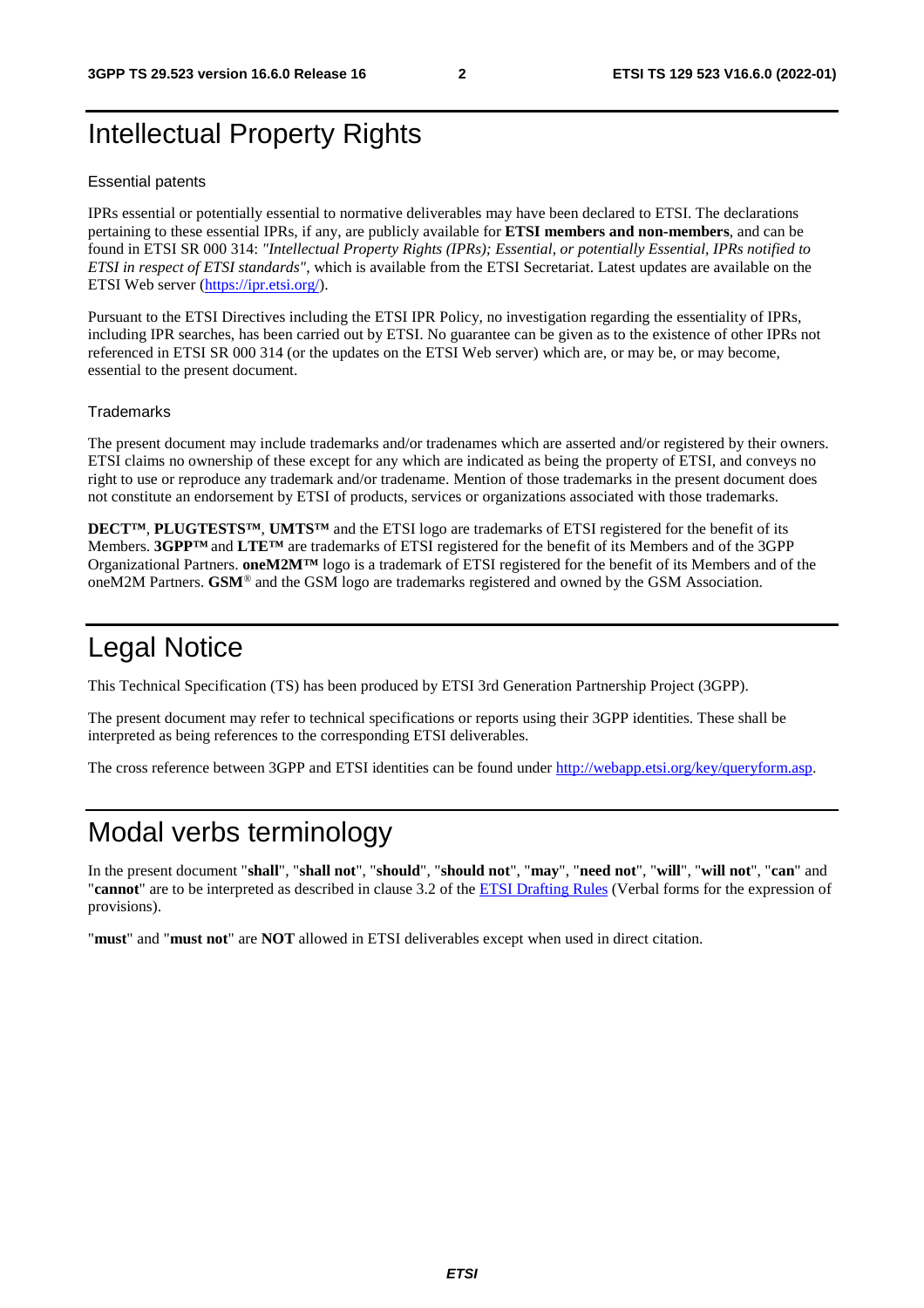$\mathbf{3}$ 

# Contents

| 1          |         |  |
|------------|---------|--|
| 2          |         |  |
| 3          |         |  |
| 3.1<br>3.2 |         |  |
| 4          |         |  |
| 4.1        |         |  |
| 4.1.1      |         |  |
| 4.1.2      |         |  |
| 4.1.3      |         |  |
| 4.1.3.1    |         |  |
| 4.1.3.2    |         |  |
| 4.2        |         |  |
| 4.2.1      |         |  |
| 4.2.2      |         |  |
| 4.2.2.1    |         |  |
| 4.2.2.2    |         |  |
|            |         |  |
| 4.2.2.3    |         |  |
| 4.2.3      |         |  |
| 4.2.3.1    |         |  |
| 4.2.3.2    |         |  |
| 4.2.4      |         |  |
| 4.2.4.1    |         |  |
| 4.2.4.2    |         |  |
| 5          |         |  |
| 5.1        |         |  |
| 5.2        |         |  |
| 5.2.1      |         |  |
| 5.2.2      |         |  |
| 5.2.2.1    | General |  |
| 5.2.2.2    |         |  |
| 5.2.3      |         |  |
| 5.2.3.1    |         |  |
| 5.3        |         |  |
| 5.3.1      |         |  |
| 5.3.2      |         |  |
| 5.3.2.1    |         |  |
| 5.3.2.2    |         |  |
|            |         |  |
| 5.3.2.3    |         |  |
| 5.3.2.3.1  |         |  |
| 5.3.2.4    |         |  |
| 5.3.3      |         |  |
| 5.3.3.1    |         |  |
| 5.3.3.2    |         |  |
| 5.3.3.3    |         |  |
| 5.3.3.3.1  |         |  |
| 5.3.3.3.2  |         |  |
| 5.3.3.3.3  |         |  |
| 5.3.3.4    |         |  |
|            |         |  |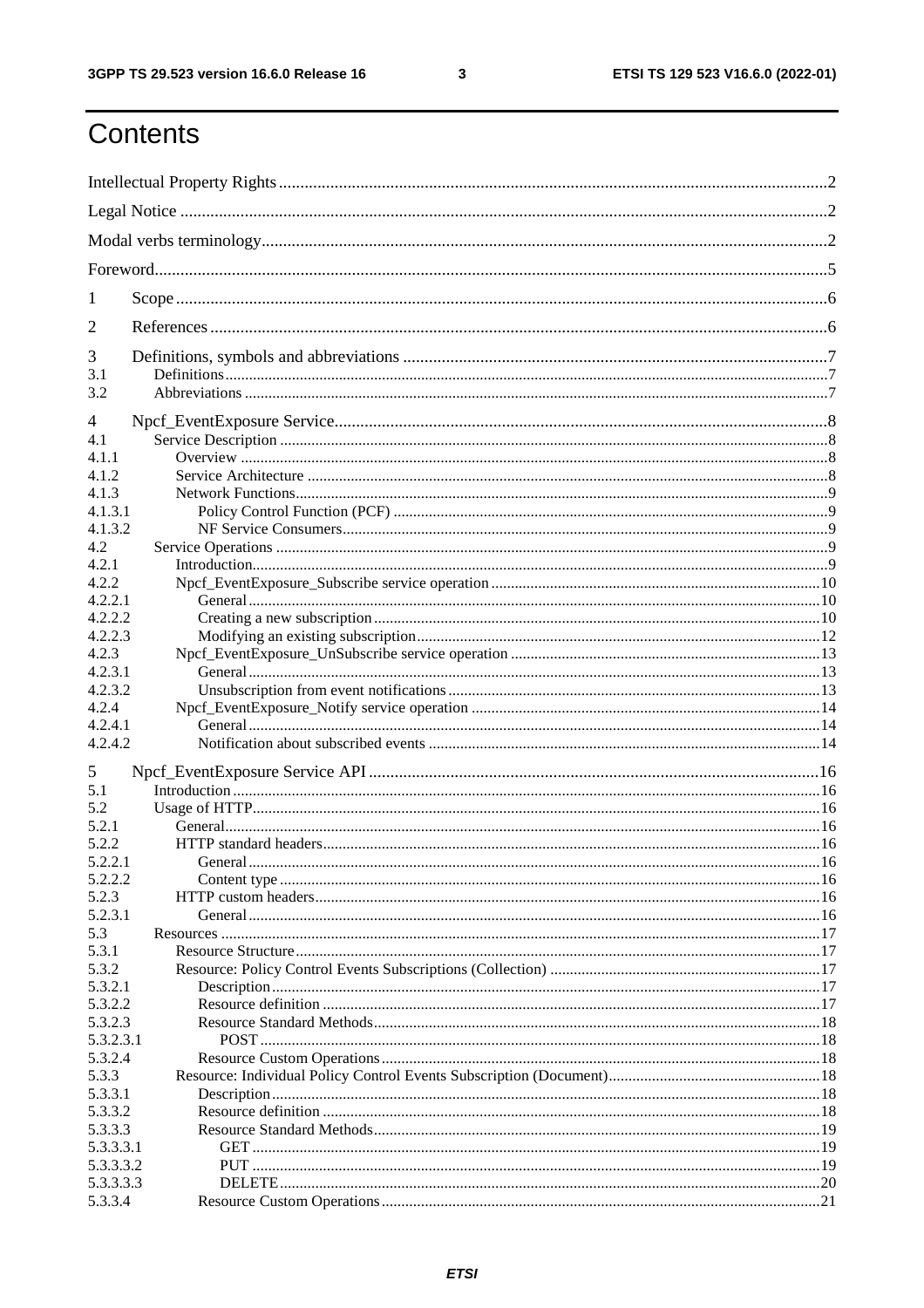#### $\overline{\mathbf{4}}$

| 5.4       |                               |  |  |  |  |  |  |
|-----------|-------------------------------|--|--|--|--|--|--|
| 5.5       |                               |  |  |  |  |  |  |
| 5.5.1     |                               |  |  |  |  |  |  |
| 5.5.2     |                               |  |  |  |  |  |  |
| 5.5.2.1   |                               |  |  |  |  |  |  |
| 5.5.2.2   |                               |  |  |  |  |  |  |
| 5.5.2.3   |                               |  |  |  |  |  |  |
| 5.5.2.3.1 |                               |  |  |  |  |  |  |
| 5.6       |                               |  |  |  |  |  |  |
| 5.6.1     |                               |  |  |  |  |  |  |
| 5.6.2     |                               |  |  |  |  |  |  |
| 5.6.2.1   |                               |  |  |  |  |  |  |
| 5.6.2.2   |                               |  |  |  |  |  |  |
| 5.6.2.3   |                               |  |  |  |  |  |  |
| 5.6.2.4   |                               |  |  |  |  |  |  |
| 5.6.2.5   |                               |  |  |  |  |  |  |
| 5.6.2.6   |                               |  |  |  |  |  |  |
| 5.6.2.7   |                               |  |  |  |  |  |  |
| 5.6.2.8   |                               |  |  |  |  |  |  |
| 5.6.2.9   |                               |  |  |  |  |  |  |
| 5.6.3     |                               |  |  |  |  |  |  |
| 5.6.3.1   |                               |  |  |  |  |  |  |
| 5.6.3.2   |                               |  |  |  |  |  |  |
| 5.6.3.3   |                               |  |  |  |  |  |  |
| 5.7       |                               |  |  |  |  |  |  |
| 5.7.1     |                               |  |  |  |  |  |  |
| 5.7.2     |                               |  |  |  |  |  |  |
| 5.7.3     |                               |  |  |  |  |  |  |
| 5.8       |                               |  |  |  |  |  |  |
| 5.9       |                               |  |  |  |  |  |  |
|           | Annex A (normative):          |  |  |  |  |  |  |
| A.1       |                               |  |  |  |  |  |  |
| A.2       |                               |  |  |  |  |  |  |
|           |                               |  |  |  |  |  |  |
|           | <b>Annex B (informative):</b> |  |  |  |  |  |  |
|           |                               |  |  |  |  |  |  |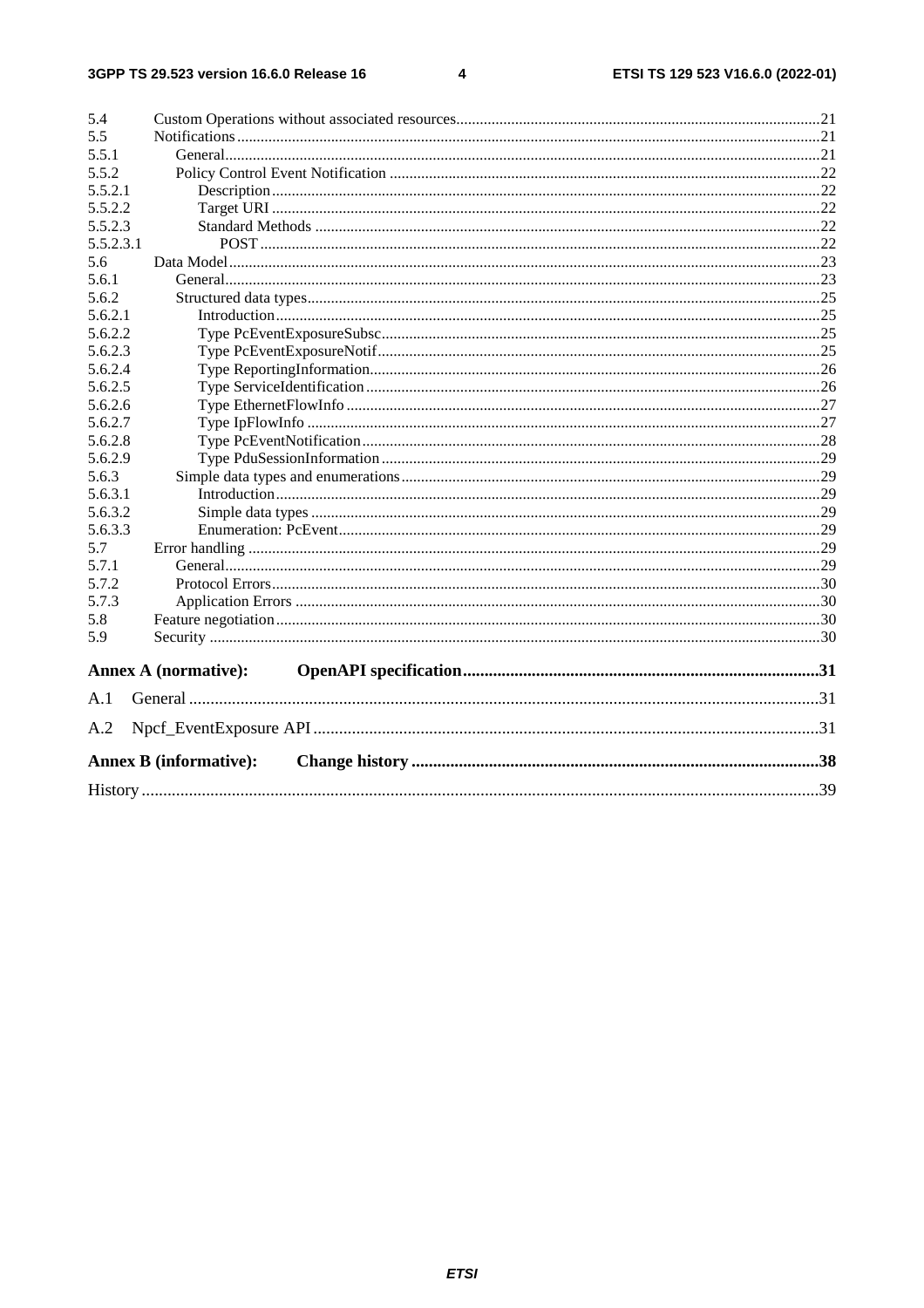# Foreword

This Technical Specification has been produced by the 3rd Generation Partnership Project (3GPP).

The contents of the present document are subject to continuing work within the TSG and may change following formal TSG approval. Should the TSG modify the contents of the present document, it will be re-released by the TSG with an identifying change of release date and an increase in version number as follows:

Version x.y.z

where:

- x the first digit:
	- 1 presented to TSG for information;
	- 2 presented to TSG for approval;
	- 3 or greater indicates TSG approved document under change control.
- y the second digit is incremented for all changes of substance, i.e. technical enhancements, corrections, updates, etc.
- z the third digit is incremented when editorial only changes have been incorporated in the document.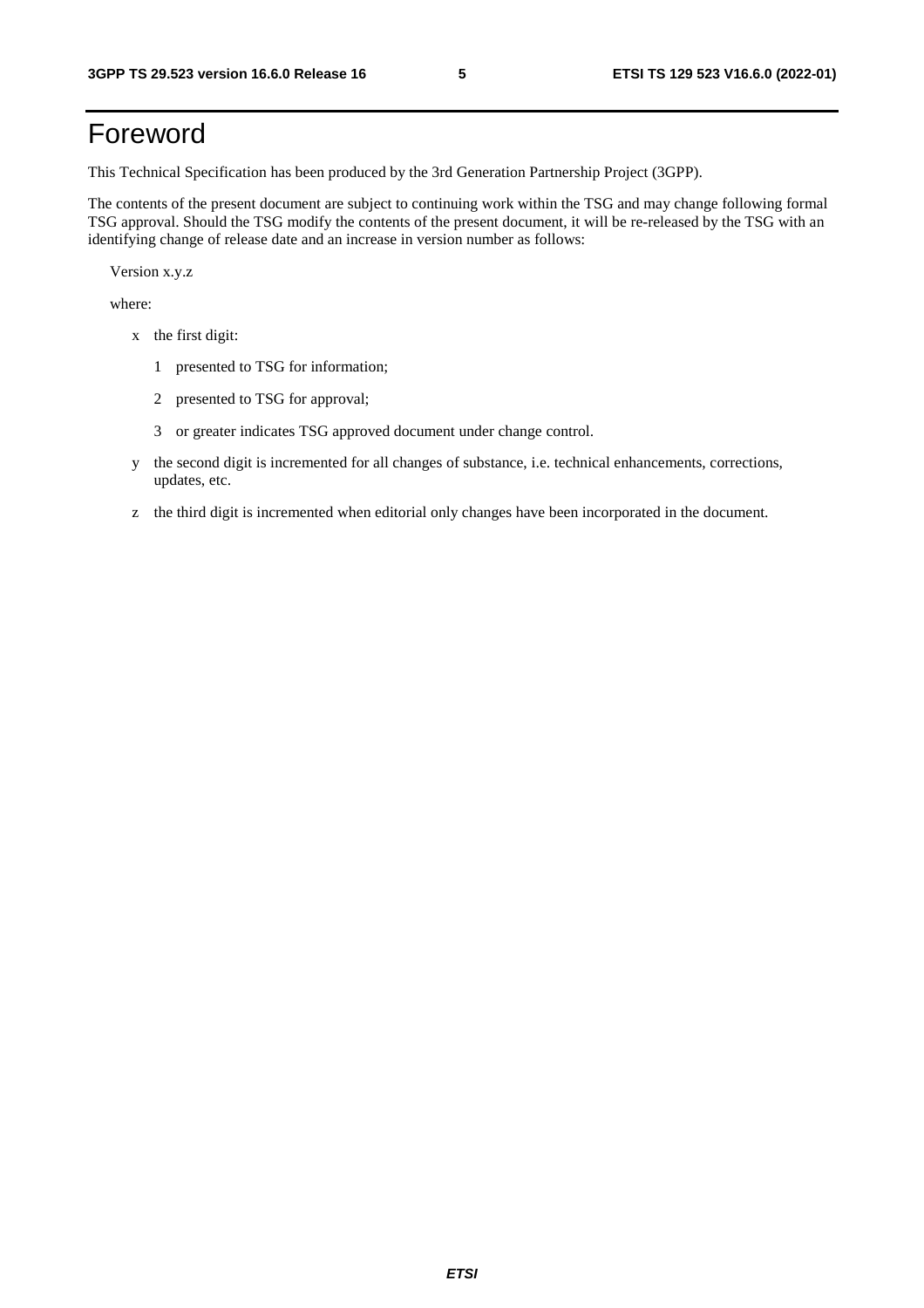# 1 Scope

The present document specifies the stage 3 protocol and data model for the Policy Control Event Exposure Service of the 5G System. It provides stage 3 protocol definitions, message flows and specifies the API for the Npcf Event Exposure service.

The 5G System stage 2 architecture and the procedures are specified in 3GPP TS 23.501 [2], 3GPP TS 23.502 [3] and 3GPP TS 23.503 [4].

The 5G System stage 3 call flows are provided in 3GPP TS 29.513 [8].

The Technical Realization of the Service Based Architecture and the Principles and Guidelines for Services Definition are specified in 3GPP TS 29.500 [5] and 3GPP TS 29.501 [6].

The Policy Control Event Exposure Service is provided by the Policy Control Function (PCF). This service exposes policy control events observed at the PCF.

# 2 References

The following documents contain provisions which, through reference in this text, constitute provisions of the present document.

- References are either specific (identified by date of publication, edition number, version number, etc.) or non-specific.
- For a specific reference, subsequent revisions do not apply.
- For a non-specific reference, the latest version applies. In the case of a reference to a 3GPP document (including a GSM document), a non-specific reference implicitly refers to the latest version of that document *in the same Release as the present document*.
- [1] 3GPP TR 21.905: "Vocabulary for 3GPP Specifications".
- [2] 3GPP TS 23.501: "System Architecture for the 5G System; Stage 2".
- [3] 3GPP TS 23.502: "Procedures for the 5G System; Stage 2".
- [4] 3GPP TS 23.503: "Policy and Charging Control Framework for the 5G System; Stage 2".
- [5] 3GPP TS 29.500: "5G System; Technical Realization of Service Based Architecture; Stage 3".
- [6] 3GPP TS 29.501: "5G System; Principles and Guidelines for Services Definition; Stage 3".
- [7] OpenAPI: "OpenAPI 3.0.0 Specification", [https://github.com/OAI/OpenAPI](https://github.com/OAI/OpenAPI-Specification/blob/master/versions/3.0.0.md)-[Specification/blob/master/versions/3.0.0.md](https://github.com/OAI/OpenAPI-Specification/blob/master/versions/3.0.0.md).
- [8] 3GPP TS 29.513: "5G System; Policy and Charging Control signalling flows and QoS parameter mapping; Stage 3".
- [9] 3GPP TS 29.512: "5G System; Session Management Policy Control Service; Stage 3".
- [10] 3GPP TS 29.507: "5G System; Access and Mobility Policy Control Service; Stage 3".
- [11] 3GPP TS 29.525: "5G System; UE Policy Control Service; Stage 3".
- [12] 3GPP TS 29.514: "5G System; Policy Authorization Service; Stage 3".
- [13] 3GPP TS 29.214: "Policy and Charging Control over Rx reference point".
- [14] 3GPP TS 29.571: "5G System; Common Data Types for Service Based Interfaces; Stage 3".
- [15] 3GPP TS 29.508: "5G System; Session Management Event Exposure Service; Stage 3".
- [16] IETF RFC 7540: "Hypertext Transfer Protocol Version 2 (HTTP/2)".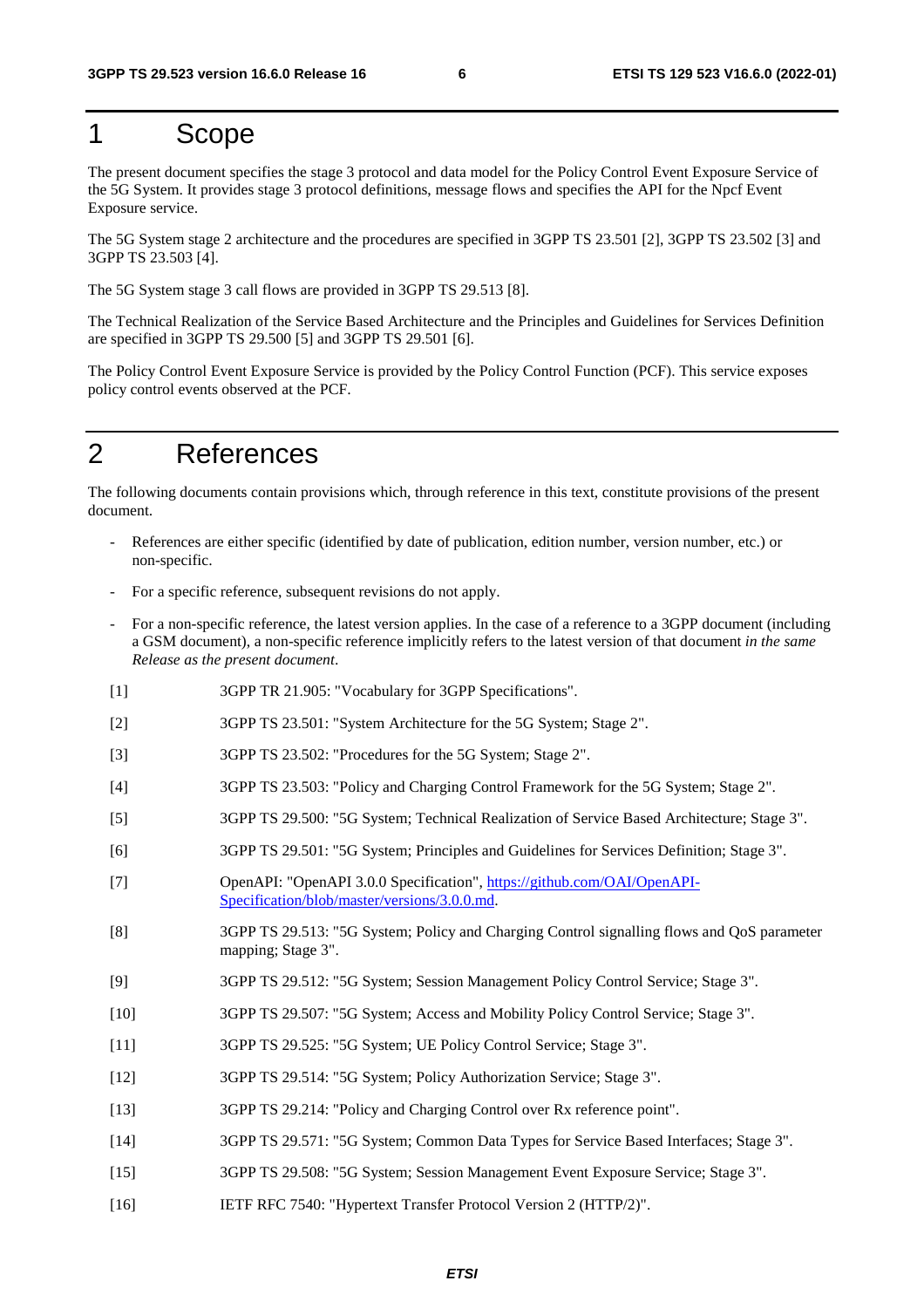- [17] IETF RFC 8259: "The JavaScript Object Notation (JSON) Data Interchange Format".
- [18] IETF RFC 7807: "Problem Details for HTTP APIs".
- [19] 3GPP TS 33.501: "Security architecture and procedures for 5G system".
- [20] IETF RFC 6749: "The OAuth 2.0 Authorization Framework".
- [21] 3GPP TS 29.510: "5G System; Network Function Repository Services; Stage 3".
- [22] 3GPP TR 21.900: "Technical Specification Group working methods".

# 3 Definitions, symbols and abbreviations

# 3.1 Definitions

For the purposes of the present document, the terms and definitions given in 3GPP TR 21.905 [1] and the following apply. A term defined in the present document takes precedence over the definition of the same term, if any, in 3GPP TR 21.905 [1].

**example:** text used to clarify abstract rules by applying them literally.

# 3.2 Abbreviations

For the purposes of the present document, the abbreviations given in 3GPP TR 21.905 [1] and the following apply. An abbreviation defined in the present document takes precedence over the definition of the same abbreviation, if any, in 3GPP TR 21.905 [1].

| AF           | <b>Application Function</b>                           |
|--------------|-------------------------------------------------------|
| AMF          | <b>Access and Mobility Management Function</b>        |
| <b>API</b>   | <b>Application Programming Interface</b>              |
| <b>ATSSS</b> | Access Traffic Steering, Switching and Splitting      |
| <b>DNN</b>   | Data Network Name                                     |
| ePDG         | evolved Packet Data Gateway                           |
| <b>GPSI</b>  | Generic Public Subscription Identifier                |
| <b>HTTP</b>  | <b>Hypertext Transfer Protocol</b>                    |
| MA           | Multi-Access                                          |
| <b>NEF</b>   | <b>Network Exposure Function</b>                      |
| <b>NID</b>   | Network Identifier                                    |
| NF           | <b>Network Function</b>                               |
| <b>NRF</b>   | <b>Network Repository Function</b>                    |
| <b>NWDAF</b> | <b>Network Data Analytics Function</b>                |
| <b>OAM</b>   | <b>Operation And Maintenance</b>                      |
| <b>PCF</b>   | Policy Control Function                               |
| <b>RFSP</b>  | <b>RAT Frequency Selection Priority</b>               |
| S-NSSAI      | Single Network Slice Selection Assistance Information |
| <b>SMF</b>   | <b>Session Management Function</b>                    |
| <b>SNPN</b>  | Stand-alone Non-Public Network                        |
| SUPI         | <b>Subscription Permanent Identifier</b>              |
| <b>UDM</b>   | <b>Unified Data Management</b>                        |
| <b>UDR</b>   | <b>Unified Data Repository</b>                        |
| <b>URSP</b>  | <b>UE Route Selection Policy</b>                      |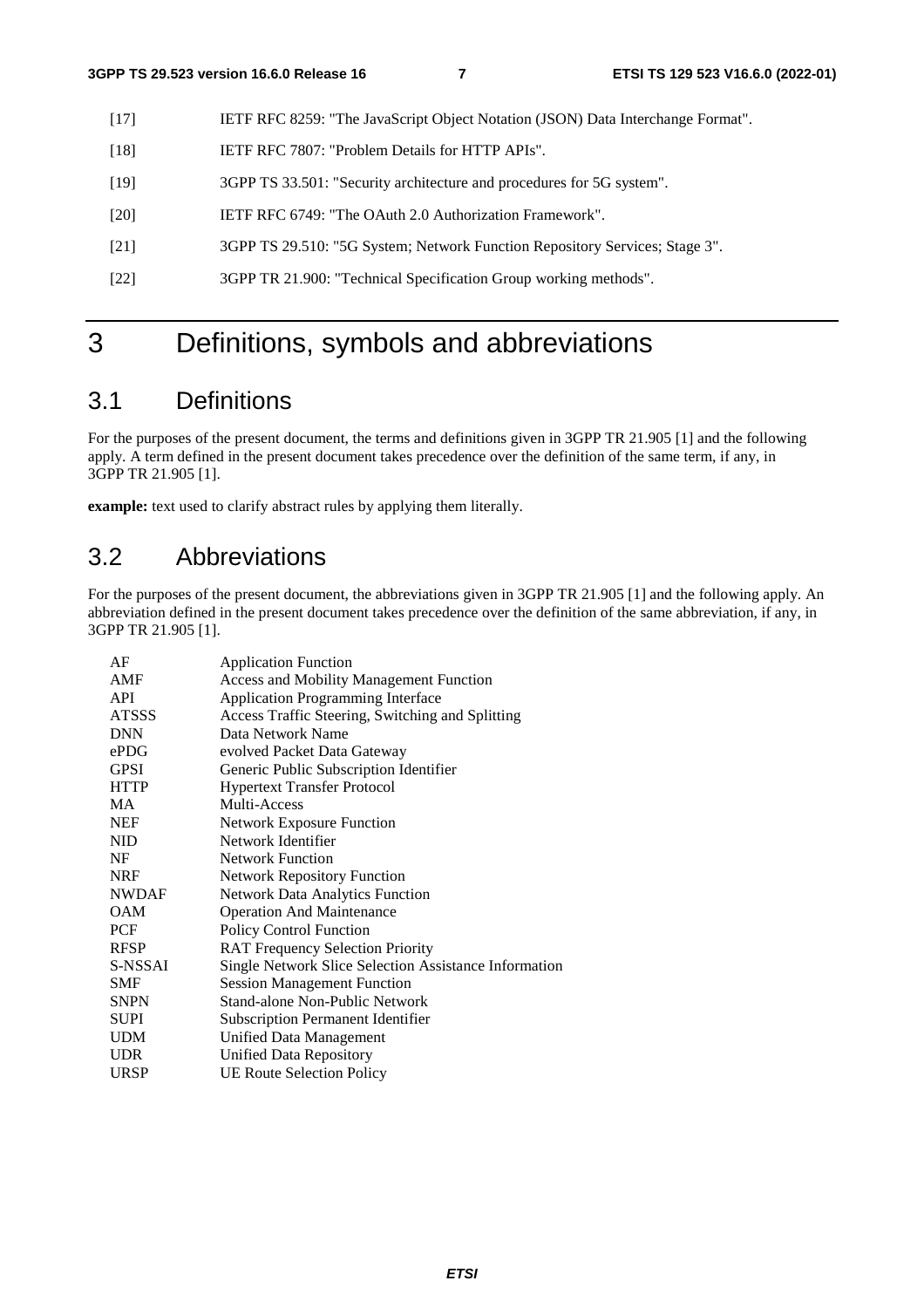# 4 Npcf\_EventExposure Service

# 4.1 Service Description

## 4.1.1 Overview

The Policy Event Exposure Service, as defined in 3GPP TS 23.502 [3] and 3GPP TS 23.503 [4], is provided by the Policy Control Function (PCF).

This service:

- allows NF service consumers to subscribe, modify and unsubscribe from policy control events; and
- notifies NF service consumers with a corresponding subscription about observed events on the PCF.

The types of observed events include:

- PLMN identifier notification; and
- Access type change.

The target of the event reporting may include a group of UE(s) or any UE (i.e. all UEs). When an event occurs, to which the NF service consumer has subscribed, the PCF reports the requested information to the NF service consumer based on the event reporting information definition requested by the NF service consumer (see 3GPP TS 23.502 [3], subclause 4.15.1).

### 4.1.2 Service Architecture

The 5G System Architecture is defined in 3GPP TS 23.501 [2]. The Policy and Charging related 5G architecture and signalling flows are also described in 3GPP TS 29.513 [8].

The Policy Event Exposure Service (Npcf\_EventExposure) is part of the Npcf service-based interface exhibited by the Policy Control Function (PCF).

The only known NF service consumer of the Npcf\_EventExposure service is the Network Exposure Function (NEF).

The Npcf\_EventExposure service is provided by the PCF and consumed by NF service consumers (e.g. NEF), as shown in figure 4.1.2-1 for the SBI representation model and in figure 4.1.2-2 for reference point representation model.



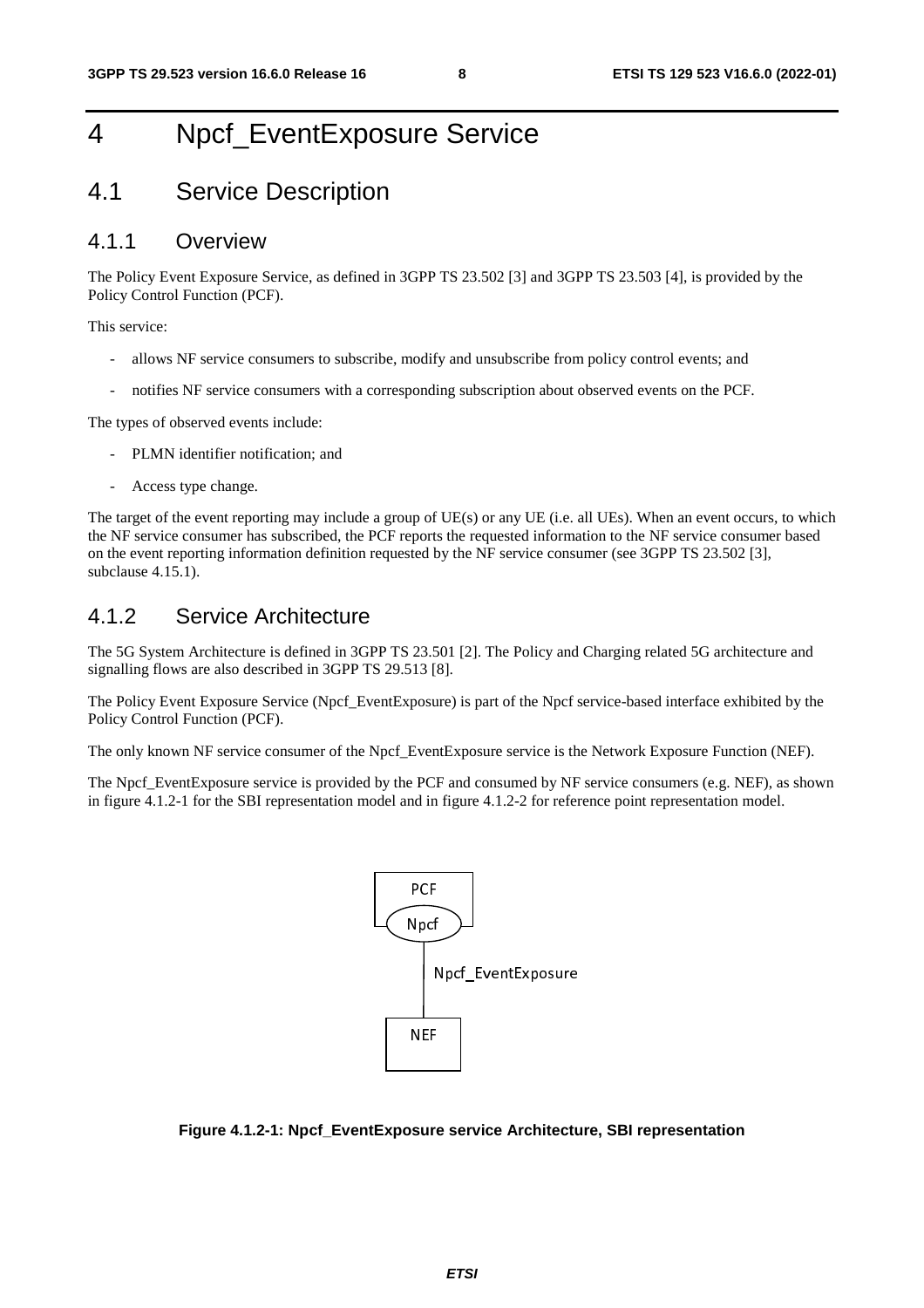

#### **Figure 4.1.2-2: Npcf\_EventExposure service Architecture, reference point representation**

NOTE: The NWDAF can be a consumer of the Npcf\_EventExposure service to perform data collection. However, there is no data collected from the PCF by the NWDAF defined in this release of the specification.

### 4.1.3 Network Functions

#### 4.1.3.1 Policy Control Function (PCF)

The PCF (Policy Control Function) is a functional element that encompasses policy control decision and flow based charging control functionalities as defined in 3GPP TS 29.512 [9], access and mobility policy decisions for the control of the UE Service Area Restrictions and RAT/RFSP control as defined in 3GPP TS 29.507 [10] and UE Policy decisions for the control of Access network discovery and selection policy and UE Route Selection Policy (URSP) as defined in 3GPP TS 29.525 [11].

The policy control decision and flow based charging control functionalities enable the PCF to provide network control regarding the service data flow detection, gating, QoS and flow based charging (except credit management) towards the SMF/UPF. The PCF offers these capabilities to the NF service consumers (e.g. the AF and NEF) as defined in 3GPP TS 29.514 [12] and 3GPP TS 29.214 [13].

The Policy Event Exposure Service enables the PCF to report policy control events observed in one or more PCF services to NF service consumers.

#### 4.1.3.2 NF Service Consumers

As indicated in subclause 4.1.2 above, the only known NF service consumer of the Npcf\_EventExposure service is the Network Exposure Function (NEF).

The Network Exposure Function (NEF) is a functional element that supports the following functionalities:

- The NEF securely exposes network capabilities and events provided by 3GPP NFs to AF.
- The NEF provides a means for the AF to securely provide information to 3GPP network and can authenticate, authorize and assist in throttling the AF.
- The NEF translates the information received from the AF to the one sent to internal 3GPP NFs, and vice versa.
- The NEF supports exposing information (collected from other 3GPP NFs) to the AF.

# 4.2 Service Operations

### 4.2.1 Introduction

Service operations defined for the Npcf. EventExposure Service are shown in table 4.2.1-1.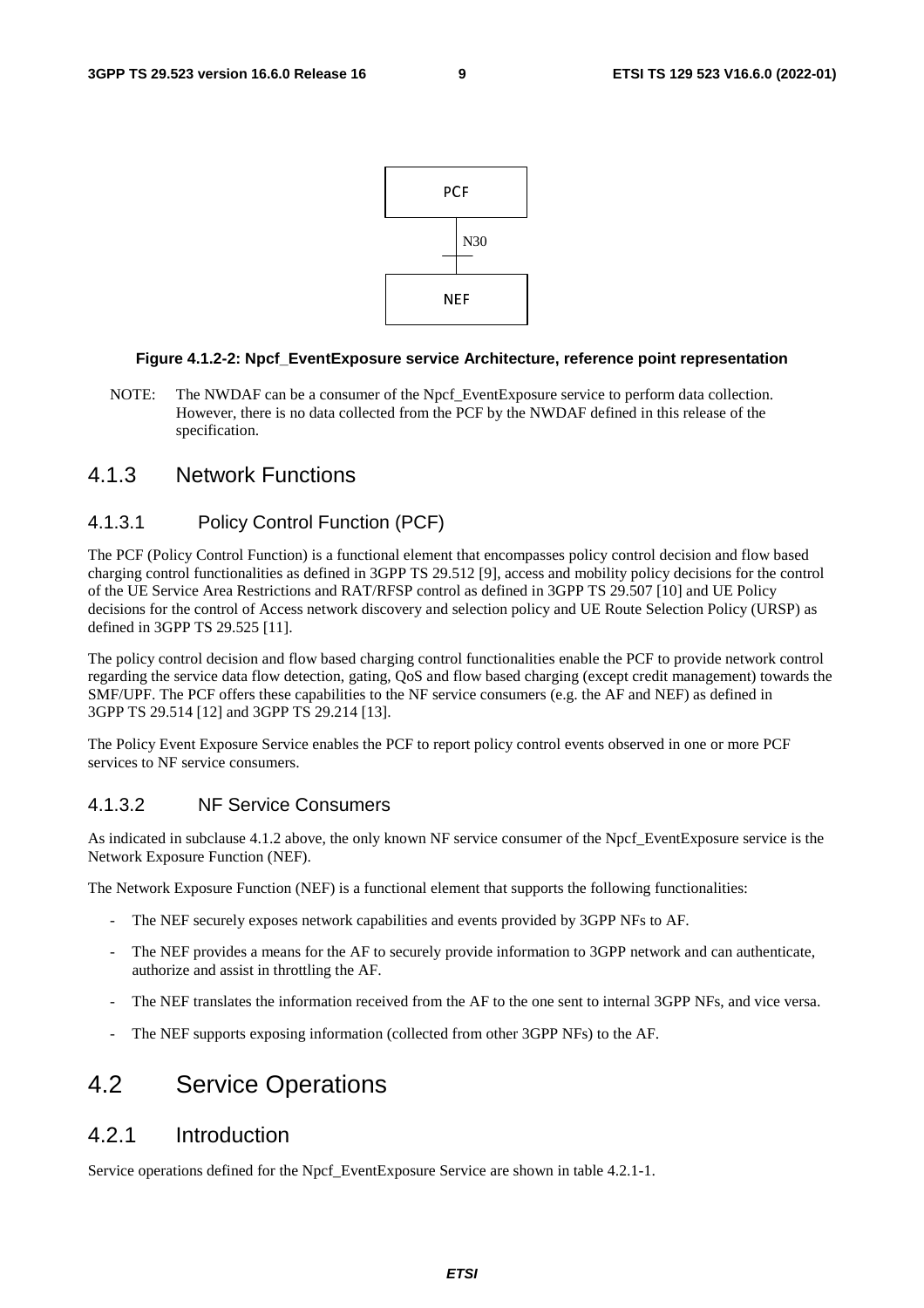| <b>Service Operation Name</b>  | <b>Description</b>                                                                                                                                                                                      | <b>Initiated by</b>          |
|--------------------------------|---------------------------------------------------------------------------------------------------------------------------------------------------------------------------------------------------------|------------------------------|
| Npcf_EventExposure_Subscribe   | This service operation is used by an NF service<br>consumer to subscribe for event notifications on<br>a specified policy control event for a group of<br>UE(s) or any UE, or to modify a subscription. | NF service<br>consumer (NEF) |
| Npcf_EventExposure_Unsubscribe | This service operation is used by an NF service<br>consumer to unsubscribe from event<br>notifications.                                                                                                 | NF service<br>consumer (NEF) |
| Npcf EventExposure Notify      | This service operation is used by the PCF to<br>report UE related policy control event(s) to the<br>NF service consumer which has subscribed to<br>the event report service.                            | <b>PCF</b>                   |

**Table 4.2.1-1: Npcf\_EventExposure Service Operations**

# 4.2.2 Npcf\_EventExposure\_Subscribe service operation

### 4.2.2.1 General

This service operation is used by an NF service consumer to subscribe for policy events notifications on a specified context for a group of UE(s) or any UE, or to modify an existing subscription.

The following are the types of events for which a subscription can be made:

- PLMN identifier notification; and
- Change of Access Type.

The following procedures using the Npcf\_EventExposure\_Subscribe service operation are supported:

- creating a new subscription;
- modifying an existing subscription.

### 4.2.2.2 Creating a new subscription

Figure 4.2.2.2-1 illustrates the creation of a subscription.



**Figure 4.2.2.2-1: Creation of a subscription** 

To subscribe to event notifications, the NF service consumer shall send an HTTP POST request with: "{apiRoot}/npcfeventexposure/v1/subscriptions/" as request URI as shown in figure 4.2.2.2-1, step 1, and the "PcEventExposureSubsc" data structure as request body.

The "PcEventExposureSubsc" data structure shall include:

identification of the policy events to subscribe as "eventSubs" attribute;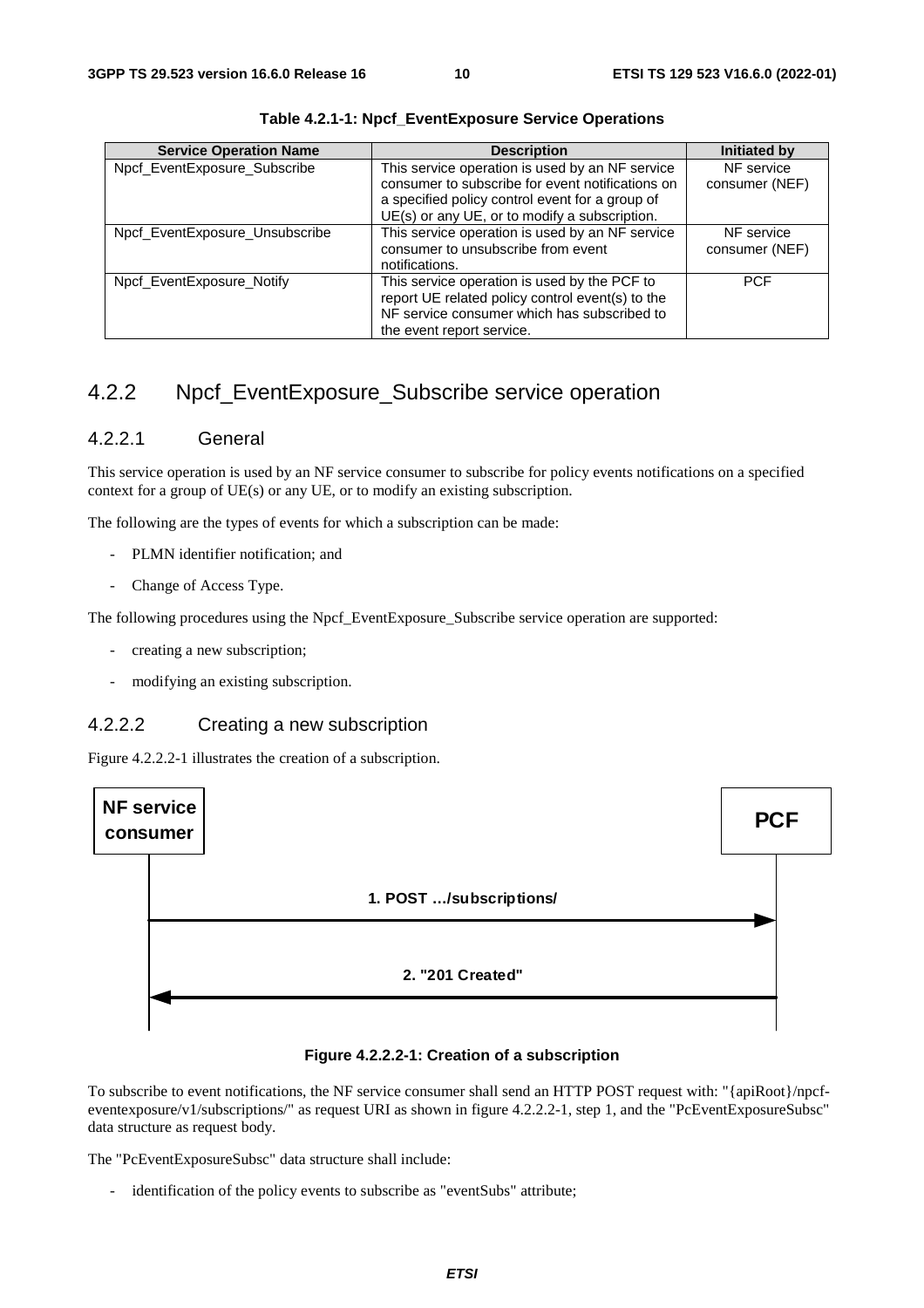- indication of the UEs to which the subscription applies via:
	- a) identification of a group of UE(s) via a "groupId" attribute; or
	- b) identification of any UE by ommitting the "groupId" attribute.
- a URI where to receive the requested notifications as "notifUri" attribute; and
- a Notification Correlation Identifier assigned by the NF service consumer for the requested notifications as "notifId" attribute.

The "PcEventExposureSubsc" data structure also may include:

- description of the event reporting information as "eventsRepInfo", which may include:
	- a) event notification method (periodic, one time, on event detection) as "notifMethod" attribute;
	- b) Maximum Number of Reports as "maxReportNbr" attribute;
	- c) Monitoring Duration as "monDur" attribute;
	- d) repetition period for periodic reporting as "repPeriod" attribute;
	- e) immediate reporting indication as "immRep" attribute;
	- f) sampling ratio as "sampRatio" attribute; and/or
	- g) group reporting guard time as "grpRepTime" attribute.
- if the supported feature "ExtendedSessionInformation" is supported, to filter the AF sessions for which the policy event report shall occur, the identification of the services one or more AF sessions may belong to as "filterServices" attribute, which may include per service identification:
	- a) a list of ethernet flows in the "servEthFlows" attribute; or
	- b) a list of IP flows in the "servIpFlows" attribute; and/or
	- c) an AF application identifier in the "afAppId" attribute.
- to filter the DNNs for which the policy event report shall occur, the identification of the DNNs in the "filterDnns" attribute; and
- to filter the S-NSSAIs for which the policy event report shall occur, the identification of the S-NSSAIs in the "filterSnssais" attribute.

If the PCF cannot successfully fulfil the received HTTP POST request due to an internal PCF error or an error in the HTTP POST request, the PCF shall send an HTTP error response as specified in subclause 5.7.

Upon successful reception of the HTTP POST request with "{apiRoot}/npcf-eventexposure/v1/subscriptions/" as request URI and "PcEventExposureSubsc" data structure as request body, the PCF shall create a new "Individual Policy "PcEventExposureSubsc" data structure as request body, the PCF shall create a new "Individual Policy<br>ion" resource, store the subscription and send a HTTP "201 Created" response as shown in<br>step 2. The PCF shall include in Events Subscription" resource, store the subscription and send a HTTP "201 Created" response as shown in figure 4.2.2.2-1, step 2. The PCF shall include in the "201 Created" response:

- a Location header field; and
- an "PcEventExposureSubsc" data type in the payload body.

- an "PcEventExposureSubsc" data type in the payload body.<br>The Location header field shall contain the URI of the created individual application session context resource i.e. "{apiRoot}/npcf-eventexposure/v1/subscriptions/{subscriptionId}".

The "PcEventExposureSubsc" data type payload body shall contain the representation of the created "Individual Policy Events Subscription

Events Subscription".<br>When the "monDur" attribute is included in the response, it represents a server selected expiry time that is equal or less than a possible expiry time in the request.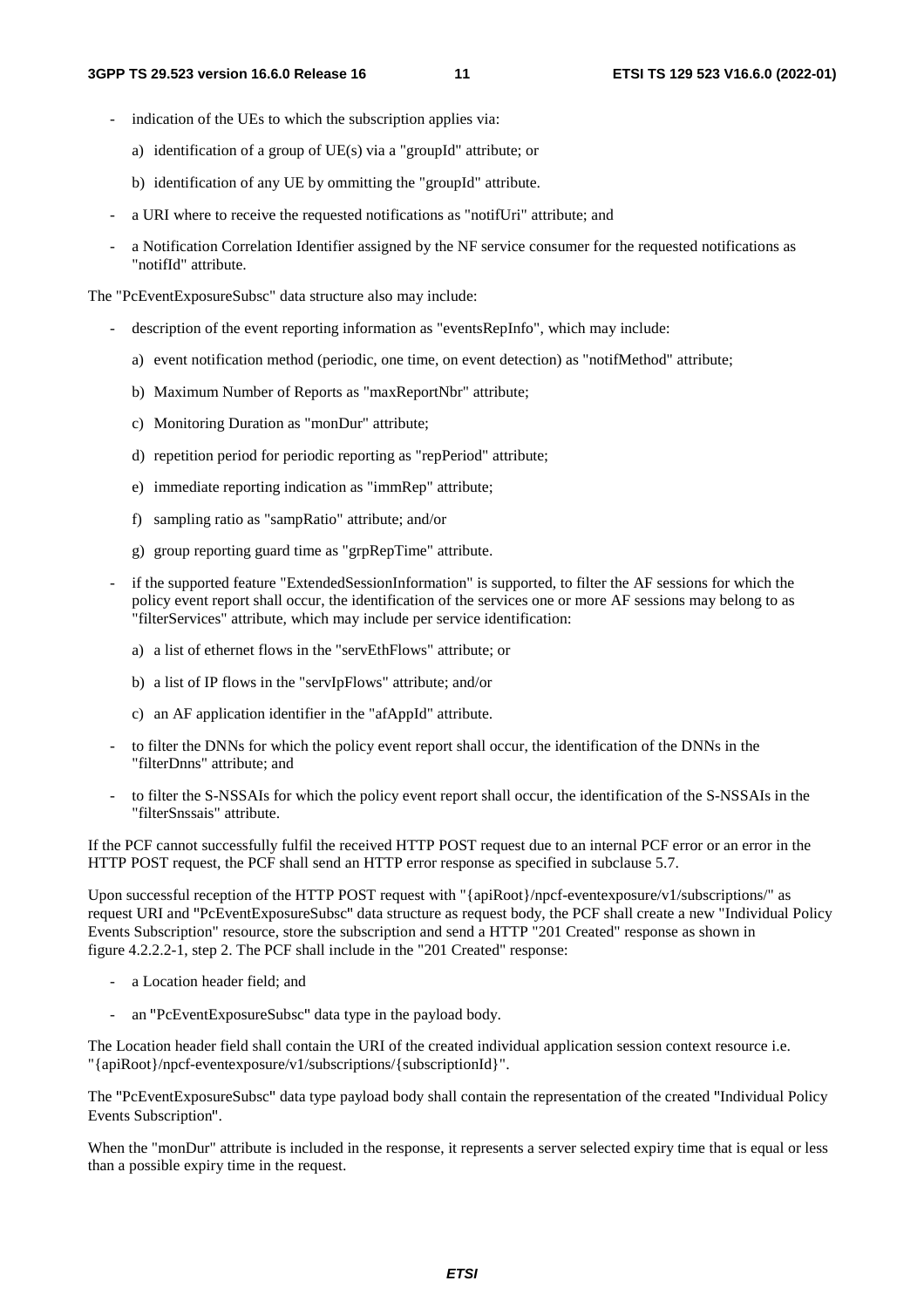When the "immRep" attribute is included in the subscription and the subscribed policy control events are available, the PCF shall immediately notify the NF service consumer using the Npcf\_EventExposure\_Notify service operation, as described in subclause 4.2.4.2.

When the sampling ratio as the "sampRatio" attribute is included in the subscription, the PCF shall select a random subset of UEs among the target UEs according to the sampling ratio and only report the event(s) related to the selected subset of UEs.

When the group reporting guard time as the "grpRepTime" attribute is included in the subscription, the PCF shall accumulate all the event reports for the target UEs until the group reporting guard time expires. Then the PCF shall notify the NF service consumer using the Npcf\_EventExposure\_Notify service operation, as described in subclause 4.2.4.2.

#### 4.2.2.3 Modifying an existing subscription

Figure 4.2.2.3-1 illustrates the modification of an existing subscription.





To modify an existing subscription to event notifications, the NF service consumer shall send an HTTP PUT request with: "{apiRoot}/npcf-eventexposure/v1/subscriptions/{subscriptionId}" as request URI, as shown in figure 4.2.2.3-1, step 1, where "{subscriptionId}" is the subscription correlation ID of the existing subscription. The

- "PcEventExposureSubsc" data structure is included as request body as described in subclause 4.2.2.2. NOTE 1: An alternate NF service consumer than the one that requested the generation of the subscription resource can send the PUT.
	- NOTE 2: The "notifUri" attribute within the PcEventExposureSubsc data structure can be modified to request that subsequent notifications are sent to a new NF service consumer.

If the PCF cannot successfully fulfil the received HTTP PUT request due to an internal PCF error or an error in the HTTP PUT request, the PCF shall send an HTTP error response as specified in subclause 5.7.

If the feature "ES3XX" is supported, and the PCF determines the received HTTP PUT request needs to be redirected, the PCF shall send an HTTP redirect response as specified in subclause 6.10.9 of 3GPP TS 29.500 [5].

Upon successful reception of an HTTP PUT request with: "{apiRoot}/npcfeventexposure/v1/subscriptions/{subscriptionId}" as request URI and "PcEventExposureSubsc" data structure as request body, the PCF shall store the subscription and send an HTTP "200 OK" response with the "PcEventExposureSu request body, the PCF shall store the subscription and send an HTTP "200 OK" response with the

"PcEventExposureSubsc" data structure as response body, as shown in figure 4.2.2.3-1, step 2. The "PcEventExposureSubsc" data structure payload body shall contain the representation of the modified "Individual Policy Events Subscription".

Policy Events Subscription".<br>When the "monDur" attribute is included in the response, it represents a NF service producer selected expiry time that is equal or less than a possible expiry time received in the request.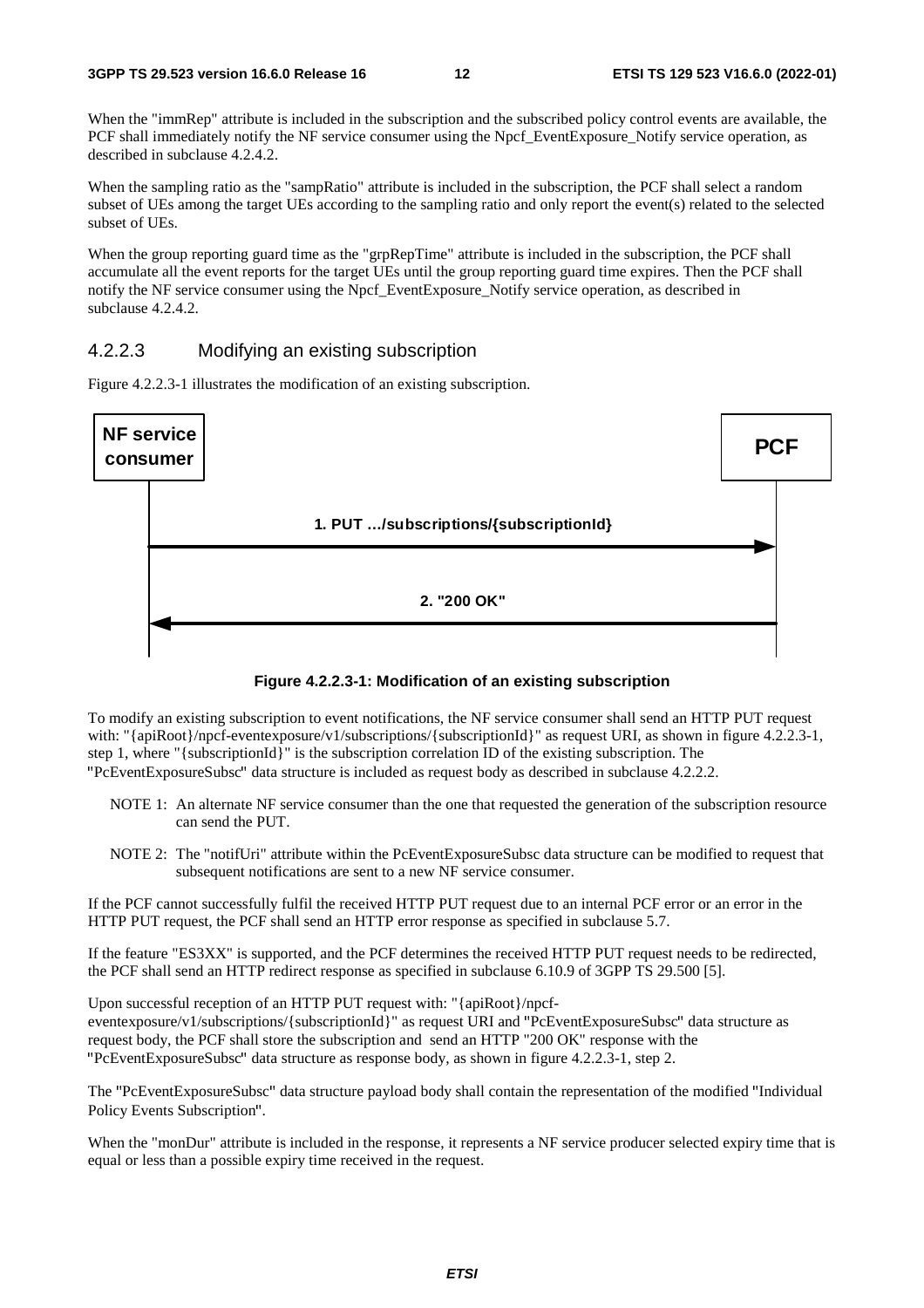When the "immRep" attribute is included in the updated subscription and the subscribed policy control events are available, the PCF shall immediately notify the NF service consumer using the Npcf\_EventExposure\_Notify service operation, as described in subclause 4.2.4.2.

When the sampling ratio as the "sampRatio" attribute is included in the subscription, the PCF shall select a random subset of UEs among the target UEs according to the sampling ratio and only report the event(s) related to the selected subset of UEs.

When the group reporting guard time as the "grpRepTime" attribute is included in the subscription, the PCF shall accumulate all the event reports for the target UEs until the group reporting guard time expires. Then the PCF shall notify the NF service consumer using the Npcf\_EventExposure\_Notify service operation, as described in subclause 4.2.4.2.

## 4.2.3 Npcf\_EventExposure\_UnSubscribe service operation

#### 4.2.3.1 General

This service operation is used by an NF service consumer to unsubscribe from event notifications.

The following procedure using the Npcf. EventExposure. UnSubscribe service operation is supported:

unsubscription from event notifications.

#### 4.2.3.2 Unsubscription from event notifications

Figure 4.2.3.2-1 illustrates the unsubscription from event notifications.



#### **Figure 4.2.3.2-1: Unsubscription from event notifications**

To unsubscribe from event notifications, the NF service consumer shall send an HTTP DELETE request with: "{apiRoot}/npcf-eventexposure/v1/subscriptions/{subscriptionId}" as request URI, as shown in figure 4.2.3.2-1, step 1, where "{subscriptionId}" is the subscription correlation identifier of the existing resource subscription that is to be deleted.

If the PCF cannot successfully fulfil the received HTTP DELETE request due to an internal PCF error or due to an error in the HTTP DELETE request, the PCF shall send the HTTP error response as specified in subclause 5.7.

If the feature "ES3XX" is supported, and the PCF determines the received HTTP DELETE request needs to be redirected, the PCF shall send an HTTP redirect response as specified in subclause 6.10.9 of 3GPP TS 29.500 [5].

Upon successful reception of the HTTP DELETE request with: "{apiRoot}/npcfeventexposure/v1/subscriptions/{subscriptionId}" as request URI, the PCF shall remove the corresponding subscription and send an HTTP "204 No Content" response as shown in figure 4.2.3.2-1, step 2.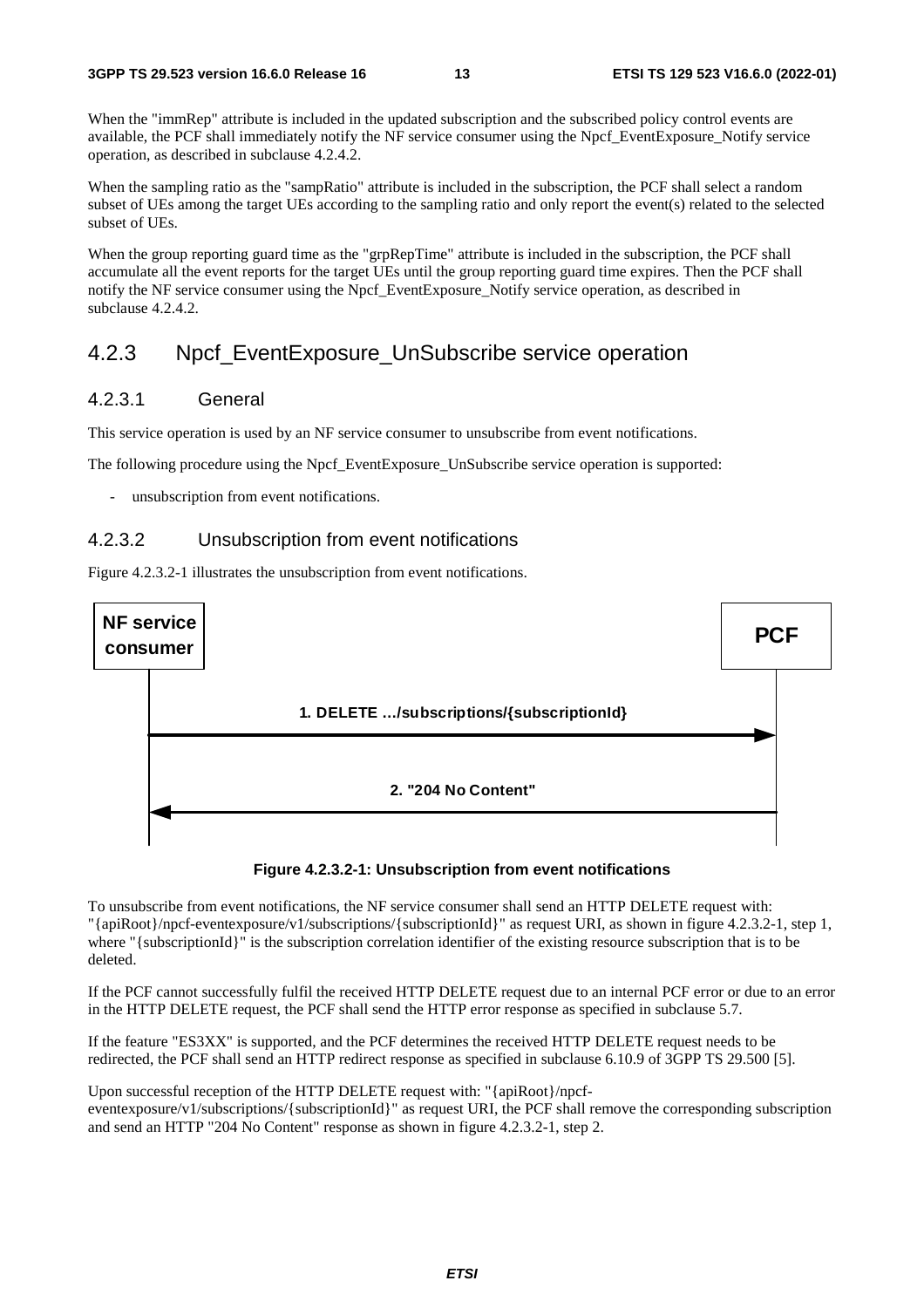# 4.2.4 Npcf\_EventExposure\_Notify service operation

### 4.2.4.1 General

The Npcf\_EventExposure\_Notify service operation enables the PCF to notify the NF service consumers that the previously subscribed policy control event occurred.

The following procedure using the Npcf\_EventExposure\_Notify service operation is supported:

notification about subscribed events.

#### 4.2.4.2 Notification about subscribed events

Figure 4.2.4.2-1 illustrates the notification about subscribed events.



#### **Figure 4.2.4.2-1: Notification about subscribed events**

If the PCF observes policy control related event(s) for which an NF service consumer has subscribed, the PCF shall send an HTTP POST request as shown in figure 4.2.4.2-1, step 1, with the "{notifUri}" as request URI containing the value previously provided by the NF service consumer within the corresponding subscription, and the "PcEventExposureNotif" data structure.

The "PcEventExposureNotif" data structure shall include:

- The notification correlation ID provided by the NF service consumer during the subscription as "notifId" attribute; and
- information about the observed event(s) within the "eventNotifs" attribute that shall contain for each observed event an "PcEventNotification" data structure that shall include:
	- 1. the Policy Control event as "event" attribute;
	- 2. for an access type change:
		- a) new access type as "accType" attribute;
		- b) the new RAT type as "ratType" attribute, if applicable for the notified access type; and
		- c) if the "ATSSS" feature is supported:
			- i. if it is the first access type report for a PDU session, and both, 3GPP and non-3GPP access information is available, the "addAccessInfo" attribute. The "addAccessInfo" attribute contains the additional access type information, where the access type is encoded in the "accessType" attribute, and the RAT type is encoded in the "ratType" attribute when applicable for the notified access type;
			- ii. if it is a subsequent access type change report: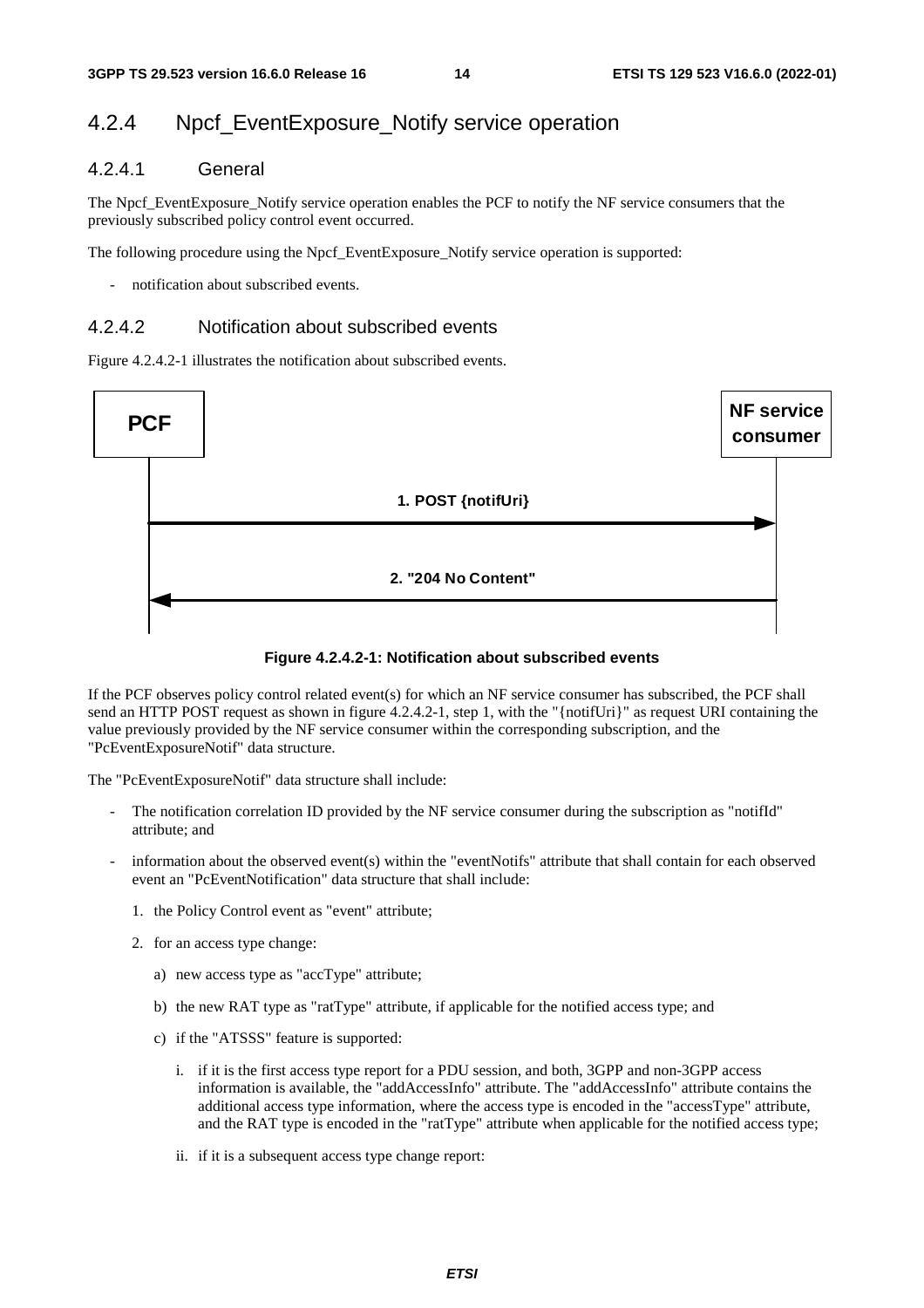- if a new access type is added to the MA PDU session, the"addAccessInfo" attribute with the added access type encoded in the "accessType" attribute, and the RAT type encoded in the "ratType" attribute when applicable for the notified access type;
- if an access type is released in the MA PDU session, the "relAccessInfo" attribute with the released access type encoded in the "accessType" attribute, and the RAT type encoded in the "ratType" attribute when applicable for the notified access type; and
- NOTE: For a MA PDU session, if the "ATSSS" feature is not supported by the AF, the PCF includes the "accessType" attribute and the "ratType" attribute with a currently active combination of access type and RAT type (if applicable for the notifed access type). When both 3GPP and non-3GPP accesses are available, the PCF includes the information corresponding to the 3GPP access.
	- d) for EPC inteworking scenarios, the ePDG address as "anGwAddr" attribute, if applicable for the notified access type;
	- 3. for a PLMN change:
		- a) new network identity containing the PLMN Identifier and, if available, the NID in the "plmnId" attribute;
	- 4. the identity of the affected UE in the "supi" attribute and, if available, in the "gpsi" attribute;
	- 5. the time at which the event was observed encoded as "timeStamp" attribute;
	- 6. if available, and if the feature "ExtendedSessionInformation" is supported, information about the PDU session involved in the reported event in the "pduSessInfo" attribute, that shall include:
		- a) the S-NSSAI of the PDU session in the "snssai" attribute;
		- b) the DNN of the PDU session in the "dnn" attribute; and
		- c) the IPv4 address in the "ueIpv4" attribute and/or the IPv6 prefix in the "ueIpv6" attribute, or the Ethernet MAC address in the "ueMac" attribute; and

if the IPv4 address is included in the "ueIpv4" attribute, may include the IP domain in the "ipDomain" attribute;

- 7. if available, and if the feature "ExtendedSessionInformation" is supported, information about the services involved in the reported event in the indicated PDU session in the "repServices" attribute, which may include per identified service:
	- a) a list of Ethernet flows in the "servEthFlows" attribute which contains an impacted Ethernet flow number within the "flowNumber" attribute in each EthernetFlowInfo data structure; or
	- b) a list of IP flows in the "servIpFlows" attribute which contains an impacted IP flow number within the "flowNumber" attribute in each IpFlowInfo data structure; and/or
	- c) an AF application identifier in the "afAppId" attribute.

If the NF service consumer cannot successfully fulfil the received HTTP POST request due to an internal error or an error in the HTTP POST request, the NF service consumer shall send an HTTP error response as specified in subclause 5.7.

If the feature "ES3XX" is supported, and the NF service consumer determines the received HTTP POST request needs to be redirected, the NF service consumer shall send an HTTP redirect response as specified in subclause 6.10.9 of 3GPP TS 29.500 [5].

Upon successful reception of the HTTP POST request with "{notifUri}" as request URI and a "PcEventExposureNotif" data structure as request body, the NF service consumer shall send a "204 No Content" HTTP response, as shown in figure 4.2.4.2-1, step 2, for a successful processing.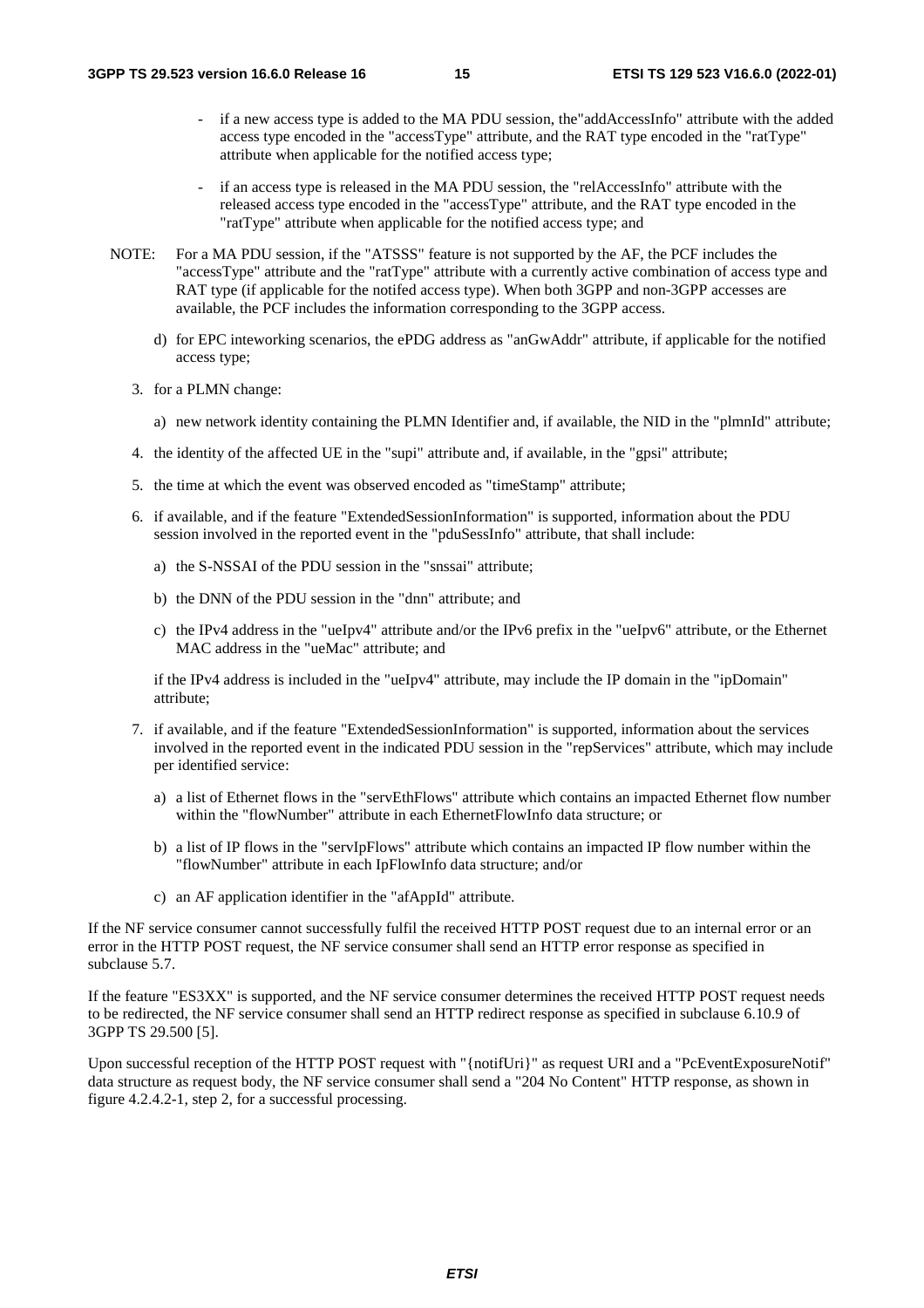# 5 Npcf\_EventExposure Service API

# 5.1 Introduction

The Npcf\_EventExposure Service shall use the Npcf\_EventExposure API.

The API URI of the Npcf\_EventExposure API shall be:

#### **{apiRoot}/<apiName>/<apiVersion>/**

The request URIs used in HTTP requests from the NF service consumer towards the PCF shall have the Resource URI structure defined in subclause 4.4.1 of 3GPP TS 29.501 [6], i.e.:

#### **{apiRoot}/<apiName>/<apiVersion>/<apiSpecificResourceUriPart>**

with the following components:

- The {apiRoot} shall be set as described in 3GPP TS 29.501 [6].
- The <apiName> shall be "npcf-eventexposure".
- The  $\langle$ apiVersion $>$ shall be "v1".
- The <apiSpecificResourceUriPart> shall be set as described in subclause 5.3.

# 5.2 Usage of HTTP

### 5.2.1 General

HTTP/2, IETF RFC 7540 [16], shall be used as specified in subclause 5.2 of 3GPP TS 29.500 [5].

HTTP/2 shall be transported as specified in subclause 5.3 of 3GPP TS 29.500 [5].

The OpenAPI [7] specification of HTTP messages and content bodies for the Npcf\_EventExposure is contained in Annex A.

### 5.2.2 HTTP standard headers

#### 5.2.2.1 General

See subclause 5.2.2 of 3GPP TS 29.500 [5] for the usage of HTTP standard headers.

### 5.2.2.2 Content type

JSON, IETF RFC 8259 [17], shall be used as content type of the HTTP bodies specified in the present specification as specified in subclause 5.4 of 3GPP TS 29.500 [5]. The use of the JSON format shall be signalled by the content type "application/json".

"Problem Details" JSON object shall be used to indicate additional details of the error in a HTTP response body and shall be signalled by the content type "application/problem+json", as defined in IETF RFC 7807 [18].

# 5.2.3 HTTP custom headers

#### 5.2.3.1 General

The mandatory HTTP custom header fields specified in subclause 5.2.3.2 of 3GPP TS 29.500 [5] shall be applicable.

In this Release of the specification, no specific custom headers are defined for the Npcf\_EventExposure API.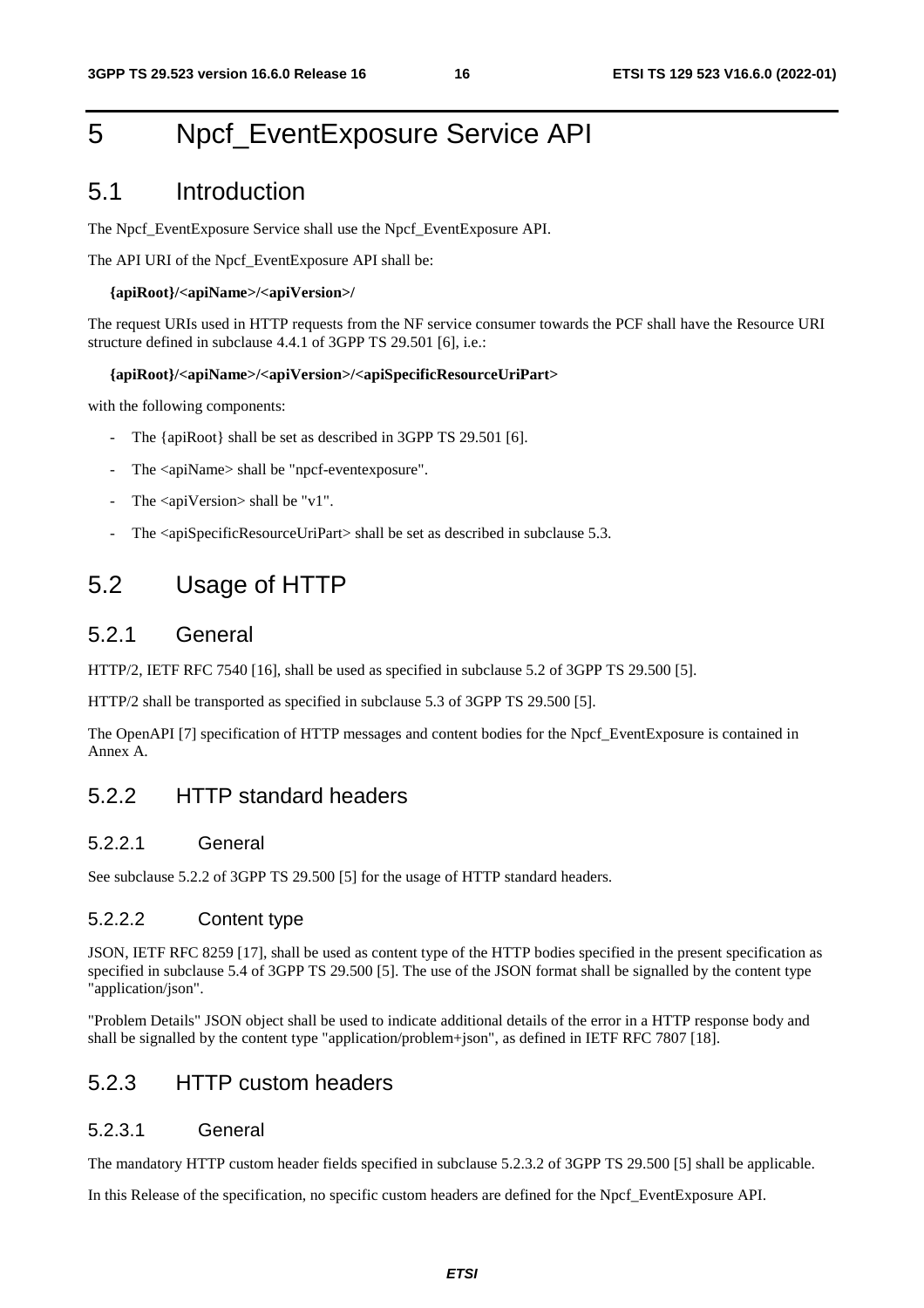# 5.3 Resources

### 5.3.1 Resource Structure

#### {apiRoot}/npcf-eventexposure/v1



#### **Figure 5.3.1-1: Resource URI structure of the Npcf\_EventExposure API**

Table 5.3.1-1 provides an overview of the resources and applicable HTTP methods.

| Table 5.3.1-1: Resources and methods overview |  |
|-----------------------------------------------|--|
|-----------------------------------------------|--|

| Resource name                                 | <b>Resource URI</b>             | <b>HTTP</b> method or<br>custom operation | <b>Description</b>                                                                                                                         |
|-----------------------------------------------|---------------------------------|-------------------------------------------|--------------------------------------------------------------------------------------------------------------------------------------------|
| <b>Policy Control Events</b><br>Subscriptions | /subscriptions                  | <b>POST</b>                               | Subscription to notifications of policy<br>control events and creation of an<br>Individual Policy Control Events<br>Subscription resource. |
|                                               |                                 | <b>GET</b>                                | Reads an Individual Policy Control<br>Events Subscription resource.                                                                        |
| <b>Individual Policy</b><br>Control Events    | /subscriptions/{subscriptionId} | <b>PUT</b>                                | Modifies an Individual Policy Control<br>Events Subscription.                                                                              |
| Subscription                                  |                                 | <b>DELETE</b>                             | Cancels an individual subscription<br>to notifications of policy control<br>events.                                                        |

# 5.3.2 Resource: Policy Control Events Subscriptions (Collection)

### 5.3.2.1 Description

The Policy Control Events Subscriptions resource represents all subscriptions of the Npcf\_EventExposure service at a given PCF.

#### 5.3.2.2 Resource definition

#### Resource URI: **{apiRoot}/npcf-eventexposure/v1/subscriptions/**

This resource shall support the resource URI variables defined in table 5.3.2.2-1.

#### **Table 5.3.2.2-1: Resource URI variables for this resource**

| Namo    | $-1-$<br>tyne | .<br><b>The State State</b><br>'nition |
|---------|---------------|----------------------------------------|
| apiRoot | strinc        | subclause 5.1<br>See:                  |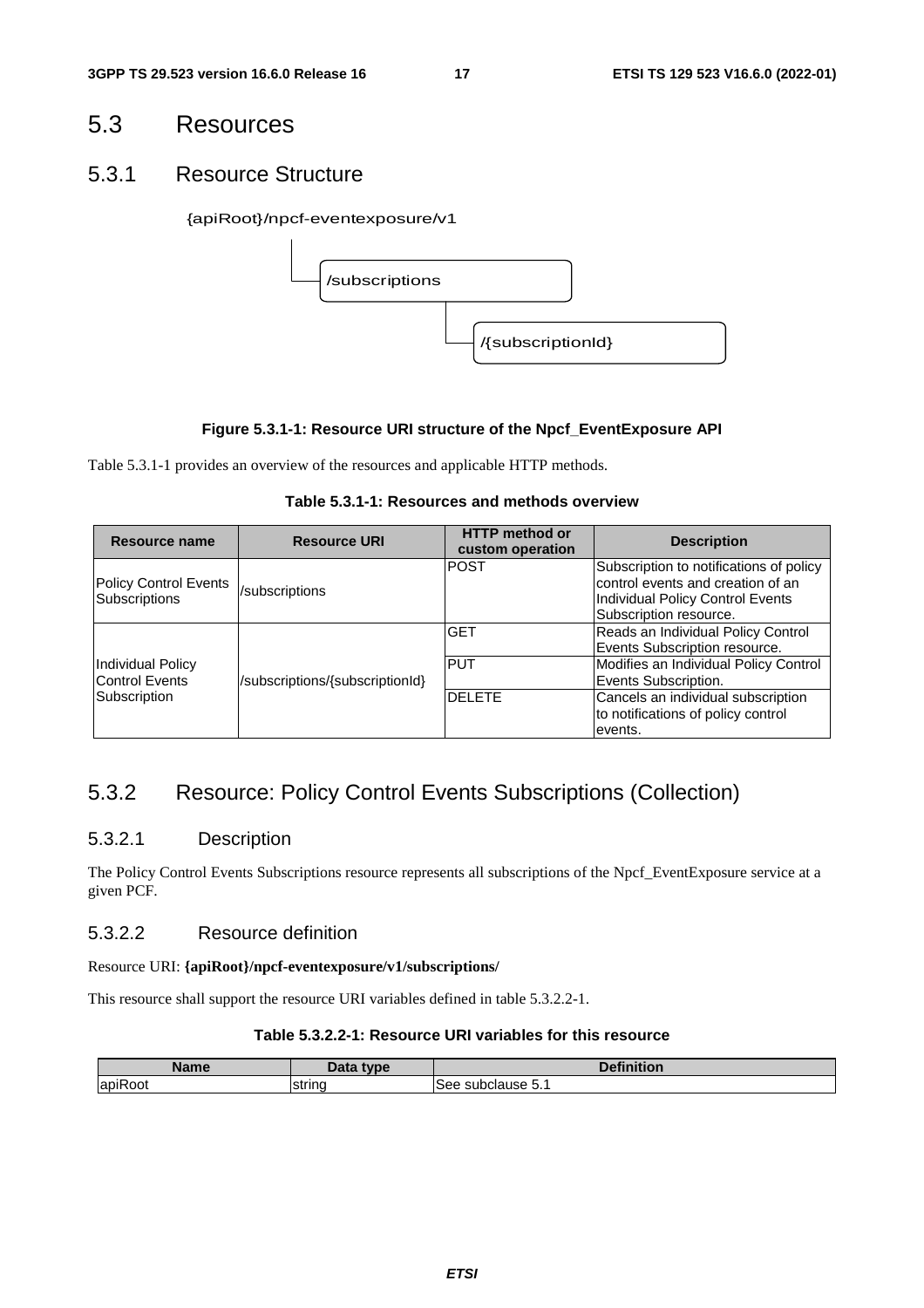### 5.3.2.3 Resource Standard Methods

#### 5.3.2.3.1 POST

This method shall support the URI query parameters specified in table 5.3.2.3.1-1.

#### **Table 5.3.2.3.1-1: URI query parameters supported by the POST method on this resource**

| <b>Name</b> | Data type | D | dinality<br><b>TOP</b> | <b>Description</b> |
|-------------|-----------|---|------------------------|--------------------|
| n/a         |           |   |                        |                    |

This method shall support the request data structures specified in table 5.3.2.3.1-2 and the response data structures and response codes specified in table 5.3.2.3.1-3.

#### **Table 5.3.2.3.1-2: Data structures supported by the POST Request Body on this resource**

| Data type       |   | <b>Cardinality</b> | <b>Description</b>                                                            |
|-----------------|---|--------------------|-------------------------------------------------------------------------------|
| PcEventExposure | м |                    | Contains the information required for the creation of a new individual policy |
| <b>Subsc</b>    |   |                    | control events subscription.                                                  |

#### **Table 5.3.2.3.1-3: Data structures supported by the POST Response Body on this resource**

| Data type                                                                                       |   | <b>Cardinality</b> | Response codes | <b>Description</b>                                   |  |
|-------------------------------------------------------------------------------------------------|---|--------------------|----------------|------------------------------------------------------|--|
| PcEventExposure                                                                                 | м |                    | 201 Created    | Contains the representation of the Individual Policy |  |
| Subsc                                                                                           |   |                    |                | Control Events Subscription resource.                |  |
| NOTE:<br>The mandatory HTTP error status codes for the POST method listed in Table 5.2.7.1-1 of |   |                    |                |                                                      |  |
| 3GPP TS 29.500 [5] also apply.                                                                  |   |                    |                |                                                      |  |

#### **Table 5.3.2.3.1-4: Headers supported by the 201 Response Code on this resource**

| <b>Name</b>     | Data type | Ð | <b>Cardinality</b> | <b>Description</b>                                                                                                                                 |
|-----------------|-----------|---|--------------------|----------------------------------------------------------------------------------------------------------------------------------------------------|
| <b>Location</b> | string    | м |                    | Contains the URI of the newly created resource, according to<br>the structure: {apiRoot}/npcf-<br> eventexposure/v1/subscriptions/{subscriptionId} |

### 5.3.2.4 Resource Custom Operations

None.

# 5.3.3 Resource: Individual Policy Control Events Subscription (Document)

#### 5.3.3.1 Description

The Individual Policy Control Events Subscription resource represents a single subscription of the Npcf\_EventExposure service at a given PCF.

#### 5.3.3.2 Resource definition

#### Resource URI: **{apiRoot}/npcf-eventexposure/v1/subscriptions/{subscriptionId}**

This resource shall support the resource URI variables defined in table 5.3.3.2-1.

#### **Table 5.3.3.2-1: Resource URI variables for this resource**

| <b>Name</b>    | Data type | <b>Definition</b>                                          |
|----------------|-----------|------------------------------------------------------------|
| apiRoot        | strina    | lSee subclause 5.1                                         |
| subscriptionId | string    | Ildentif a subscription to the PCF event exposure service. |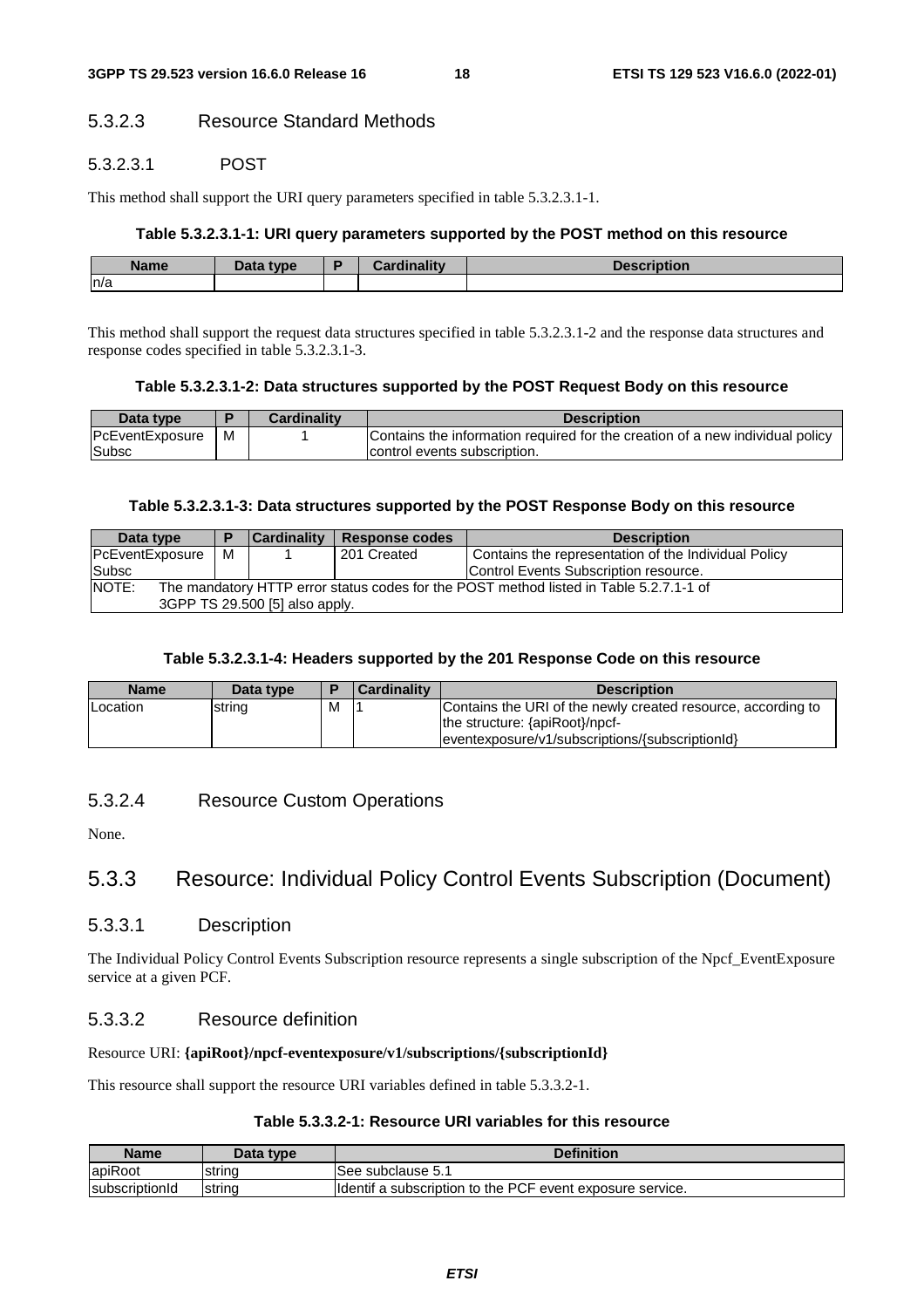### 5.3.3.3 Resource Standard Methods

### 5.3.3.3.1 GET

This method shall support the URI query parameters specified in table 5.3.3.3.1-1.

#### **Table 5.3.3.3.1-1: URI query parameters supported by the GET method on this resource**

| <b>Name</b> | <b>Thatype</b> | . .<br><b>CONSUMPTION</b> | Description |
|-------------|----------------|---------------------------|-------------|
| n/a         |                |                           |             |

This method shall support the request data structures specified in table 5.3.3.3.1-2 and the response data structures and response codes specified in table 5.3.3.3.1-3.

#### **Table 5.3.3.3.1-2: Data structures supported by the GET Request Body on this resource**

| Data type | $\mathbf{r}$<br>יי ה | <b>Description</b> |
|-----------|----------------------|--------------------|
| n/a       |                      |                    |

#### **Table 5.3.3.3.1-3: Data structures supported by the GET Response Body on this resource**

| Data type                  | P | <b>Cardinality</b> | <b>Response</b> | <b>Description</b>                                                                                       |
|----------------------------|---|--------------------|-----------------|----------------------------------------------------------------------------------------------------------|
|                            |   |                    | codes           |                                                                                                          |
| <b>PcEventExposureSubs</b> | м |                    | 200 OK          | A representation of the Individual Policy Control Events                                                 |
| C                          |   |                    |                 | Subscription is returned.                                                                                |
| RedirectResponse           | O | 0.1                | 307 Temporary   | Temporary redirection, during subscription retrieval. The                                                |
|                            |   |                    | Redirect        | response shall include a Location header field containing                                                |
|                            |   |                    |                 | lan alternative URI of the resource located in an                                                        |
|                            |   |                    |                 | alternative PCF (service) instance.                                                                      |
|                            |   |                    |                 | Applicable if the feature "ES3XX" is supported.                                                          |
| RedirectResponse           | O | 0.1                | I308 Permanent  | Permanent redirection, during subscription retrieval. The                                                |
|                            |   |                    | Redirect        | response shall include a Location header field containing                                                |
|                            |   |                    |                 | an alternative URI of the resource located in an                                                         |
|                            |   |                    |                 | alternative PCF (service) instance.                                                                      |
|                            |   |                    |                 | Applicable if the feature "ES3XX" is supported.                                                          |
| NOTE:                      |   |                    |                 | The mandatory HTTP error status codes for the GET method listed in Table 5.2.7.1-1 of 3GPP TS 29.500 [5] |
| also apply.                |   |                    |                 |                                                                                                          |

#### **Table 5.3.3.3.1-4: Headers supported by the 307 Response Code on this resource**

| <b>Name</b>               | Data type | E | <b>Cardinality</b> | <b>Description</b>                                                                               |
|---------------------------|-----------|---|--------------------|--------------------------------------------------------------------------------------------------|
| <b>ILocation</b>          | string    | M |                    | IAn alternative URI of the resource located in an alternative<br><b>IPCF</b> (service) instance. |
| 3gpp-Sbi-Target-<br>Nf-Id | strina    |   | 10.1               | Identifier of the target NF (service) instance towards which the<br>request is redirected        |

#### **Table 5.3.3.3.1-5: Headers supported by the 308 Response Code on this resource**

| <b>Name</b>      | Data type | Е | <b>Cardinality</b> | <b>Description</b>                                               |
|------------------|-----------|---|--------------------|------------------------------------------------------------------|
| Location         | string    | M |                    | IAn alternative URI of the resource located in an alternative    |
|                  |           |   |                    | <b>IPCF</b> (service) instance.                                  |
| 3gpp-Sbi-Target- | string    |   | 101                | Identifier of the target NF (service) instance towards which the |
| Nf-Id            |           |   |                    | request is redirected                                            |

### 5.3.3.3.2 PUT

This method shall support the URI query parameters specified in table 5.3.3.3.2-1.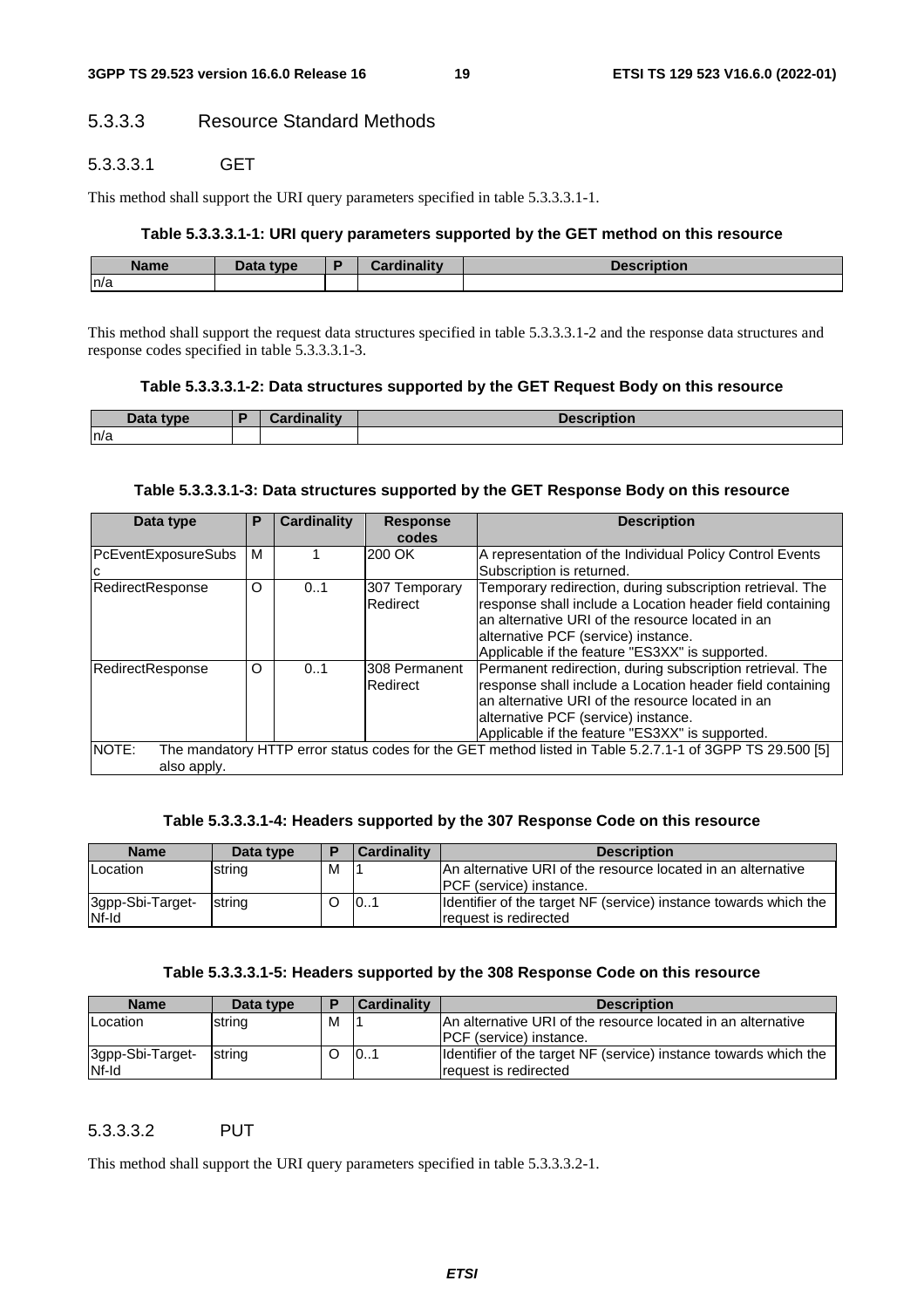#### **Table 5.3.3.3.2-1: URI query parameters supported by the PUT method on this resource**

| <b>Name</b> | Data type<br>Dald | Cordinality<br>- - - - | <b>Description</b> |
|-------------|-------------------|------------------------|--------------------|
| n/a         |                   |                        |                    |

This method shall support the request data structures specified in table 5.3.3.3.2-2 and the response data structures and response codes specified in table 5.3.3.3.2-3.

#### **Table 5.3.3.3.2-2: Data structures supported by the PUT Request Body on this resource**

| Data type                  |   | <b>Cardinality</b> | <b>Description</b>                                                  |
|----------------------------|---|--------------------|---------------------------------------------------------------------|
| <b>PcEventExposureSubs</b> | M |                    | Modifies the existing Individual Policy Control Events Subscription |
| $\sim$                     |   |                    | resource.                                                           |

#### **Table 5.3.3.3.2-3: Data structures supported by the PUT Response Body on this resource**

| Data type           | P | Cardinality | <b>Response</b>      | <b>Description</b>                                                                                       |
|---------------------|---|-------------|----------------------|----------------------------------------------------------------------------------------------------------|
|                     |   |             | codes                |                                                                                                          |
| PcEventExposureSubs | м |             | 200 OK               | Successful case: The Individual Policy Control Events                                                    |
| Ιc                  |   |             |                      | Subscription was modified and a representation is                                                        |
|                     |   |             |                      | returned.                                                                                                |
| RedirectResponse    | O | 01          | 307 Temporary        | Temporary redirection, during subscription modification.                                                 |
|                     |   |             | Redirect             | The response shall include a Location header field                                                       |
|                     |   |             |                      | containing an alternative URI of the resource located in                                                 |
|                     |   |             |                      | an alternative PCF (service) instance.                                                                   |
|                     |   |             |                      | Applicable if the feature "ES3XX" is supported.                                                          |
| RedirectResponse    | O | 0.1         | <b>308 Permanent</b> | Permanent redirection, during subscription modification.                                                 |
|                     |   |             | Redirect             | The response shall include a Location header field                                                       |
|                     |   |             |                      | containing an alternative URI of the resource located in                                                 |
|                     |   |             |                      | an alternative PCF (service) instance.                                                                   |
|                     |   |             |                      | Applicable if the feature "ES3XX" is supported.                                                          |
| NOTE:               |   |             |                      | The mandatory HTTP error status codes for the PUT method listed in Table 5.2.7.1-1 of 3GPP TS 29.500 [5] |
| also apply.         |   |             |                      |                                                                                                          |

#### **Table 5.3.3.3.2-4: Headers supported by the 307 Response Code on this resource**

| <b>Name</b>               | Data type |   | <b>Cardinality</b> | <b>Description</b>                                                                             |
|---------------------------|-----------|---|--------------------|------------------------------------------------------------------------------------------------|
| Location                  | string    | м |                    | An alternative URI of the resource located in an alternative<br><b>PCF</b> (service) instance. |
| 3gpp-Sbi-Target-<br>Nf-Id | string    |   | 101                | Identifier of the target NF (service) instance towards which the<br>request is redirected      |

#### **Table 5.3.3.3.2-5: Headers supported by the 308 Response Code on this resource**

| <b>Name</b>               | Data type | Ð | <b>Cardinality</b> | <b>Description</b>                                                                              |
|---------------------------|-----------|---|--------------------|-------------------------------------------------------------------------------------------------|
| <b>Location</b>           | string    | м |                    | An alternative URI of the resource located in an alternative<br><b>IPCF</b> (service) instance. |
| 3gpp-Sbi-Target-<br>Nf-Id | string    |   | 10.1               | Ildentifier of the target NF (service) instance towards which the<br>request is redirected      |

### 5.3.3.3.3 DELETE

This method shall support the URI query parameters specified in table 5.3.3.3.3-1.

#### **Table 5.3.3.3.3-1: URI query parameters supported by the DELETE method on this resource**

| <b>Name</b> | Data type | <b>Cardinality</b> | <b>Description</b> |
|-------------|-----------|--------------------|--------------------|
| ln/a        |           |                    |                    |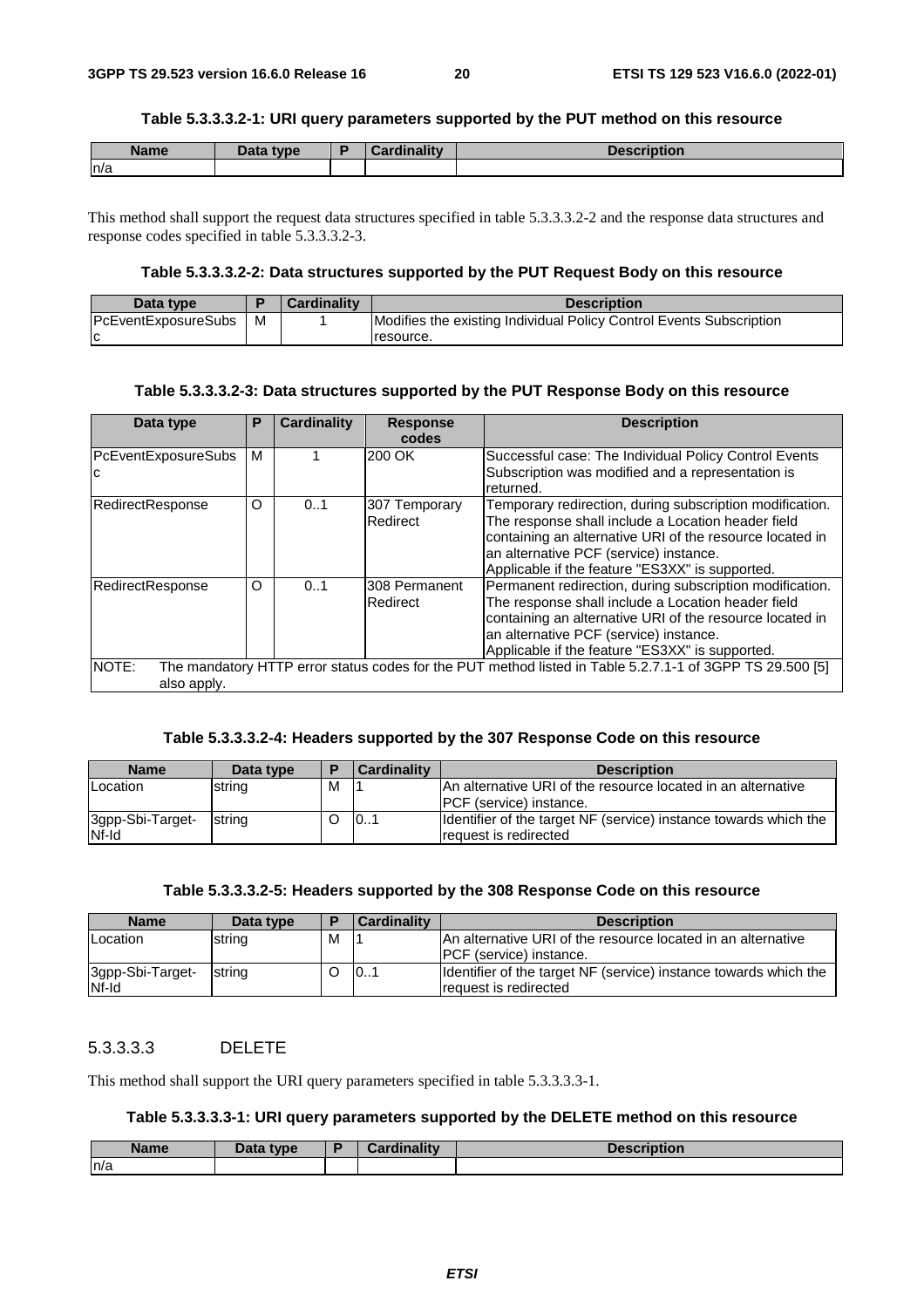This method shall support the request data structures specified in table 5.3.3.3.3-2 and the response data structures and response codes specified in table 5.3.3.3.3-3.

#### **Table 5.3.3.3.3-2: Data structures supported by the DELETE Request Body on this resource**

| Data type | Cardinality | <b>Description</b> |
|-----------|-------------|--------------------|
| ln/a      |             |                    |

#### **Table 5.3.3.3.3-3: Data structures supported by the DELETE Response Body on this resource**

| Data type                                                                                                                          | Р        | <b>Cardinality</b> | <b>Response</b><br>codes   | <b>Description</b>                                                                                                                                                                                                                                                     |  |  |
|------------------------------------------------------------------------------------------------------------------------------------|----------|--------------------|----------------------------|------------------------------------------------------------------------------------------------------------------------------------------------------------------------------------------------------------------------------------------------------------------------|--|--|
| n/a                                                                                                                                |          |                    | 204 No Content             | Successful case: The Individual Policy Control Events<br>Subscription resource matching the subscriptionId was<br>deleted.                                                                                                                                             |  |  |
| <b>RedirectRespons</b><br>e                                                                                                        | $\circ$  | 0.1                | 307 Temporary<br>Redirect  | Temporary redirection, during subscription termination. The<br>response shall include a Location header field containing<br>an alternative URI of the resource located in an alternative<br>PCF (service) instance.<br>Applicable if the feature "ES3XX" is supported. |  |  |
| <b>RedirectRespons</b><br>le                                                                                                       | $\Omega$ | 0.1                | I308 Permanent<br>Redirect | Permanent redirection, during subscription termination. The<br>response shall include a Location header field containing<br>an alternative URI of the resource located in an alternative<br>PCF (service) instance.<br>Applicable if the feature "ES3XX" is supported. |  |  |
| NOTE:<br>The mandatory HTTP error status code for the DELETE method listed in Table 5.2.7.1-1 of<br>3GPP TS 29.500 [5] also apply. |          |                    |                            |                                                                                                                                                                                                                                                                        |  |  |

#### **Table 5.3.3.3.3-4: Headers supported by the 307 Response Code on this resource**

| <b>Name</b>               | Data type | Е | <b>Cardinality</b> | <b>Description</b>                                                                               |
|---------------------------|-----------|---|--------------------|--------------------------------------------------------------------------------------------------|
| Location                  | string    | M |                    | IAn alternative URI of the resource located in an alternative<br><b>IPCF</b> (service) instance. |
| 3gpp-Sbi-Target-<br>Nf-Id | string    |   | 101                | Identifier of the target NF (service) instance towards which the<br>Irequest is redirected       |

#### **Table 5.3.3.3.3-5: Headers supported by the 308 Response Code on this resource**

| <b>Name</b>               | Data type | і в | <b>Cardinality</b> | <b>Description</b>                                                                              |
|---------------------------|-----------|-----|--------------------|-------------------------------------------------------------------------------------------------|
| <b>Location</b>           | string    | м   |                    | An alternative URI of the resource located in an alternative<br><b>IPCF</b> (service) instance. |
| 3gpp-Sbi-Target-<br>Nf-Id | string    |     | 101                | Identifier of the target NF (service) instance towards which the<br>request is redirected       |

#### 5.3.3.4 Resource Custom Operations

None.

# 5.4 Custom Operations without associated resources

None.

# 5.5 Notifications

### 5.5.1 General

Notifications shall comply with subclause 6.2 of 3GPP TS 29.500 [5] and subclause 4.6.2.3 of 3GPP TS 29.501 [6].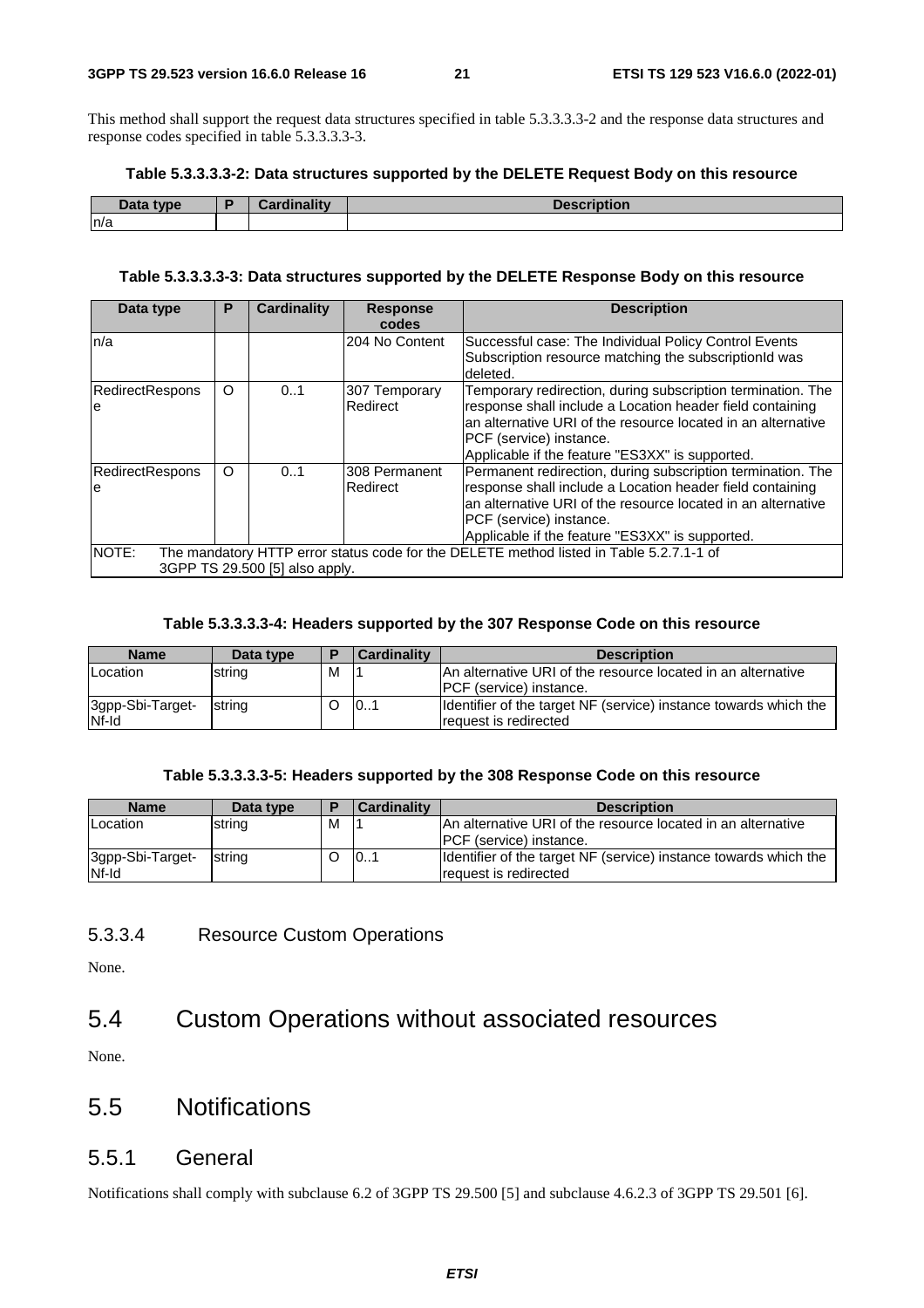| <b>Notification</b>         | <b>Callback URI</b> | <b>HTTP method or</b><br>custom operation | Description (service operation)      |
|-----------------------------|---------------------|-------------------------------------------|--------------------------------------|
| <b>Policy Control Event</b> | l{notifUri}         | IPOST                                     | Notification of policy control event |
| Notification                |                     |                                           | reporting.                           |

#### **Table 5.5.1-1: Notifications overview**

# 5.5.2 Policy Control Event Notification

#### 5.5.2.1 Description

The Policy Control Event Notification is used by the PCF to report one or several observed policy control events to the NF service consumer that has subscribed to such notifications via the Individual Policy Control Events Subscription resource.

#### 5.5.2.2 Target URI

The Callback URI **"{notifUri}"** shall be used with the callback URI variables defined in table 5.5.2.2-1.

#### **Table 5.5.2.2-1: Callback URI variables**

| <b>Name</b> | Data type | <b>Definition</b>                                                                                                   |
|-------------|-----------|---------------------------------------------------------------------------------------------------------------------|
| notifUri    | Uri       | The Notification Uri as assigned by the NF service consumer during the                                              |
|             |           | subscription service operation and described within the PcEventExposureSubsc<br>data type (see table $5.6.2.2-1$ ). |

#### 5.5.2.3 Standard Methods

#### 5.5.2.3.1 POST

This method shall support the URI query parameters specified in table 5.5.2.3.1-1.

#### **Table 5.5.2.3.1-1: URI query parameters supported by the POST method on this resource**

| <b>Name</b> | Data type | <b>Cardinality</b> | <b>Description</b> |
|-------------|-----------|--------------------|--------------------|
| n/a         |           |                    |                    |

This method shall support the request data structures specified in table 5.5.2.3.1-2 and the response data structures and response codes specified in table 5.5.2.3.1-3.

#### **Table 5.5.2.3.1-2: Data structures supported by the POST Request Body on this resource**

| Data<br><b>tvne</b>          |   | --<br><b>STATISTICS</b> | <b>Description</b>                                                    |
|------------------------------|---|-------------------------|-----------------------------------------------------------------------|
| <b>IPcEventExposureNotif</b> | M |                         | Provides<br>events<br>policy control<br>about observed<br>Information |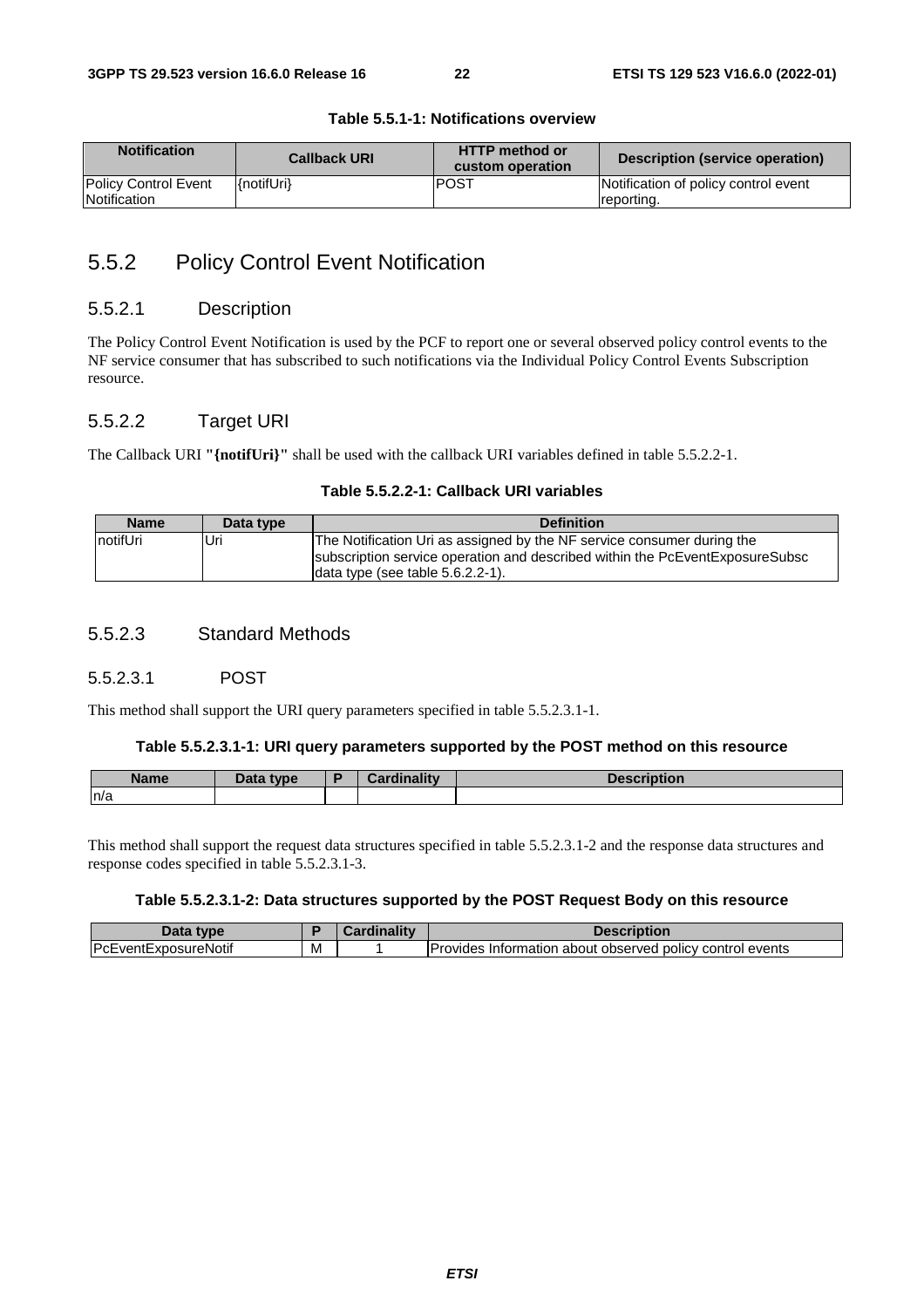| Data type                                                                                                                                                      | P       | <b>Cardinality</b>        | <b>Response codes</b>                                                                                                                                                                                                                                                                                                                             | <b>Description</b>                               |  |  |
|----------------------------------------------------------------------------------------------------------------------------------------------------------------|---------|---------------------------|---------------------------------------------------------------------------------------------------------------------------------------------------------------------------------------------------------------------------------------------------------------------------------------------------------------------------------------------------|--------------------------------------------------|--|--|
| n/a                                                                                                                                                            |         |                           | 204 No Content                                                                                                                                                                                                                                                                                                                                    | The receipt of the Notification is acknowledged. |  |  |
| RedirectResponse                                                                                                                                               | $\circ$ | 0.1                       | 307 Temporary<br>Temporary redirection, during event notification. The<br>Redirect<br>response shall include a Location header field<br>containing an alternative URI representing the end<br>point of an alternative NF consumer (service) instance<br>where the notification should be sent.<br>Applicable if the feature "ES3XX" is supported. |                                                  |  |  |
| RedirectResponse<br>$\circ$<br>0.1                                                                                                                             |         | 308 Permanent<br>Redirect | Permanent redirection, during event notification. The<br>response shall include a Location header field<br>containing an alternative URI representing the end<br>point of an alternative NF consumer (service) instance<br>where the notification should be sent.<br>Applicable if the feature "ES3XX" is supported.                              |                                                  |  |  |
| NOTE:<br>In addition, the HTTP status codes which are specified as mandatory in table 5.2.7.1-1 of<br>3GPP TS 29.500 [5] for the POST method shall also apply. |         |                           |                                                                                                                                                                                                                                                                                                                                                   |                                                  |  |  |

#### **Table 5.5.2.3.1-3: Data structures supported by the POST Response Body on this resource**

#### **Table 5.5.2.3.1-4: Headers supported by the 307 Response Code on this resource**

| <b>Name</b>               | Data type | Ð | <b>Cardinality</b> | <b>Description</b>                                                                                                                                        |
|---------------------------|-----------|---|--------------------|-----------------------------------------------------------------------------------------------------------------------------------------------------------|
| Location                  | string    | м |                    | An alternative URI representing the end point of an alternative<br>NF consumer (service) instance towards which the notification<br>should be redirected. |
| 3gpp-Sbi-Target-<br>Nf-Id | string    |   | 101                | Identifier of the target NF (service) instance towards which the<br>Inotification request is redirected                                                   |

#### **Table 5.5.2.3.1-5: Headers supported by the 308 Response Code on this resource**

| <b>Name</b>               | Data type |   | <b>Cardinality</b> | <b>Description</b>                                                                                                                                         |
|---------------------------|-----------|---|--------------------|------------------------------------------------------------------------------------------------------------------------------------------------------------|
| Location                  | string    | м |                    | An alternative URI representing the end point of an alternative<br>NF consumer (service) instance towards which the notification<br>Ishould be redirected. |
| 3gpp-Sbi-Target-<br>Nf-Id | string    |   | 101                | Identifier of the target NF (service) instance towards which the<br>Inotification request is redirected                                                    |

# 5.6 Data Model

# 5.6.1 General

This subclause specifies the application data model supported by the API.

Table 5.6.1-1 specifies the data types defined for the Npcf\_EventExposure service based interface protocol.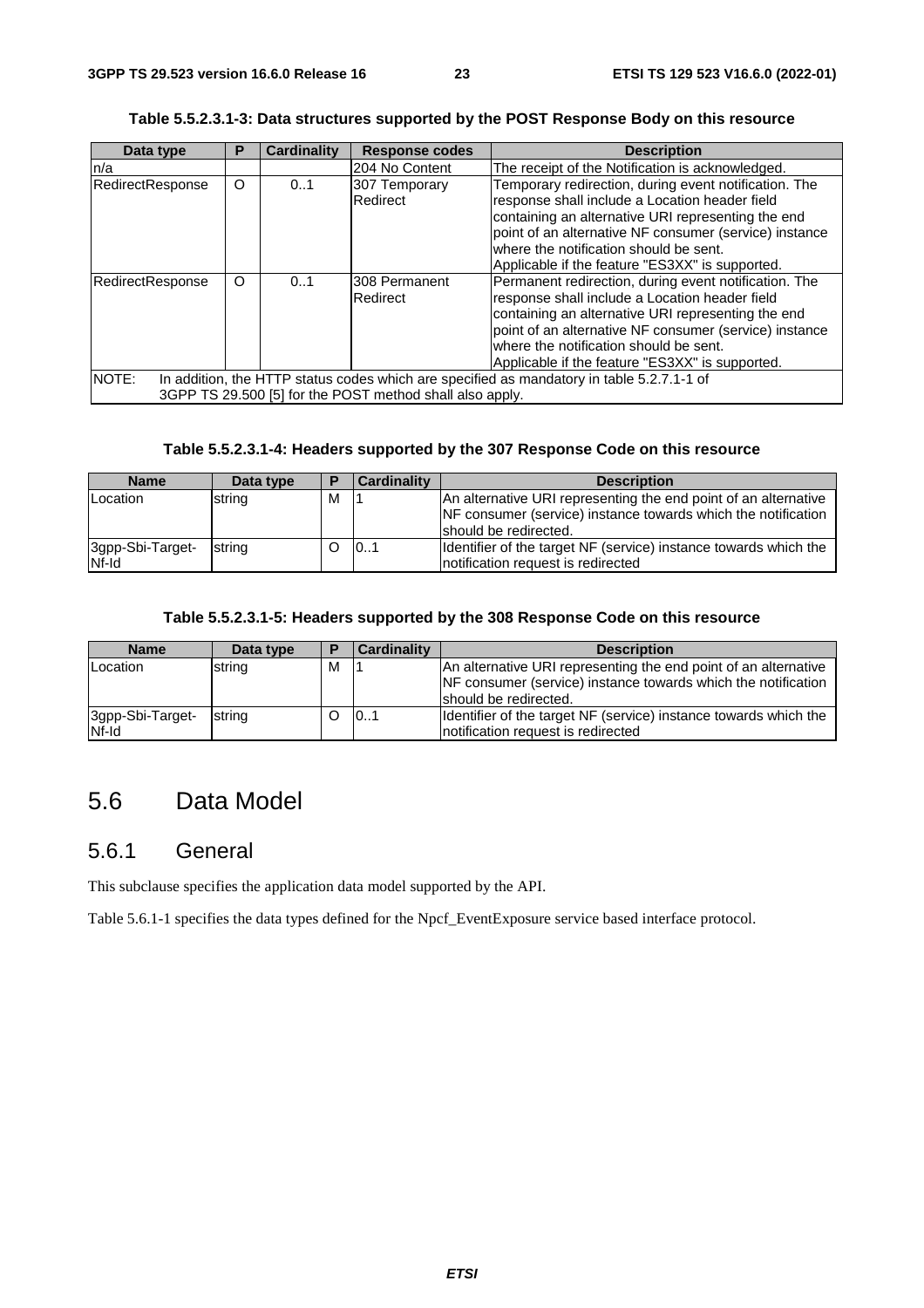| Data type             | <b>Section defined</b> | <b>Description</b>                                                                                                            | <b>Applicability</b>            |
|-----------------------|------------------------|-------------------------------------------------------------------------------------------------------------------------------|---------------------------------|
| EthernetFlowInfo      | 5.6.2.6                | Identification of an UL/DL ethernet flow.                                                                                     | ExtendedSessio<br>nInformation  |
| <b>IpFlowInfo</b>     | 5.6.2.7                | Identification of an UL/DL IP flow.                                                                                           | ExtendedSessio<br>InInformation |
| PcEvent               | 5.6.3.3                | Policy Control Events.                                                                                                        |                                 |
| PcEventExposureSubsc  | 5.6.2.2                | Represents an Individual Policy Events<br>Subscription resource.                                                              |                                 |
| PcEventExposureNotif  | 5.6.2.3                | Describes notifications about Policy Control<br>events that occurred in an Individual Policy<br>Events Subscription resource. |                                 |
| PcEventNotification   | 5.6.2.8                | Represents the information reported for a Policy<br>Control event.                                                            |                                 |
| PduSessionInformation | 5.6.2.9                | Represents PDU session identification<br>information.                                                                         | ExtendedSessio<br>InInformation |
| ReportingInformation  | 5.6.2.4                | Represents the type of reporting the subscription<br>requires.                                                                |                                 |
| ServiceIdentification | 5.6.2.5                | Identification of the service to which the<br>subscription applies.                                                           | ExtendedSessio<br>nInformation  |

Table 5.6.1-2 specifies data types re-used by the Npcf\_EventExposure service based interface protocol from other specifications, including a reference to their respective specifications and when needed, a short description of their use within the Npcf\_EventExposure service based interface.

| <b>Reference</b><br>Data type |                                       | <b>Comments</b>                                                                                        | <b>Applicability</b> |
|-------------------------------|---------------------------------------|--------------------------------------------------------------------------------------------------------|----------------------|
| AccessType                    | 3GPP TS 29.571 [14]                   | Access Type.                                                                                           |                      |
| AdditionalAccessInfo          | 3GPP TS 29.512 [9]                    | Indicates the combination of additional Access                                                         | <b>ATSSS</b>         |
|                               |                                       | Type and RAT Type for MA PDU session                                                                   |                      |
| AfAppId                       | 3GPP TS 29.514 [12]                   | AF application Identifier.                                                                             | ExtendedSessio       |
|                               |                                       |                                                                                                        | nInformation         |
| AnGwAddress                   | 3GPP TS 29.514 [12]                   | Carries the control plane address of the EPC                                                           |                      |
|                               |                                       | untrusted non-3GPP access network gateway.                                                             |                      |
| DateTime                      | 3GPP TS 29.571 [14]                   | (NOTE 1)<br>Time stamp.                                                                                |                      |
| Dnn                           | 3GPP TS 29.571 [14]                   | Identifies a DNN.                                                                                      |                      |
| <b>DurationSec</b>            | 3GPP TS 29.571 [14]                   | Seconds of duration.                                                                                   |                      |
| EthFlowDescription            |                                       | 3GPP TS 29.514 [12] Identifies an ethernet flow description.                                           | ExtendedSessio       |
|                               |                                       | (NOTE 2)                                                                                               | nInformation         |
| FlowDescription               | 3GPP TS 29.514 [12]                   | Identifies an IP flow description.                                                                     | ExtendedSessio       |
|                               |                                       |                                                                                                        | nInformation         |
| Gpsi                          | 3GPP TS 29.571 [14]                   | Generic Public Subscription Identifier.                                                                |                      |
| GroupId                       |                                       | 3GPP TS 29.571 [14] Identifies a group of UEs.                                                         |                      |
| MacAddr48                     | 3GPP TS 29.571 [14]                   | Mac Address of the UE.                                                                                 | ExtendedSessio       |
|                               |                                       |                                                                                                        | nInformation         |
| NotificationMethod            | 3GPP TS 29.508 [15]                   | Represents the Notification Method.                                                                    |                      |
| PlmnldNid                     | 3GPP TS 29.571 [14]                   | Identifies the network: the PLMN Identifier and,                                                       |                      |
|                               |                                       | for an SNPN, also the NID.                                                                             |                      |
| RatType                       | 3GPP TS 29.571 [14]                   | <b>RAT Type.</b>                                                                                       |                      |
| RedirectResponse              | 3GPP TS 29.571 [14]                   | Contains redirection related information.                                                              | ES3XX                |
| SamplingRatio                 | 3GPP TS 29.571 [14]                   | Sampling Ratio.                                                                                        |                      |
| Snssai                        | 3GPP TS 29.571 [14]                   | Identifies a S-NSSAI                                                                                   |                      |
| Supi                          |                                       | 3GPP TS 29.571 [14] Identifies the SUPI of the UE.                                                     |                      |
| SupportedFeatures             | 3GPP TS 29.571 [14]                   | Used to negotiate the applicability of the                                                             |                      |
|                               |                                       | optional features defined in subclause 5.8.                                                            |                      |
| <b>Uinteger</b>               | 3GPP TS 29.571 [14] Unsigned integer. |                                                                                                        |                      |
| NOTE 1:                       |                                       | "AnGwAddress" data structure is only used to encode the ePDG address and is only applicable to the 5GS |                      |
|                               |                                       | and EPC/E-UTRAN interworking scenario as defined in 3GPP TS 29.512 [9], Annex B.                       |                      |
| <b>NOTE 2:</b>                |                                       | In order to support a set of MAC addresses with a specific range in the traffic filter, feature        |                      |
|                               |                                       | MacAddressRange as specified in clause 5.8 shall be supported.                                         |                      |

#### **Table 5.6.1-2: Npcf\_EventExposure re-used Data Types**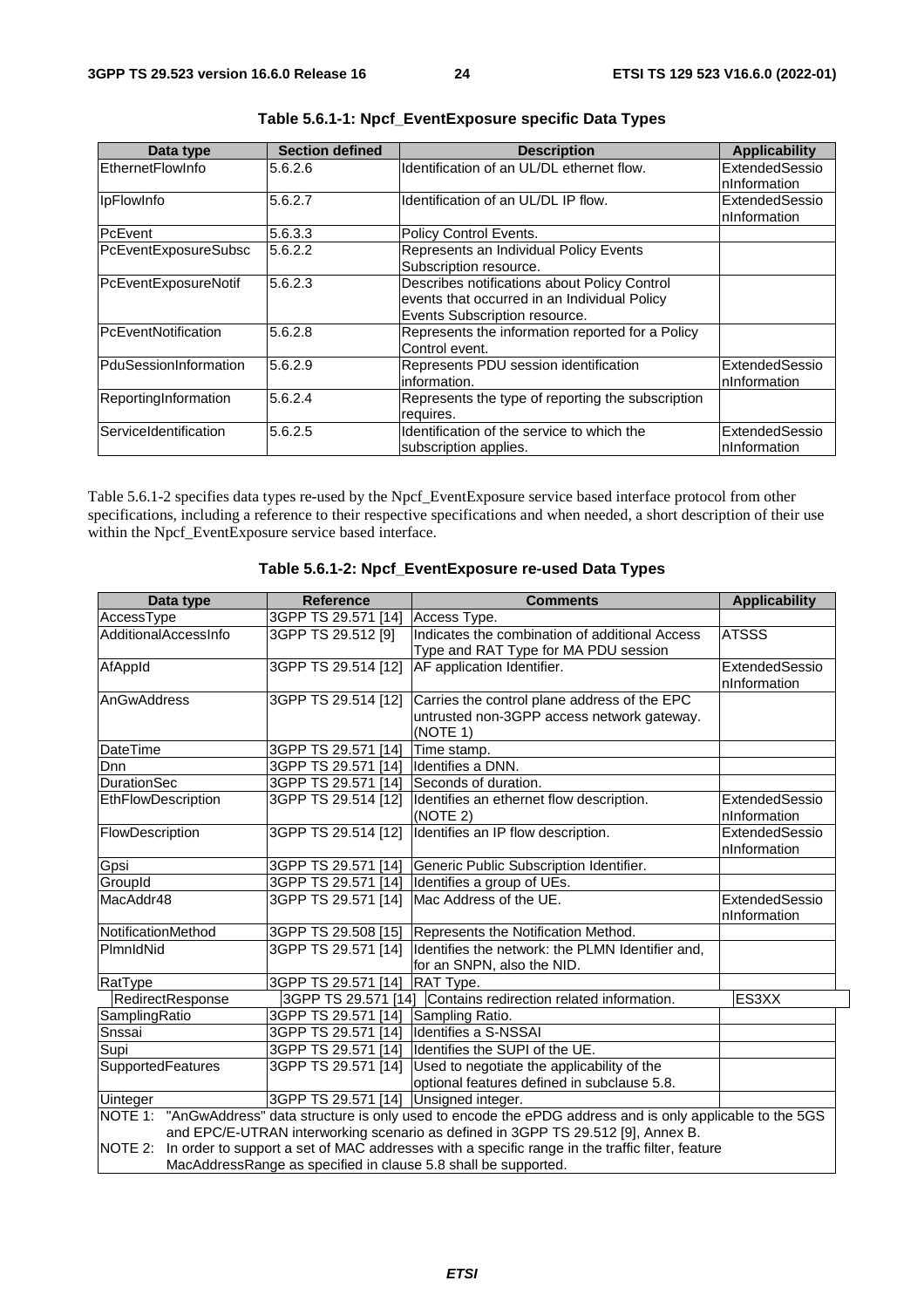# 5.6.2 Structured data types

### 5.6.2.1 Introduction

This subclause defines the structures to be used in resource representations.

### 5.6.2.2 Type PcEventExposureSubsc

#### **Table 5.6.2.2-1: Definition of type PcEventExposureSubsc**

| <b>Attribute name</b> | Data type         | P            | <b>Cardinality</b> | <b>Description</b>                                                                                       | <b>Applicability</b> |
|-----------------------|-------------------|--------------|--------------------|----------------------------------------------------------------------------------------------------------|----------------------|
| eventSubs             | array(PcEvent)    | M            | 1N                 | Subscribed Policy Control events.                                                                        |                      |
| eventsRepInfo         | ReportingInforma  | $\Omega$     | 01                 | Represents the reporting                                                                                 |                      |
|                       | tion              |              |                    | requirements of the subscription.                                                                        |                      |
| groupId               | GroupId           | $\mathsf{C}$ | 0.1                | Represents an internal group                                                                             |                      |
|                       |                   |              |                    | identifier and identifies a group of                                                                     |                      |
|                       |                   |              |                    | UEs. It shall be present when the                                                                        |                      |
|                       |                   |              |                    | subscription is targeting a Group<br>of $UE(s)$ .                                                        |                      |
| filterDnns            | array(Dnn)        | O            | 1N                 | Represents the DNNs for which                                                                            |                      |
|                       |                   |              |                    | the policy event report shall                                                                            |                      |
|                       |                   |              |                    | apply. Each DNN is a full DNN                                                                            |                      |
|                       |                   |              |                    | with both the Network Identifier                                                                         |                      |
|                       |                   |              |                    | and Operator Identifier, or a DNN                                                                        |                      |
|                       |                   |              |                    | with the Network Identifier only. If                                                                     |                      |
|                       |                   |              |                    | omitted it represents any DNN.                                                                           |                      |
| filterSnssais         | array(Snssai)     | O            | 1N                 | Represents the S-NSSAIs for                                                                              |                      |
|                       |                   |              |                    | which the policy event report                                                                            |                      |
|                       |                   |              |                    | shall apply. If omitted it                                                                               |                      |
|                       |                   |              |                    | represents any S-NSSAI.                                                                                  |                      |
| filterServices        | array(ServiceIden | $\circ$      | 1.N                | Represents the services for                                                                              | ExtendedSessionI     |
|                       | tification)       |              |                    | which the policy event report                                                                            | nformation           |
|                       |                   |              |                    | shall apply. If omitted, the policy                                                                      |                      |
|                       |                   |              |                    | event report shall apply for all the<br>active services.                                                 |                      |
| notifUri              | Uri               | M            | 1                  | Notification URI for Policy Control                                                                      |                      |
|                       |                   |              |                    | event reporting.                                                                                         |                      |
| notifld               | string            | M            | 1                  | Notification Correlation ID                                                                              |                      |
|                       |                   |              |                    | assigned by the NF service                                                                               |                      |
|                       |                   |              |                    | consumer.                                                                                                |                      |
| suppFeat              | SupportedFeatur   | $\mathsf{C}$ | 0.1                | This IE represents a list of                                                                             |                      |
|                       | es                |              |                    | Supported features used as                                                                               |                      |
|                       |                   |              |                    | described in subclause 5.8.                                                                              |                      |
|                       |                   |              |                    | Shall be present in the HTTP                                                                             |                      |
|                       |                   |              |                    | POST request/response. (NOTE)                                                                            |                      |
| NOTE:                 |                   |              |                    | In the HTTP request, it represents the set of features supported by the NF service consumer. In the HTTP |                      |
|                       |                   |              |                    | response, it represents the set of features supported by both the NF service consumer and the PCF.       |                      |

### 5.6.2.3 Type PcEventExposureNotif

### **Table 5.6.2.3-1: Definition of type PcEventExposureNotif**

| <b>Attribute name</b> | Data type        |     | <b>Cardinality</b> | <b>Description</b>                                        | <b>Applicability</b> |
|-----------------------|------------------|-----|--------------------|-----------------------------------------------------------|----------------------|
| notifid               | string           | м   |                    | Notification Correlation ID<br>assigned by the NF service |                      |
|                       |                  |     |                    | Iconsumer.                                                |                      |
| <b>leventNotifs</b>   | array(PcEventNot | I M | 11N                | Represents the Policy Control                             |                      |
|                       | lification)      |     |                    | Events to be reported according                           |                      |
|                       |                  |     |                    | to the subscription corresponding                         |                      |
|                       |                  |     |                    | Ito the Notification Correlation ID.                      |                      |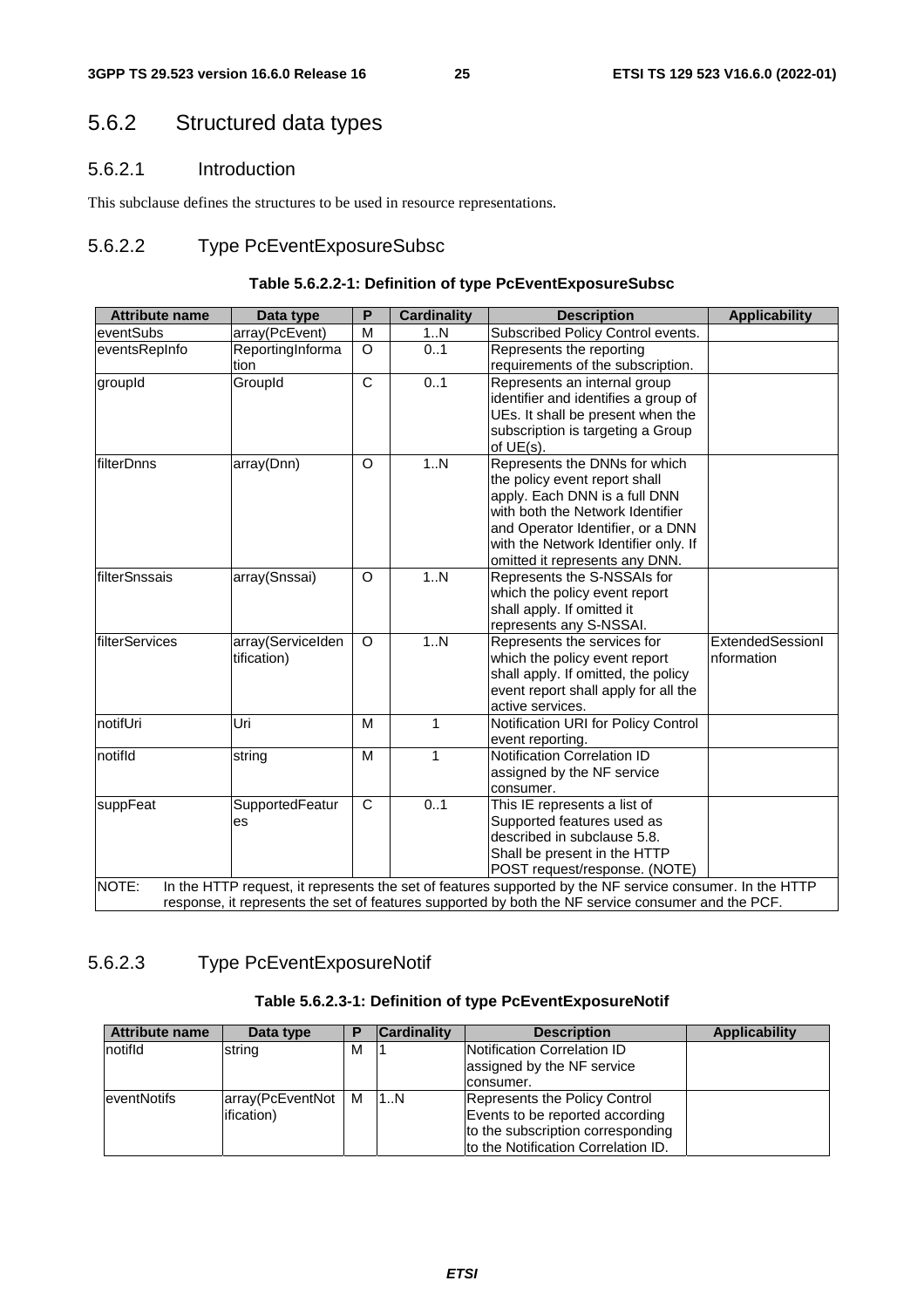# 5.6.2.4 Type ReportingInformation

| <b>Attribute name</b> | Data type              | P        | <b>Cardinality</b> | <b>Description</b>                                                                                                                                                                                                                                                               | <b>Applicability</b> |
|-----------------------|------------------------|----------|--------------------|----------------------------------------------------------------------------------------------------------------------------------------------------------------------------------------------------------------------------------------------------------------------------------|----------------------|
| immRep                | boolean                | $\Omega$ | 0.1                | Indication of immediate reporting.<br>If included, when it is set to true it<br>indicates immediate reporting of<br>the subscribed events, if<br>available. Otherwise, reporting<br>will occur when the event is met.                                                            |                      |
| notifMethod           | NotificationMetho<br>d | O        | 0.1                | Represents the notification<br>method (periodic, one time, on<br>event detection). If "notifMethod"<br>attribute is not supplied, the<br>default value<br>"ON_EVENT_DETECTION"<br>applies.                                                                                       |                      |
| maxReportNbr          | Uinteger               | $\circ$  | 0.1                | Represents the maximum number<br>of reports, after which the<br>subscription ceases to exist (i.e.,<br>the reporting ends). It may be<br>present for the "PERIODIC" and<br>on "ON_EVENT_DETECTION"<br>notification methods. If omitted,<br>there is no limit.                    |                      |
| monDur                | DateTime               | C        | 0.1                | Represents the time at which the<br>subscription ceases to exist (i.e.<br>the subscription becomes invalid<br>and the reporting ends). If<br>omitted, there is no time limit. If<br>present in the subscription<br>request, it shall be present in the<br>subscription response. |                      |
| repPeriod             | <b>DurationSec</b>     | $\circ$  | 0.1                | Indicates the time interval<br>between successive event<br>notifications. It is supplied for<br>notification method "PERIODIC".                                                                                                                                                  |                      |
| sampRatio             | SamplingRatio          | O        | 0.1                | Indicates the ratio of the random<br>subset to target UEs, event<br>reports only relates to the subset.                                                                                                                                                                          |                      |
| grpRepTime            | DurationSec            | O        | 0.1                | Indicates the time during which<br>the the event reports detected for<br>the concerned UEs are<br>aggregated in a group, in order to<br>be reported together to the NF<br>service consumer.                                                                                      |                      |

### **Table 5.6.2.4-1: Definition of type ReportingInformation**

# 5.6.2.5 Type ServiceIdentification

#### **Table 5.6.2.5-1: Definition of type ServiceIdentification**

| <b>Attribute name</b>                                                                                    | Data type                                                                                            | P | <b>Cardinality</b> | <b>Description</b>           | Applicability               |  |
|----------------------------------------------------------------------------------------------------------|------------------------------------------------------------------------------------------------------|---|--------------------|------------------------------|-----------------------------|--|
| servEthFlows                                                                                             | array(EthernetFlo                                                                                    | C | 1N                 | Ethernet flows of a service. | ExtendedSessionInfo         |  |
|                                                                                                          | wlnfo)                                                                                               |   |                    |                              | <b>Imation</b>              |  |
| servipFlows                                                                                              | array(lpFlowInfo)                                                                                    | C | 1N                 | <b>IP flows of a service</b> | <b>IExtendedSessionInfo</b> |  |
|                                                                                                          |                                                                                                      |   |                    |                              | <b>Irmation</b>             |  |
| afAppId                                                                                                  | AfAppId                                                                                              | O | 0.1                | Contains an AF application   | <b>ExtendedSessionInfo</b>  |  |
|                                                                                                          |                                                                                                      |   |                    | lidentifier.                 | <b>Irmation</b>             |  |
| NOTE:<br>At least one of the "servEthFlows", "servipFlows" or "afAppId" attributes shall be present. The |                                                                                                      |   |                    |                              |                             |  |
|                                                                                                          | "servEthFlows" attribute and the "servIpFlows" attribute shall not be both present at the same time. |   |                    |                              |                             |  |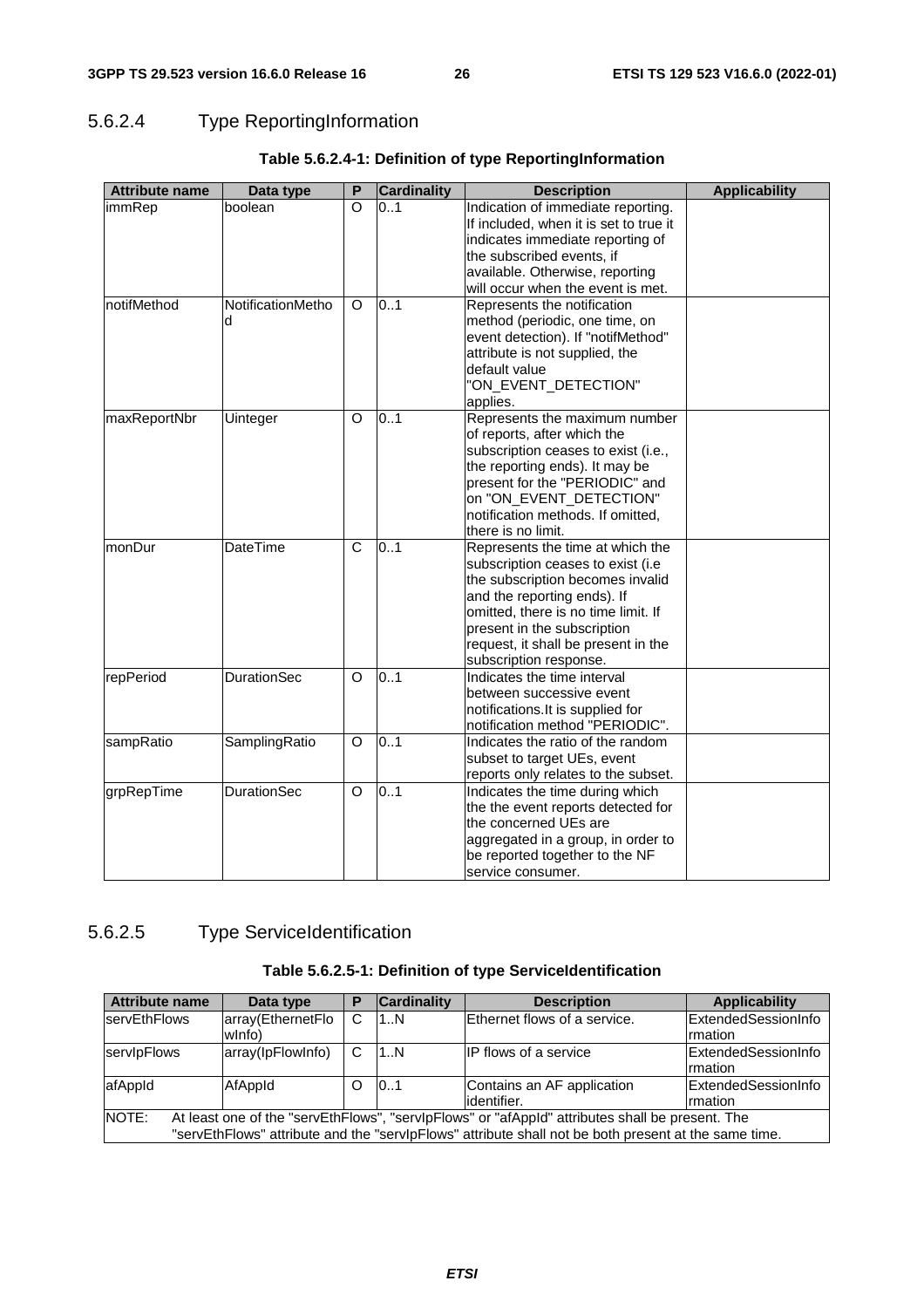# 5.6.2.6 Type EthernetFlowInfo

| <b>Attribute name</b> | Data type       |   | <b>Cardinality</b> | <b>Description</b>                  | Applicability       |
|-----------------------|-----------------|---|--------------------|-------------------------------------|---------------------|
| ethFlows              | array(EthFlowDe | C | 12                 | Contains the flow description for   | ExtendedSessionInfo |
|                       | scription)      |   |                    | the Uplink and/or Downlink          | Irmation            |
|                       |                 |   |                    | Ethernet flows. It shall be present |                     |
|                       |                 |   |                    | lin the subscription request.       |                     |
| flowNumber            | integer         | M |                    | Ildentifies the ordinal number of   | ExtendedSessionInfo |
|                       |                 |   |                    | the Ethernet flow.                  | Irmation            |

### **Table 5.6.2.6-1: Definition of type EthernetFlowInfo**

# 5.6.2.7 Type IpFlowInfo

| Table 5.6.2.7-1: Definition of type IpFlowInfo |  |  |
|------------------------------------------------|--|--|
|------------------------------------------------|--|--|

| Attribute name     | Data type                  |   | <b>Cardinality</b> | <b>Description</b>                                                                                                              | Applicability                          |
|--------------------|----------------------------|---|--------------------|---------------------------------------------------------------------------------------------------------------------------------|----------------------------------------|
| <b>ipFlows</b>     | array(FlowDescri<br>ption) | C | 12                 | Contains the flow description for<br>the Uplink and/or Downlink IP<br>flows. It shall be present in the<br>subscription request | ExtendedSessionInfo<br>Irmation        |
| <b>IflowNumber</b> | integer                    | м |                    | Ildentifies the ordinal number of<br>the IP flow.                                                                               | <b>IExtendedSessionInfo</b><br>rmation |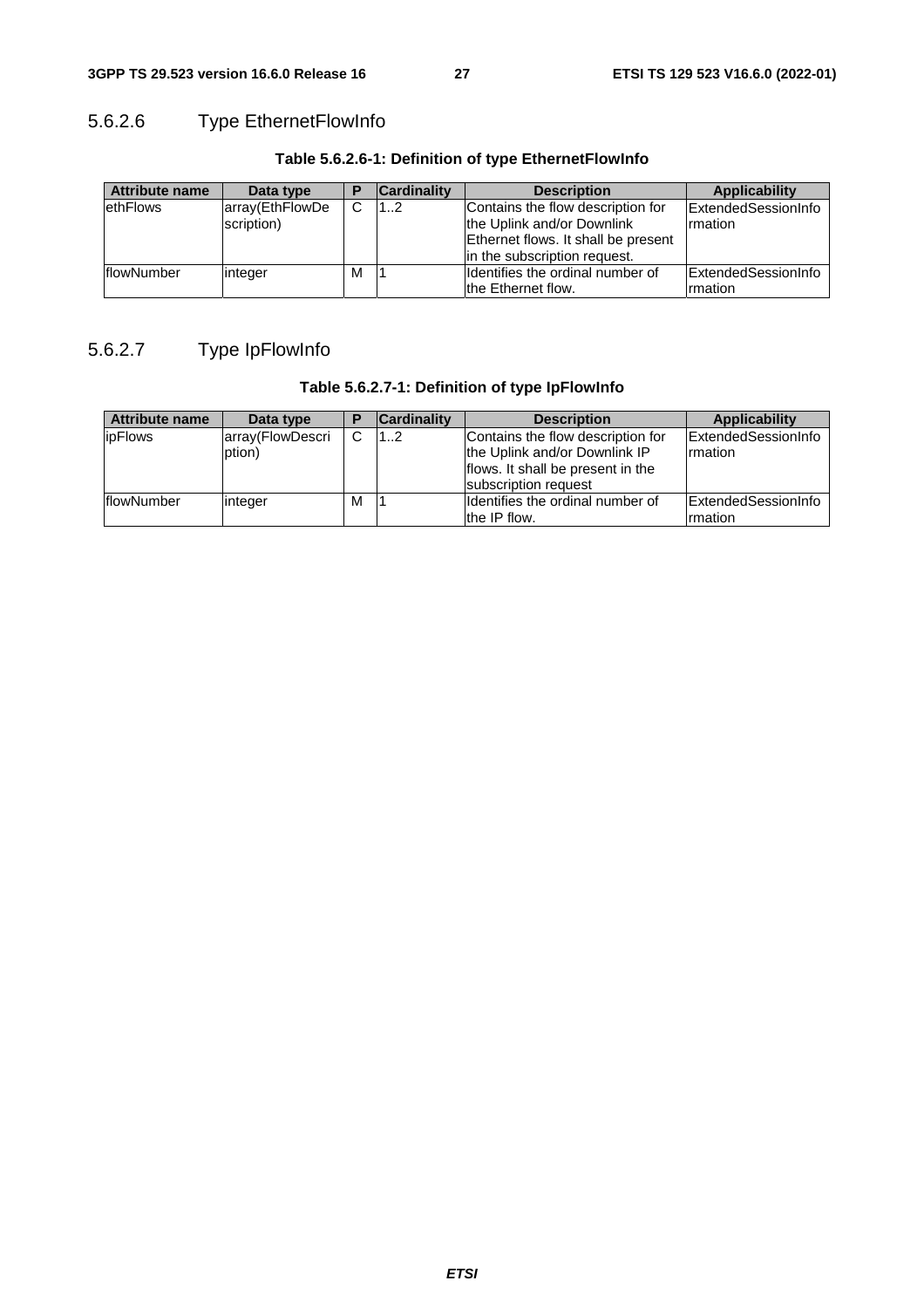# 5.6.2.8 Type PcEventNotification

| <b>Attribute name</b> | Data type                 | P                     | <b>Cardinality</b> | <b>Description</b>                                                                                                                                                                                                             | <b>Applicability</b>           |
|-----------------------|---------------------------|-----------------------|--------------------|--------------------------------------------------------------------------------------------------------------------------------------------------------------------------------------------------------------------------------|--------------------------------|
| event                 | PcEvent                   | M                     | 1N                 | Reported Policy Control event.                                                                                                                                                                                                 |                                |
| accType               | AccessType                | C                     | 0.1                | Access Type. It shall be included<br>when the reported PcEvent is<br>"AC_TY_CH".                                                                                                                                               |                                |
| addAccessInfo         | AdditionalAccessI<br>nfo  | O                     | 0.1                | Indicates the additional<br>combination of Access Type and<br>RAT Type available for MA PDU<br>session. It may be present when<br>the notified event is "AC_TY_CH"<br>and the PDU session is a Multi-<br>Access PDU session.   | <b>ATSSS</b>                   |
| relAccessInfo         | AdditionalAccessI<br>nfo  | O                     | 0.1                | Indicates the release of a<br>combination of Access Type and<br>RAT Type available for MA PDU<br>session. It may be present when<br>the notified event is "AC_TY_CH"<br>and the PDU session is a Multi-<br>Access PDU session. | <b>ATSSS</b>                   |
| anGwAddr              | AnGwAddress               | $\Omega$              | 0.1                | ePDG address. It shall be<br>included if applicable when the<br>reported PcEvent is<br>"AC_TY_CH".                                                                                                                             |                                |
| ratType               | RatType                   | $\Omega$              | 0.1                | RAT Type. It shall be included if<br>applicable when the reported<br>PcEvent is "AC_TY_CH".                                                                                                                                    |                                |
| plmnld                | PlmnldNid                 | C                     | 0.1                | PLMN Identifier and, for an<br>SNPN, also the NID. It shall be<br>included when the reported<br>PcEvent is "PLMN_CH".                                                                                                          |                                |
| supi                  | Supi                      | $\overline{\text{c}}$ | 0.1                | SUPI of the UE. It shall be<br>present if available.                                                                                                                                                                           |                                |
| gpsi                  | Gpsi                      | O                     | 0.1                | Gpsi shall contain either an<br>External Id or an MSISDN.                                                                                                                                                                      |                                |
| timeStamp             | <b>DateTime</b>           | M                     | $\mathbf{1}$       | Time at which the event is<br>observed.                                                                                                                                                                                        |                                |
| pduSessInfo           | PduSessionInfor<br>mation | $\Omega$              | 0.1                | Represents PDU session<br>information related to the<br>observed event.                                                                                                                                                        | ExtendedSessionInfo<br>rmation |
| repServices           | ServiceIdentificati<br>on | O                     | 0.1                | Represents service information<br>related to the observed event.                                                                                                                                                               | ExtendedSessionInfo<br>mation  |

### **Table 5.6.2.8-1: Definition of type PcEventNotification**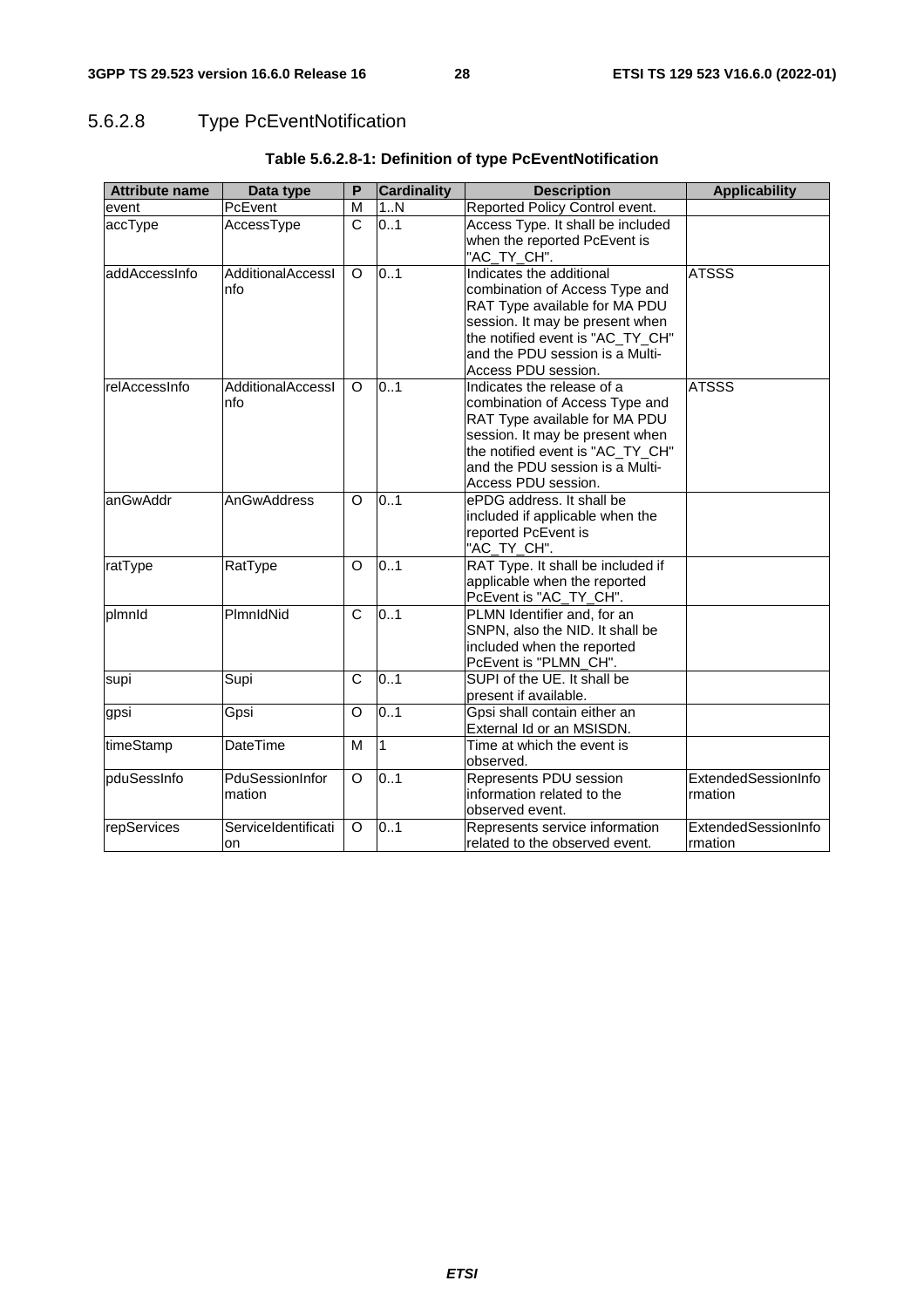## 5.6.2.9 Type PduSessionInformation

| <b>Attribute name</b> | Data type                                                                                                        | P | <b>Cardinality</b> | <b>Description</b>                                                                         | Applicability       |  |  |  |
|-----------------------|------------------------------------------------------------------------------------------------------------------|---|--------------------|--------------------------------------------------------------------------------------------|---------------------|--|--|--|
| snssai                | Snssai                                                                                                           | М |                    | S-NSSAI of the PDU session.                                                                | ExtendedSessionInfo |  |  |  |
|                       |                                                                                                                  |   |                    |                                                                                            | Irmation            |  |  |  |
| dnn                   | Dnn                                                                                                              | М | 1N                 | Dnn of the PDU session, a full                                                             | ExtendedSessionInfo |  |  |  |
|                       |                                                                                                                  |   |                    | DNN with both the Network                                                                  | Irmation            |  |  |  |
|                       |                                                                                                                  |   |                    | Identifier and Operator Identifier,                                                        |                     |  |  |  |
|                       |                                                                                                                  |   |                    | or a DNN with the Network                                                                  |                     |  |  |  |
|                       |                                                                                                                  |   |                    | Identifier only.                                                                           |                     |  |  |  |
| uelpv4                | Ipv4Addr                                                                                                         | C | 0.1                | The IPv4 address of the served                                                             | ExtendedSessionInfo |  |  |  |
|                       |                                                                                                                  |   |                    | UE.                                                                                        | rmation             |  |  |  |
|                       |                                                                                                                  |   |                    | (NOTE 1)                                                                                   |                     |  |  |  |
| uelpv6                | Ipv6Prefix                                                                                                       | C | 01                 | The IPv6 prefix of the served UE.                                                          | ExtendedSessionInfo |  |  |  |
|                       |                                                                                                                  |   |                    | (NOTE 1)                                                                                   | rmation             |  |  |  |
| ipDomain              | string                                                                                                           | O | 0.1                | Identifies the IP domain.                                                                  | ExtendedSessionInfo |  |  |  |
|                       |                                                                                                                  |   |                    | (NOTE 2)                                                                                   | Irmation            |  |  |  |
| ueMac                 | MacAddr48                                                                                                        | C | 0.1                | UE MAC address.                                                                            | ExtendedSessionInfo |  |  |  |
|                       |                                                                                                                  |   |                    | (NOTE 1)                                                                                   | Irmation            |  |  |  |
|                       | NOTE 1: Either the served UE IP address (an Ipv4Addr or Ipv6Prefix or both if available) or UE MAC address shall |   |                    |                                                                                            |                     |  |  |  |
| be present.           |                                                                                                                  |   |                    |                                                                                            |                     |  |  |  |
|                       |                                                                                                                  |   |                    | NOTE 2: An "ipDomain" attribute, may be provided in combination with a "uelpv4" attribute. |                     |  |  |  |

### **Table 5.6.2.9-1: Definition of type PduSessionInformation**

# 5.6.3 Simple data types and enumerations

### 5.6.3.1 Introduction

This subclause defines simple data types and enumerations that can be referenced from data structures defined in the previous subclauses.

#### 5.6.3.2 Simple data types

The simple data types defined in table 5.6.3.2-1 shall be supported.

#### **Table 5.6.3.2-1: Simple data types**

| vpe.<br><b>Name</b> | <b>Type Definition</b> | <b>Description</b> | - 5054 |
|---------------------|------------------------|--------------------|--------|
|                     |                        |                    |        |

### 5.6.3.3 Enumeration: PcEvent

The enumeration PcEvent represents the policy control events that can be subscribed. It shall comply with the provisions defined in table 5.6.3.3-1.

#### **Table 5.6.3.3-1: Enumeration PcEvent**

| <b>Enumeration value</b> | <b>Description</b> | <b>Applicability</b> |
|--------------------------|--------------------|----------------------|
| CН<br>АC<br>тv           | Access Type Change |                      |
| PLMN_CH                  | <b>PLMN Change</b> |                      |

# 5.7 Error handling

### 5.7.1 General

HTTP error handling shall be supported as specified in subclause 5.2.4 of 3GPP TS 29.500 [5].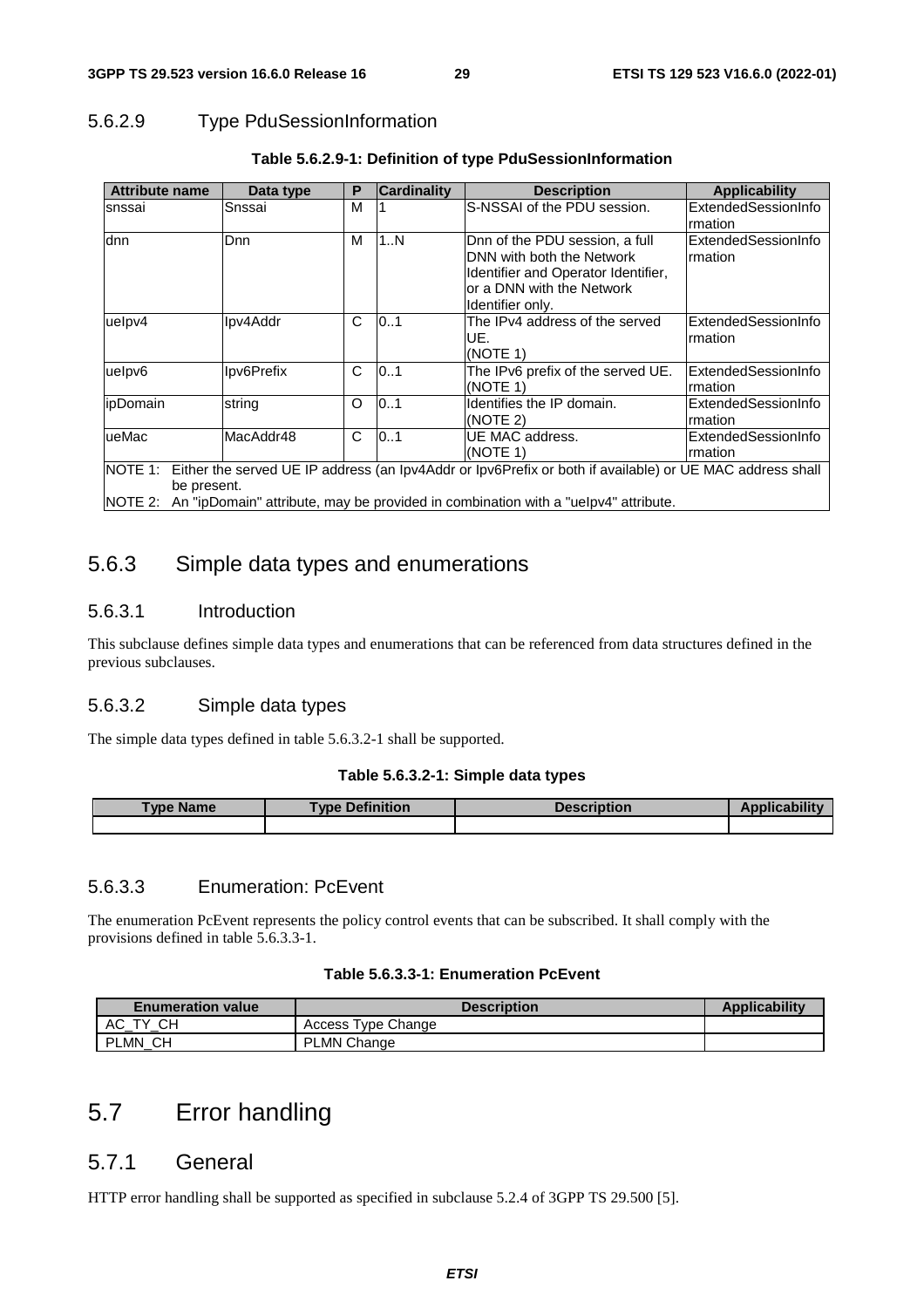For the Npcf\_EventExposure API, HTTP error responses shall be supported as specified in subclause 4.8 of 3GPP TS 29.501 [6].

Protocol errors and application errors specified in table 5.2.7.2-1 of 3GPP TS 29.500 [5] shall be supported for an HTTP method if the corresponding HTTP status codes are specified as mandatory for that HTTP method in table 5.2.7.1-1 of 3GPP TS 29.500 [5].

In addition, the requirements in the following subclauses are applicable for the Npcf EventExposure API.

# 5.7.2 Protocol Errors

In this Release of the specification, there are no service specific protocol errors applicable for the Npcf\_EventExposure API.

# 5.7.3 Application Errors

The application errors defined for the Npcf. EventExposure service are listed in table 5.7.3-1.

#### **Table 5.7.3-1: Application errors**

| <b>Application Error</b> | <b>HTTP status code</b> | <b>Description</b> |  |  |
|--------------------------|-------------------------|--------------------|--|--|
|                          |                         |                    |  |  |

# 5.8 Feature negotiation

The optional features in table 5.8-1 are defined for the Npcf\_EventExposure API. They shall be negotiated using the extensibility mechanism defined in subclause 6.6 of 3GPP TS 29.500 [5].

|  |  | Table 5.8-1: Supported Features |  |
|--|--|---------------------------------|--|
|--|--|---------------------------------|--|

| <b>Feature number</b> | <b>Feature Name</b> | <b>Description</b>                                                                      |
|-----------------------|---------------------|-----------------------------------------------------------------------------------------|
|                       |                     | ExtendedSessionInformat  Indicates the support of additional session information in the |
|                       | ion                 | subscription and report of policy control event.                                        |
| $\overline{2}$        | MacAddressRange     | Indicates the support of a set of MAC addresses with a specific range                   |
|                       |                     | lin the traffic filter.                                                                 |
| 3                     | <b>ATSSS</b>        | Indicates the support of the report of the multiple access types of a                   |
|                       |                     | <b>IMA PDU session.</b>                                                                 |
| $\overline{4}$        | ES3XX               | Extended Support for 3xx redirections. This feature indicates the                       |
|                       |                     | support of redirection for any service operation, according to Stateless                |
|                       |                     | NF procedures as specified in subclauses 6.5.3.2 and 6.5.3.3 of                         |
|                       |                     | 3GPP TS 29.500 [5] and according to HTTP redirection principles for                     |
|                       |                     | indirect communication, as specified in subclause 6.10.9 of                             |
|                       |                     | 3GPP TS 29.500 [5].                                                                     |

# 5.9 Security

As indicated in 3GPP TS 33.501 [19] and 3GPP TS 29.500 [5], the access to the Npcf\_EventExposure API, based on local configuration, may be authorized by means of the OAuth2 protocol (see IETF RFC 6749 [20]), using the "Client Credentials" authorization grant, where the NRF (see 3GPP TS 29.510 [21]) plays the role of the authorization server.

If OAuth2 authorization is used, an NF Service Consumer, prior to consuming services offered by the Nnrf\_NFManagement API, shall obtain a "token" from the authorization server, by invoking the Access Token Request service, as described in 3GPP TS 29.510 [21], subclause 5.4.2.2.

NOTE: When multiple NRFs are deployed in a network, the NRF used as authorization server is the same NRF where the NF Service Consumer invoked the discovery of the Npcf\_EventExposure service.

The Npcf\_EventExposure API defines a single scope "npcf-eventexposure" for the entire service, and it does not define any additional scopes at resource or operation level.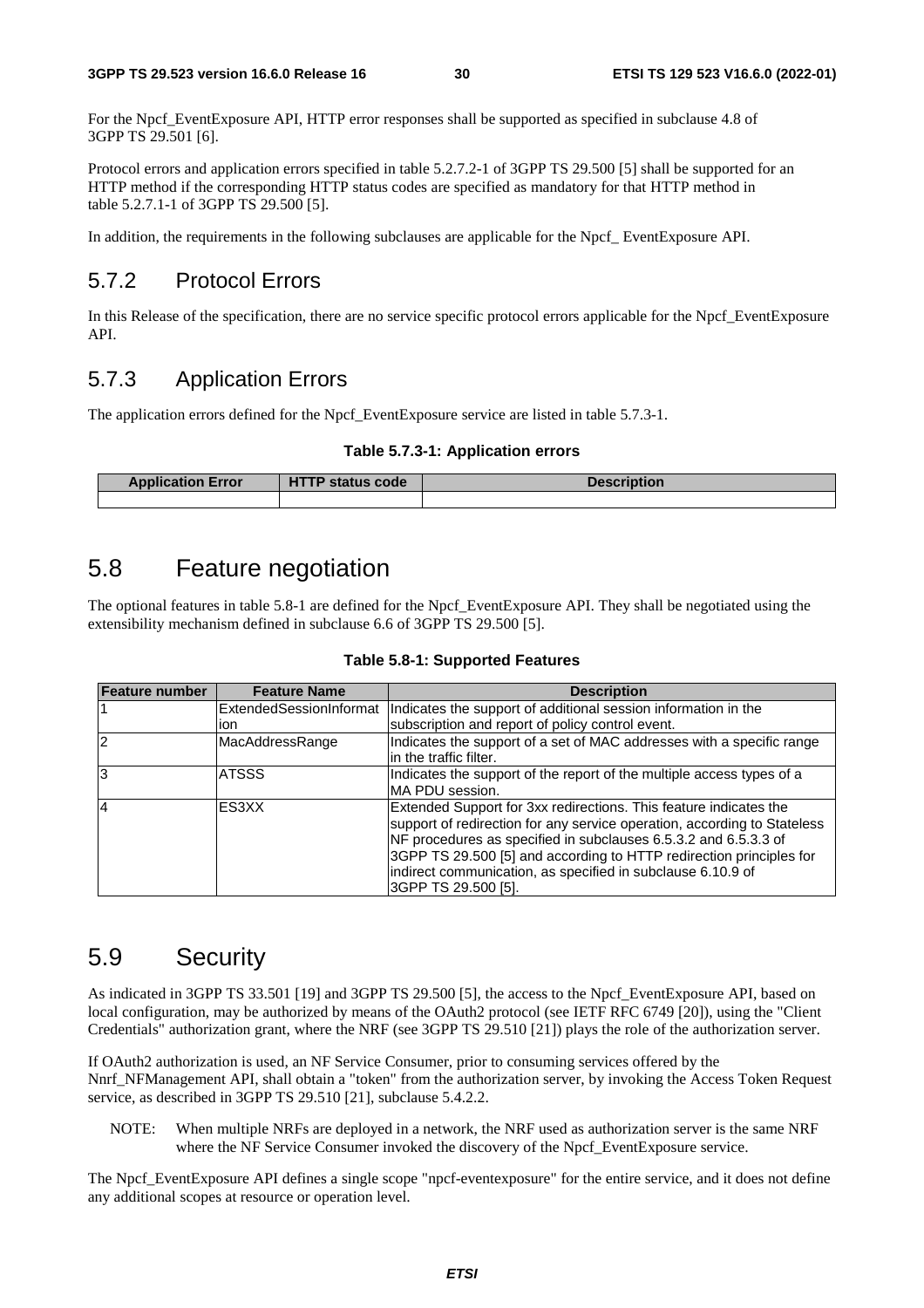# Annex A (normative): OpenAPI specification

# A.1 General

The present Annex contains an OpenAPI [7] specification of HTTP messages and content bodies used by the Npcf\_EventExposure API.

This Annex shall take precedence when being discrepant to other parts of the specification with respect to the encoding of information elements and methods within the API.

NOTE: The semantics and procedures, as well as conditions, e.g. for the applicability and allowed combinations of attributes or values, not expressed in the OpenAPI definitions but defined in other parts of the specification also apply.

Informative copies of the OpenAPI specification file contained in this 3GPP Technical Specification are available on a Git-based repository that uses the GitLab software version control system (see clause 5B of the 3GPP TR 21.900 [22] and subclause 5.3.1 of the 3GPP TS 29.501 [6] for further information).

# A.2 Npcf\_EventExposure API

```
openapi: 3.0.0 
info: 
   version: 1.1.2 
   title: Npcf_EventExposure 
   description: | 
     PCF Event Exposure Service. 
     © 2021, 3GPP Organizational Partners (ARIB, ATIS, CCSA, ETSI, TSDSI, TTA, TTC). 
     All rights reserved. 
externalDocs: 
   description: 3GPP TS 29.523 V16.5.0; 5G System; Policy Control Event Exposure Service; Stage 3. 
   url: http://www.3gpp.org/ftp/Specs/archive/29_series/29.523/ 
servers: 
   - url: '{apiRoot}/npcf-eventexposure/v1' 
     variables: 
       apiRoot: 
         default: https://example.com 
         description: apiRoot as defined in subclause 4.4 of 3GPP TS 29.501 
security: 
   - {} 
   - oAuth2ClientCredentials: 
     - npcf-eventexposure 
paths: 
   /subscriptions: 
     post: 
       summary: Creates a new Individual Policy Control Events Subscription resource 
       operationId: PostPcEventExposureSubsc 
       tags: 
         - Policy Control Events Subscription (Collection) 
       requestBody: 
         required: true 
         content: 
           application/json: 
              schema: 
               $ref: '#/components/schemas/PcEventExposureSubsc' 
       responses: 
          '201': 
           description: Success 
            content: 
              application/json: 
                schema: 
                  $ref: '#/components/schemas/PcEventExposureSubsc' 
           headers:
```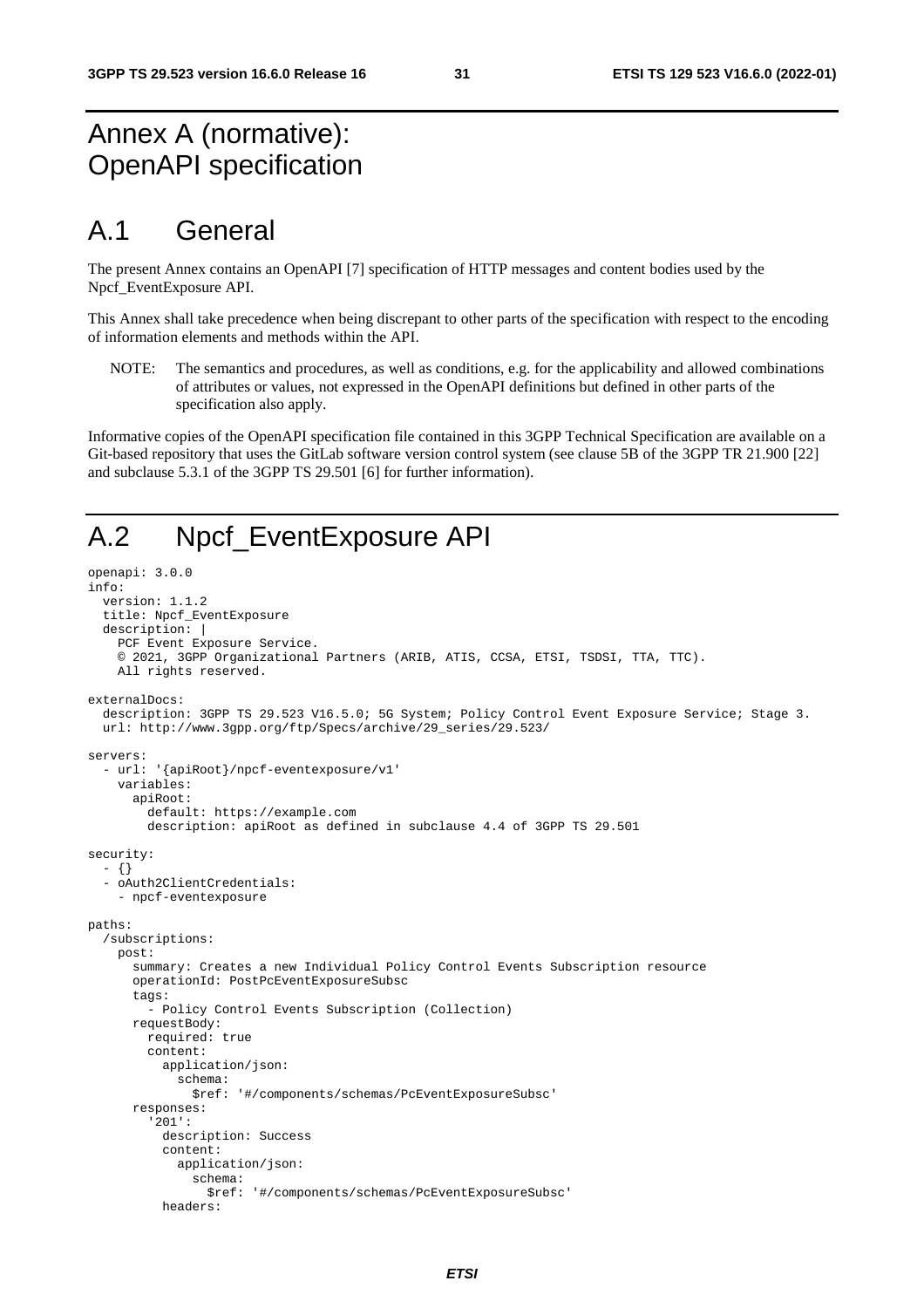Location: description: 'Contains the URI of the created individual policy control events subscription resource, according to the structure: {apiRoot}/npcfeventexposure/v1/subscriptions/{subscriptionId}' required: true schema: type: string '400': \$ref: 'TS29571\_CommonData.yaml#/components/responses/400' '401': \$ref: 'TS29571\_CommonData.yaml#/components/responses/401' '403': \$ref: 'TS29571\_CommonData.yaml#/components/responses/403' '404': \$ref: 'TS29571\_CommonData.yaml#/components/responses/404' '411': \$ref: 'TS29571\_CommonData.yaml#/components/responses/411' '413': \$ref: 'TS29571\_CommonData.yaml#/components/responses/413' '415': \$ref: 'TS29571\_CommonData.yaml#/components/responses/415' '429': \$ref: 'TS29571\_CommonData.yaml#/components/responses/429' '500': \$ref: 'TS29571\_CommonData.yaml#/components/responses/500' '503': \$ref: 'TS29571\_CommonData.yaml#/components/responses/503' default: \$ref: 'TS29571\_CommonData.yaml#/components/responses/default' callbacks: PcEventNotification: '{\$request.body#/notifUri}': post: requestBody: required: true content: application/json: schema: \$ref: '#/components/schemas/PcEventExposureNotif' responses: '204': description: No Content, Notification was succesfull '307': \$ref: 'TS29571\_CommonData.yaml#/components/responses/307' '308': \$ref: 'TS29571\_CommonData.yaml#/components/responses/308' '400': \$ref: 'TS29571\_CommonData.yaml#/components/responses/400' '401': \$ref: 'TS29571\_CommonData.yaml#/components/responses/401' '403': \$ref: 'TS29571\_CommonData.yaml#/components/responses/403' '404': \$ref: 'TS29571\_CommonData.yaml#/components/responses/404' '411': \$ref: 'TS29571\_CommonData.yaml#/components/responses/411' '413': \$ref: 'TS29571\_CommonData.yaml#/components/responses/413' '415': \$ref: 'TS29571\_CommonData.yaml#/components/responses/415' '429': \$ref: 'TS29571\_CommonData.yaml#/components/responses/429' '500': \$ref: 'TS29571\_CommonData.yaml#/components/responses/500' '503': \$ref: 'TS29571\_CommonData.yaml#/components/responses/503' default: \$ref: 'TS29571\_CommonData.yaml#/components/responses/default' /subscriptions/{subscriptionId}: get: summary: "Reads an existing Individual Policy Control Events Subscription" operationId: GetPcEventExposureSubsc tags: - Individual Policy Control Events Subscription (Document) parameters: - name: subscriptionId in: path description: Policy Control Event Subscription ID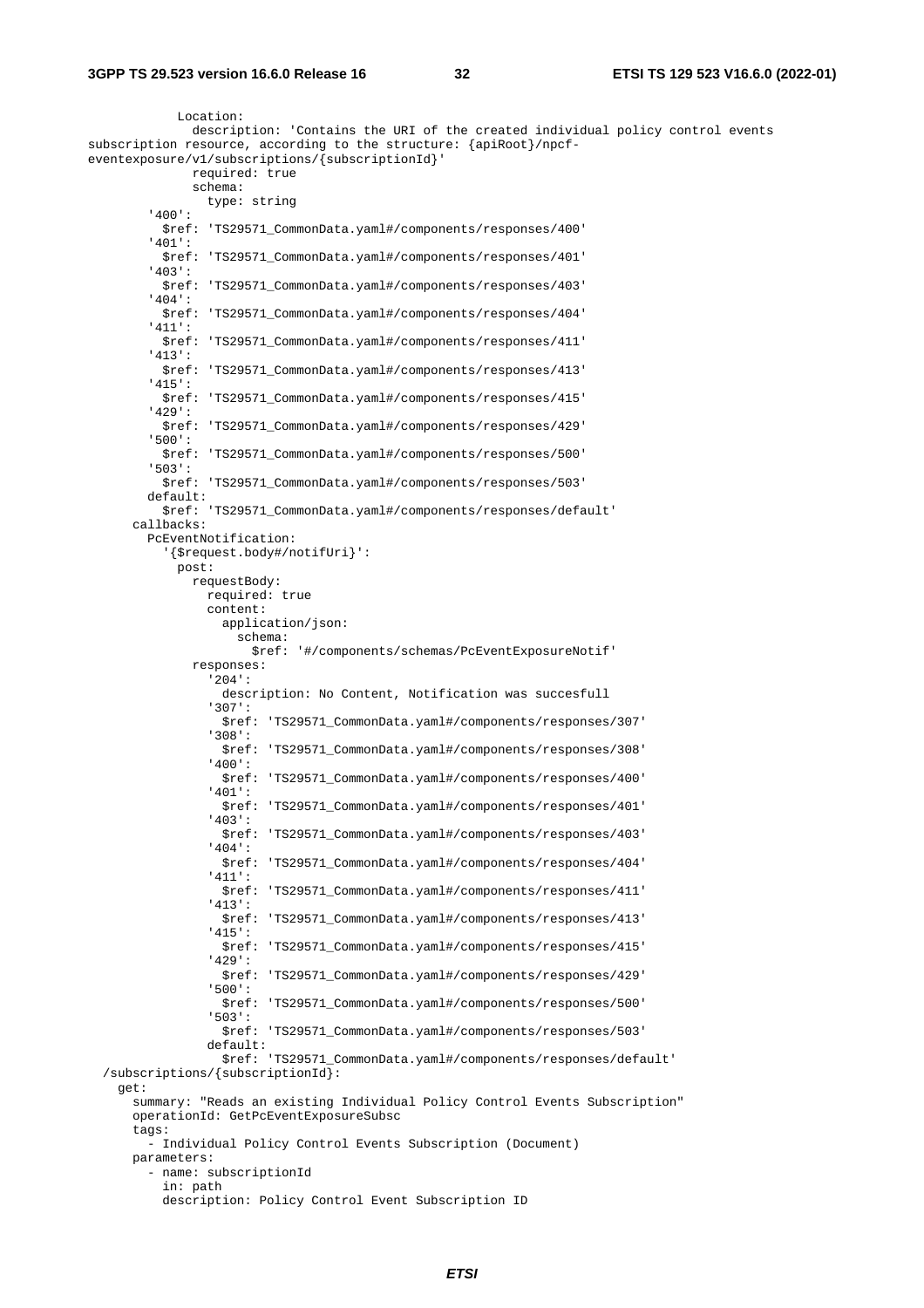required: true schema: type: string responses: '200': description: OK. Resource representation is returned content: application/json: schema: \$ref: '#/components/schemas/PcEventExposureSubsc' '307': \$ref: 'TS29571\_CommonData.yaml#/components/responses/307' '308': \$ref: 'TS29571\_CommonData.yaml#/components/responses/308' '400': \$ref: 'TS29571\_CommonData.yaml#/components/responses/400' '401': \$ref: 'TS29571\_CommonData.yaml#/components/responses/401' '403': \$ref: 'TS29571\_CommonData.yaml#/components/responses/403' '404': \$ref: 'TS29571\_CommonData.yaml#/components/responses/404' '406': \$ref: 'TS29571\_CommonData.yaml#/components/responses/406' '429': \$ref: 'TS29571\_CommonData.yaml#/components/responses/429' '500': \$ref: 'TS29571\_CommonData.yaml#/components/responses/500' '503': \$ref: 'TS29571\_CommonData.yaml#/components/responses/503' default: \$ref: 'TS29571\_CommonData.yaml#/components/responses/default' put: summary: "Modifies an existing Individual Policy Control Events Subscription " operationId: PutPcEventExposureSubsc tags: - Individual Policy Control Events Subscription (Document) requestBody: required: true content: application/json: schema: \$ref: '#/components/schemas/PcEventExposureSubsc' parameters: - name: subscriptionId in: path description: Policy Control Event Subscription ID required: true schema: type: string responses: '200': description: OK. Resource was succesfully modified and representation is returned content: application/json: schema: \$ref: '#/components/schemas/PcEventExposureSubsc' '204': description: No Content. Resource was succesfully modified '307': \$ref: 'TS29571\_CommonData.yaml#/components/responses/307' '308': \$ref: 'TS29571\_CommonData.yaml#/components/responses/308' '400': \$ref: 'TS29571\_CommonData.yaml#/components/responses/400' '401': \$ref: 'TS29571\_CommonData.yaml#/components/responses/401' '403': \$ref: 'TS29571\_CommonData.yaml#/components/responses/403' '404': \$ref: 'TS29571\_CommonData.yaml#/components/responses/404' '411': \$ref: 'TS29571\_CommonData.yaml#/components/responses/411' '413': \$ref: 'TS29571\_CommonData.yaml#/components/responses/413' '415': \$ref: 'TS29571\_CommonData.yaml#/components/responses/415' '429':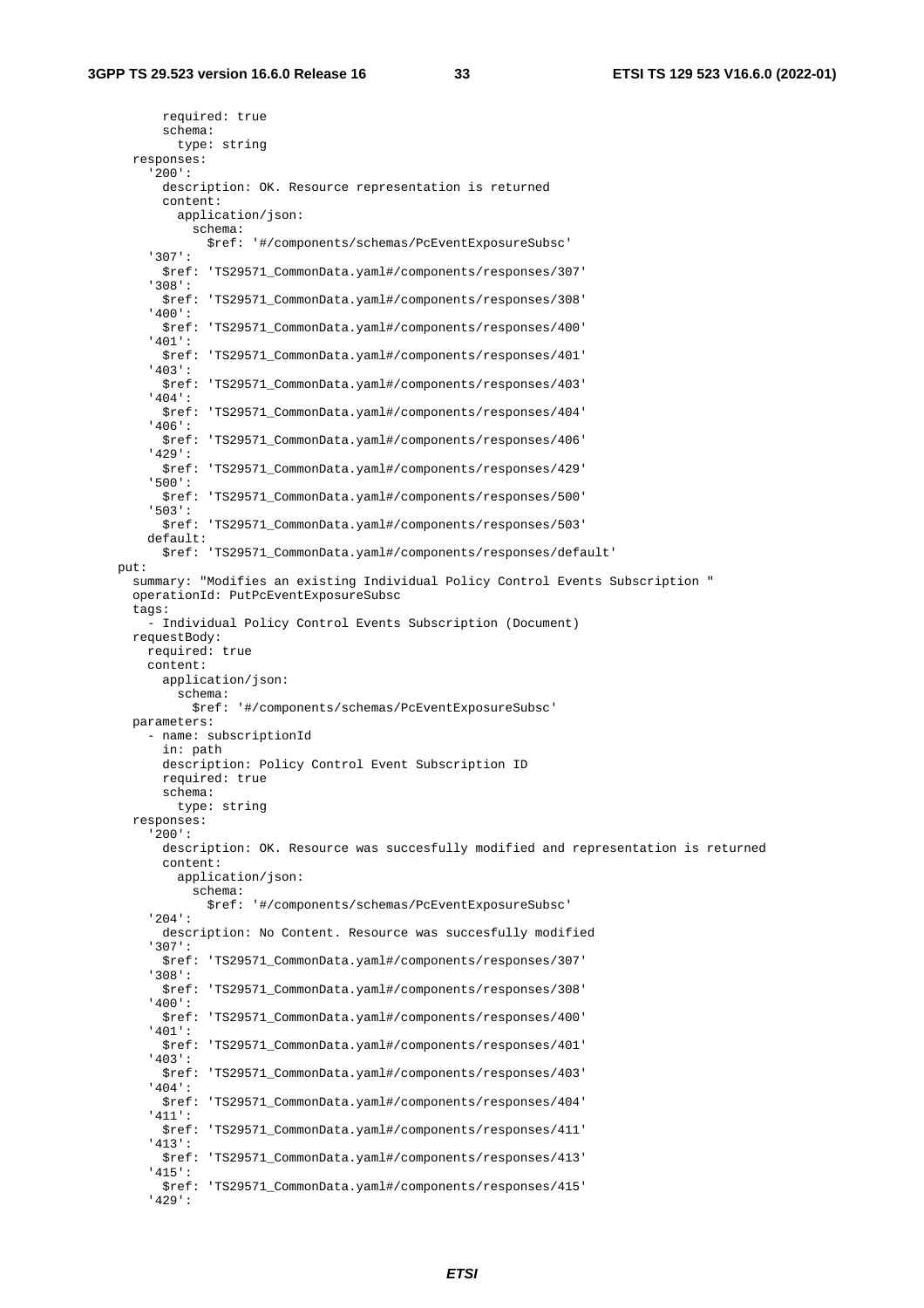#### **3GPP TS 29.523 version 16.6.0 Release 16 34 ETSI TS 129 523 V16.6.0 (2022-01)**

 \$ref: 'TS29571\_CommonData.yaml#/components/responses/429' '500': \$ref: 'TS29571\_CommonData.yaml#/components/responses/500' '503': \$ref: 'TS29571\_CommonData.yaml#/components/responses/503' default: \$ref: 'TS29571\_CommonData.yaml#/components/responses/default' delete: summary: "Cancels an existing Individual Policy Control Events Subscription " operationId: DeletePcEventExposureSubsc tags: - Individual Policy Control Events Subscription (Document) parameters: - name: subscriptionId in: path description: Policy Control Event Subscription ID required: true schema: type: string responses: '204': description: No Content. Resource was succesfully deleted '307': \$ref: 'TS29571\_CommonData.yaml#/components/responses/307' '308': \$ref: 'TS29571\_CommonData.yaml#/components/responses/308' '400': \$ref: 'TS29571\_CommonData.yaml#/components/responses/400' '401': \$ref: 'TS29571\_CommonData.yaml#/components/responses/401' '403': \$ref: 'TS29571\_CommonData.yaml#/components/responses/403' '404': \$ref: 'TS29571\_CommonData.yaml#/components/responses/404' '429': \$ref: 'TS29571\_CommonData.yaml#/components/responses/429' '500': \$ref: 'TS29571\_CommonData.yaml#/components/responses/500' '503': \$ref: 'TS29571\_CommonData.yaml#/components/responses/503' default: \$ref: 'TS29571\_CommonData.yaml#/components/responses/default' components: securitySchemes: oAuth2ClientCredentials: type: oauth2 flows: clientCredentials: tokenUrl: '{nrfApiRoot}/oauth2/token' scopes: npcf-eventexposure: Access to the Npcf\_EventExposure API. schemas: PcEventExposureNotif: type: object properties: notifId: type: string eventNotifs: type: array items: \$ref: '#/components/schemas/PcEventNotification' minItems: 1 required: - notifId - eventNotifs PcEventExposureSubsc: type: object properties: eventSubs: type: array items: \$ref: '#/components/schemas/PcEvent'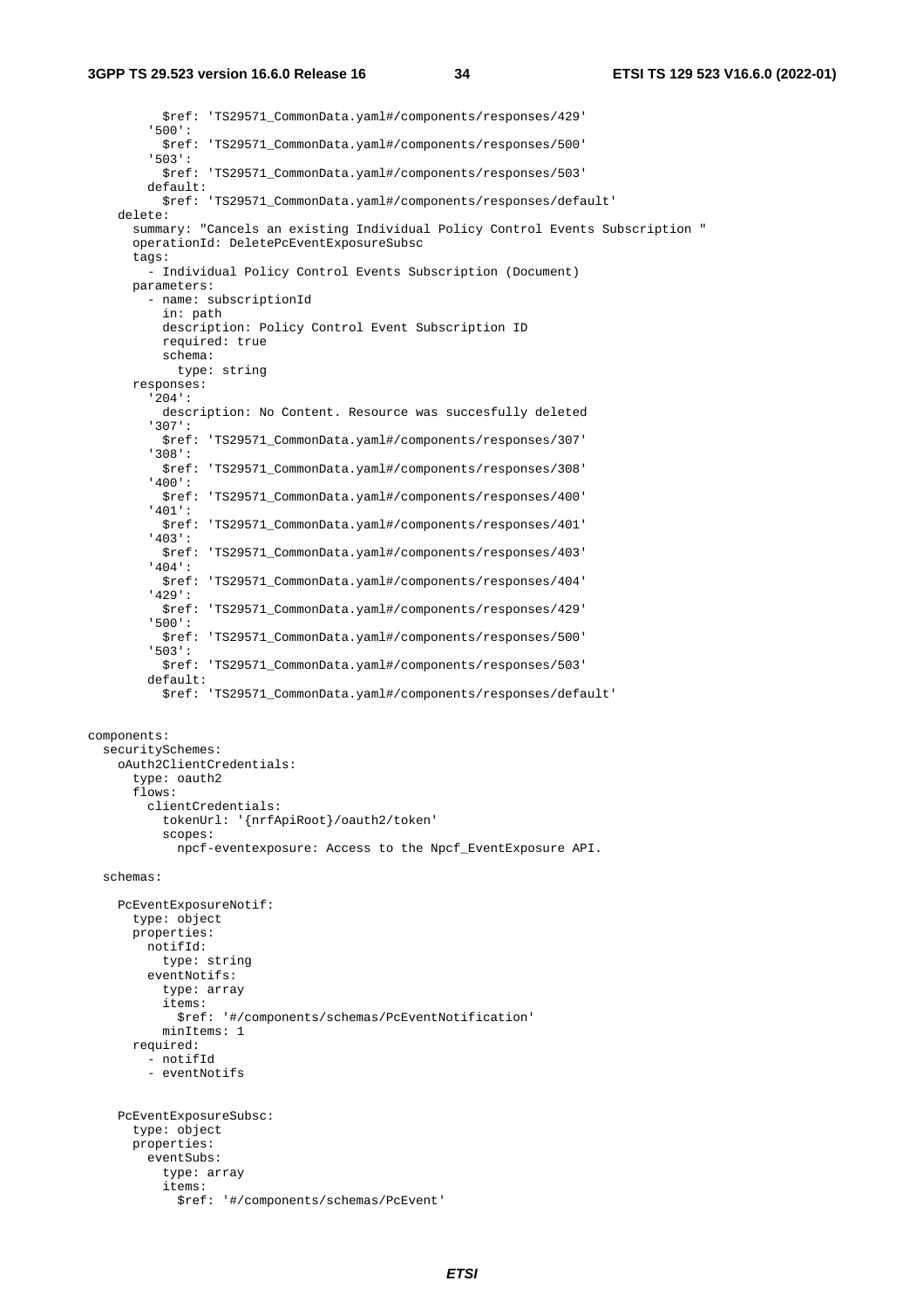minItems: 1 eventsRepInfo: \$ref: '#/components/schemas/ReportingInformation' groupId: \$ref: 'TS29571\_CommonData.yaml#/components/schemas/GroupId' filterDnns: type: array items: \$ref: 'TS29571\_CommonData.yaml#/components/schemas/Dnn' minItems: 1 filterSnssais: type: array items: \$ref: 'TS29571\_CommonData.yaml#/components/schemas/Snssai' minItems: 1 filterServices: type: array items: \$ref: '#/components/schemas/ServiceIdentification' minItems: 1 notifUri: \$ref: 'TS29571\_CommonData.yaml#/components/schemas/Uri' notifId: type: string suppFeat: \$ref: 'TS29571\_CommonData.yaml#/components/schemas/SupportedFeatures' required: - eventSubs - notifId - notifUri ReportingInformation: type: object properties: immRep: type: boolean notifMethod: \$ref: 'TS29508\_Nsmf\_EventExposure.yaml#/components/schemas/NotificationMethod' maxReportNbr: \$ref: 'TS29571\_CommonData.yaml#/components/schemas/Uinteger' monDur: \$ref: 'TS29571\_CommonData.yaml#/components/schemas/DateTime' repPeriod: \$ref: 'TS29571\_CommonData.yaml#/components/schemas/DurationSec' sampRatio: \$ref: 'TS29571\_CommonData.yaml#/components/schemas/SamplingRatio' grpRepTime: \$ref: 'TS29571\_CommonData.yaml#/components/schemas/DurationSec' ServiceIdentification: type: object properties: servEthFlows: type: array items: \$ref: '#/components/schemas/EthernetFlowInfo' min<sub>Ttems</sub>: 1 servIpFlows: type: array items: \$ref: '#/components/schemas/IpFlowInfo' minItems: 1 afAppId: \$ref: 'TS29514\_Npcf\_PolicyAuthorization.yaml#/components/schemas/AfAppId' # All conditions in allOf must be met  $a110f:$  # First condition is that servEthFlows and servIpFlows are mutually exclusive - not: required: [servEthFlows, servIpFlows] # Second condition is that at least one the servEthFlows, servIpFlows and afAppId shall be present - anyOf: - required: [servEthFlows] - required: [servIpFlows] - required: [afAppId] EthernetFlowInfo: type: object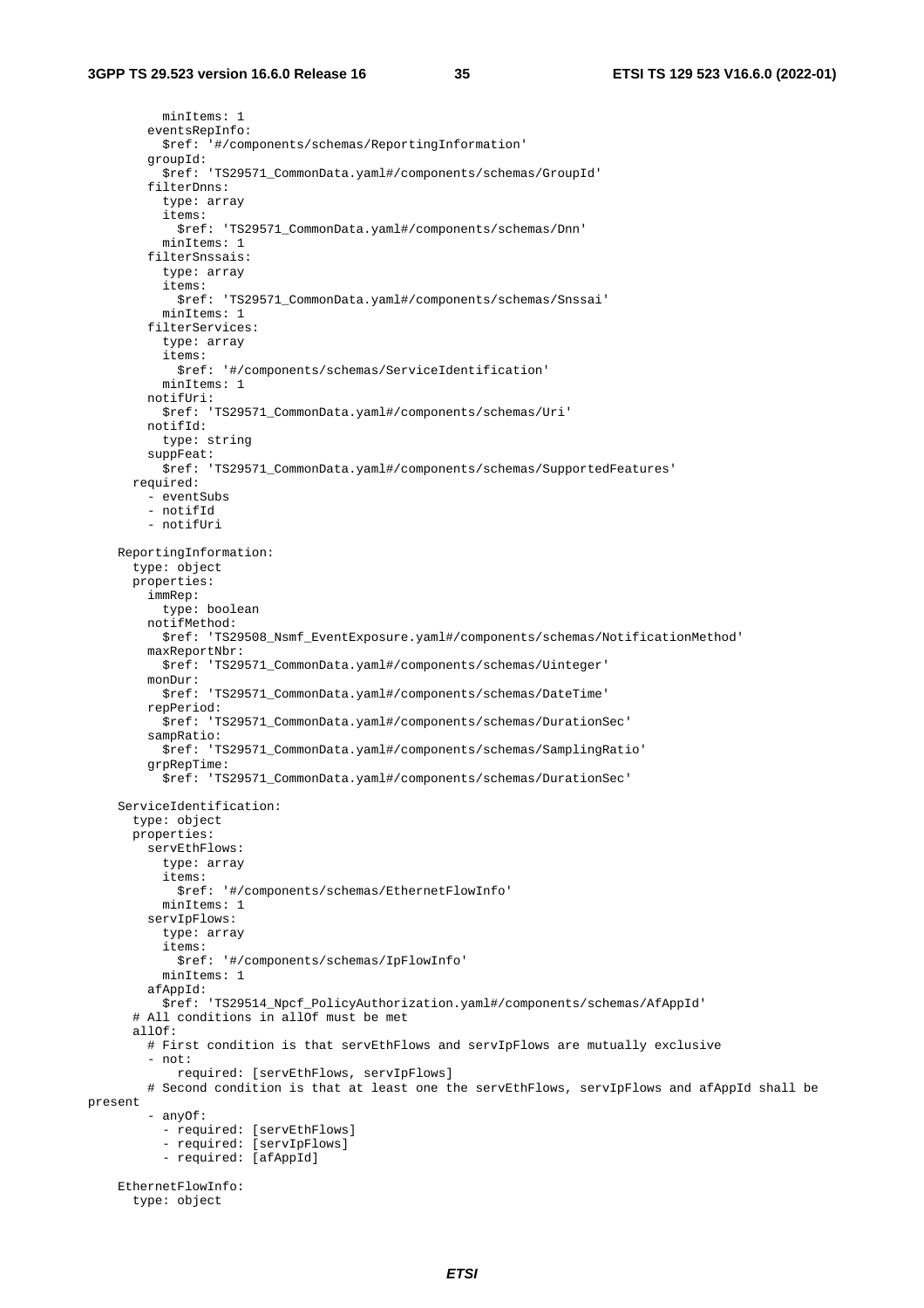properties: ethFlows: type: array items: \$ref: 'TS29514\_Npcf\_PolicyAuthorization.yaml#/components/schemas/EthFlowDescription' minItems: 1 maxItems: 2 flowNumber: type: integer required: - flowNumber IpFlowInfo: type: object properties: ipFlows: type: array items: \$ref: 'TS29514\_Npcf\_PolicyAuthorization.yaml#/components/schemas/FlowDescription' minItems: 1 maxItems: 2 flowNumber: type: integer required: - flowNumber PcEventNotification: type: object properties: event: \$ref: '#/components/schemas/PcEvent' accType: \$ref: 'TS29571\_CommonData.yaml#/components/schemas/AccessType' addAccessInfo: \$ref: 'TS29512\_Npcf\_SMPolicyControl.yaml#/components/schemas/AdditionalAccessInfo' relAccessInfo: \$ref: 'TS29512\_Npcf\_SMPolicyControl.yaml#/components/schemas/AdditionalAccessInfo' anGwAddr: \$ref: 'TS29514\_Npcf\_PolicyAuthorization.yaml#/components/schemas/AnGwAddress' ratType: \$ref: 'TS29571\_CommonData.yaml#/components/schemas/RatType' plmnId: \$ref: 'TS29571\_CommonData.yaml#/components/schemas/PlmnIdNid' supi: \$ref: 'TS29571\_CommonData.yaml#/components/schemas/Supi' gpsi: \$ref: 'TS29571\_CommonData.yaml#/components/schemas/Gpsi' timeStamp: \$ref: 'TS29571\_CommonData.yaml#/components/schemas/DateTime' pduSessionInfo: \$ref: '#/components/schemas/PduSessionInformation' repServices: \$ref: '#/components/schemas/ServiceIdentification' required: - event - timeStamp PduSessionInformation: type: object properties: snssai: \$ref: 'TS29571\_CommonData.yaml#/components/schemas/Snssai' dnn: \$ref: 'TS29571\_CommonData.yaml#/components/schemas/Dnn' ueIpv4: \$ref: 'TS29571\_CommonData.yaml#/components/schemas/Ipv4Addr' ueIpv6: \$ref: 'TS29571\_CommonData.yaml#/components/schemas/Ipv6Prefix' ipDomain: type: string ueMac: \$ref: 'TS29571\_CommonData.yaml#/components/schemas/MacAddr48' required: - snssai - dnn oneOf: - required: [ueMac] - anyOf: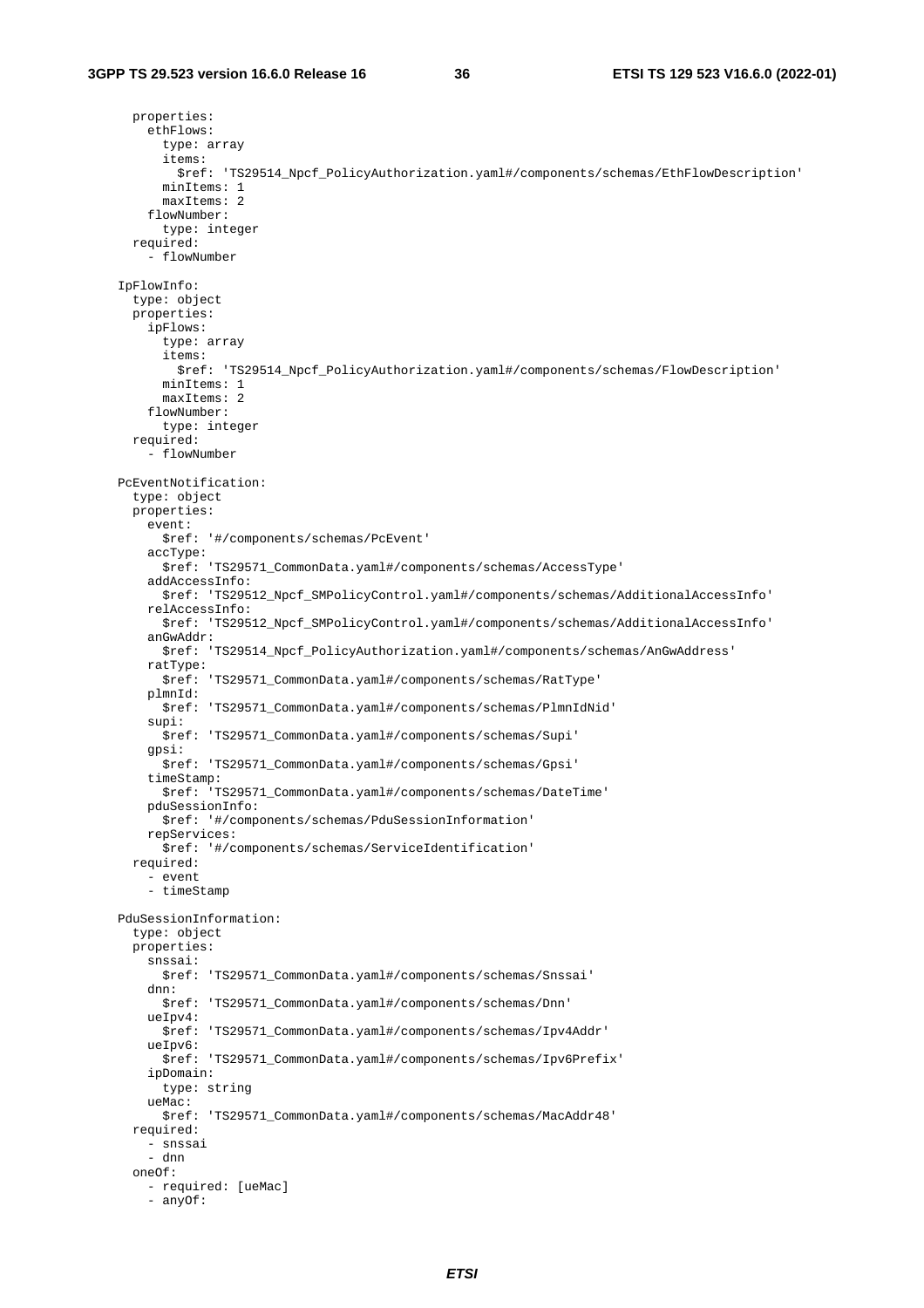- required: [ueIpv4] - required: [ueIpv6]

# Simple data types and Enumerations

 PcEvent: anyOf: - type: string enum: - AC\_TY\_CH - PLMN\_CH

- type: string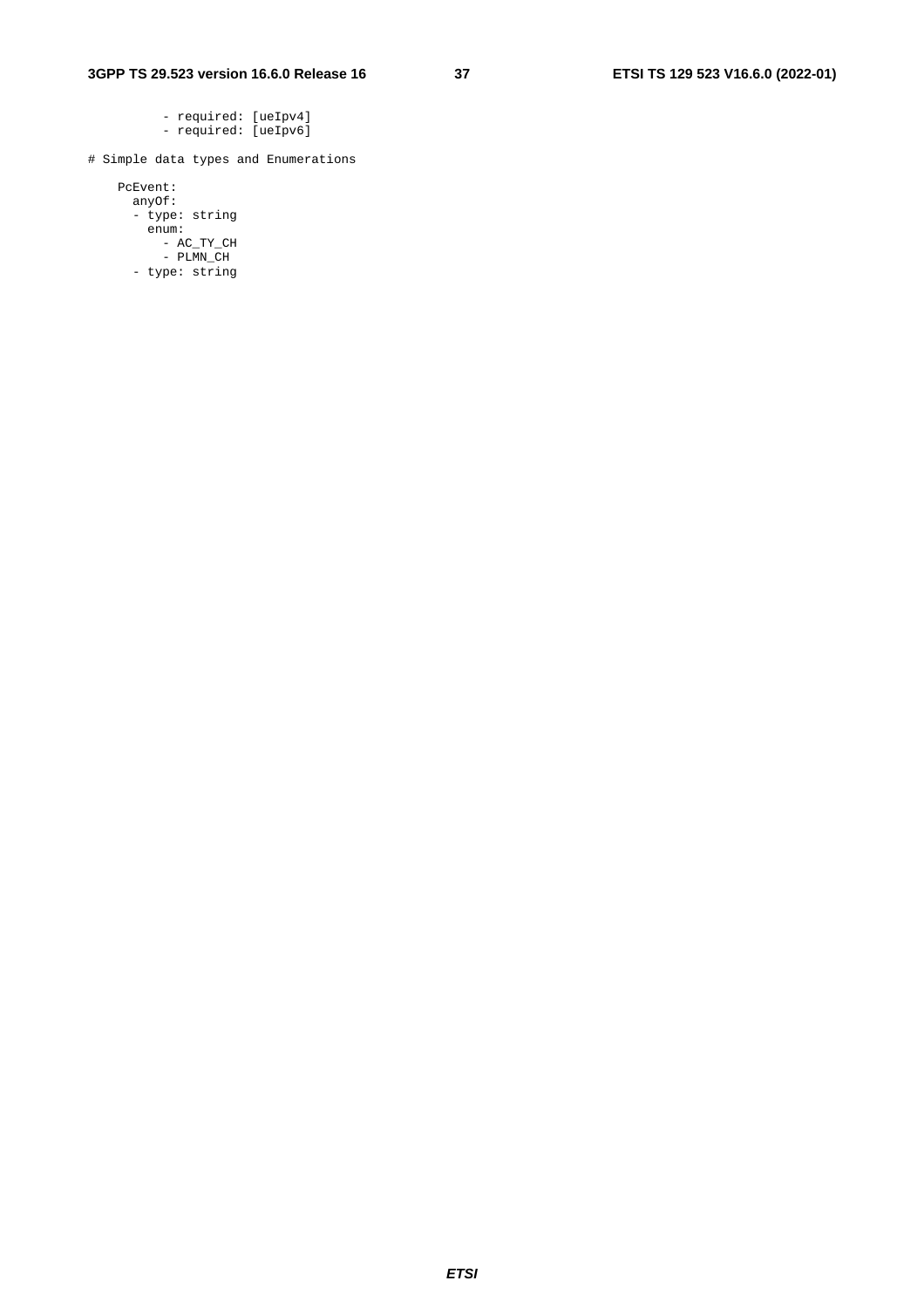# Annex B (informative): Change history

| <b>Change history</b> |                |               |           |                |                |                                                                          |                       |
|-----------------------|----------------|---------------|-----------|----------------|----------------|--------------------------------------------------------------------------|-----------------------|
| Date                  | <b>Meeting</b> | <b>TDoc</b>   | <b>CR</b> | Rev            | Cat            | Subject/Comment                                                          | <b>New</b><br>version |
| $2018 - 11$           |                |               |           |                |                | TS skeleton of Policy Event Exposure Service specification               | 0.0.0                 |
| 2018-11               | CT3#99         | C3-187718     |           |                |                | API Introduction and Usage of HTTP for new PCF TS                        |                       |
| 2018-11               | CT3#99         | C3-187416     |           |                |                | Npcf_EventExposure Resources Definition and Error handling               |                       |
| 2018-11               | CT3#99         | $C3 - 187419$ |           |                |                | Npcf_EventExposure, Policy Control Event Notification                    | 1.0.0                 |
| 2018-11               | CT3#99         | C3-187675     |           |                |                | Npcf_EventExposure Service Description                                   | 1.0.0                 |
| 2018-11               | CT3#99         | C3-187717     |           |                |                | Npcf_EventExposure Service Operations and Data Structures                | 1.0.0                 |
| 2018-11               | CT3#99         | C3-187734     |           |                |                | Npcf_EventExposure, OpenAPI                                              | 1.0.0                 |
| $2018 - 11$           | CT3#99         | C3-187677     |           |                |                | Npcf_EventExposure, Security                                             | 1.0.0                 |
| 2018-12               | CT#82          | CP-183131     |           |                |                | TS sent to plenary for information and approval                          | 1.0.0                 |
| 2018-12               | CT#82          | CP-183166     |           |                |                | Npcf_EventExposure, OpenAPI                                              | 1.1.0                 |
| 2018-12               | CT#82          | CP-183251     |           |                |                | TS number assigned in the plenary for approval                           | 1.1.0                 |
| 2018-12               | CT#82          | CP-183253     |           |                |                | TS approved by plenary                                                   | 15.0.0                |
| 2019-03               | CP#83          | CP-190112     | 0001      | 1              | F              | Handling of IPdomain and UE addresses in Npcf_EventExposure<br>service   | 15.1.0                |
| 2019-03               | CT#83          | CP-190160     | 0002      | 3              | $\overline{F}$ | Correction on Presence conditions for ServiceIdentification data<br>type | 15.1.0                |
| $2019 - 03$           | CT#83          | CP-190112     | 0003      | 1              | F              | Handling of UE identities in Npcf_EventExposure service                  | 15.1.0                |
| 2019-03               | CP#83          | CP-190112     | 0004      |                | F              | Correction on the handling of access type change                         | 15.1.0                |
| 2019-03               | CT#83          | CP-190112     | 0005      | $\blacksquare$ | F              | Correction of OpenAPI errors                                             | 15.1.0                |
| 2019-03               | CP#83          | CP-190161     | 0006      | 1              | F              | OpenAPI Version number updates                                           | 15.1.0                |
| 2019-06               | CT#84          | CP-191081     | 0007      | $\overline{1}$ | F              | Report ePDG address                                                      | 15.2.0                |
| 2019-06               | CT#84          | CP-191081     | 0008      |                | F              | Storage of OpenAPI specification file                                    | 15.2.0                |
| 2019-06               | CT#84          | CP-191081     | 0009      | $\overline{c}$ | F              | Correction to the notification procedure                                 | 15.2.0                |
| 2019-06               | CT#84          | CP-191081     | 0010      |                | F              | Correction on PCF event exposure service                                 | 15.2.0                |
| 2019-06               | CT#84          | CP-191081     | 0011      | $\overline{2}$ | F              | Precedence of OpenAPI file                                               | 15.2.0                |
| 2019-06               | CT#84          | CP-191182     | 0012      | $\overline{2}$ | F              | Copyright note in YAML file                                              | 15.2.0                |
| 2019-06               | CT#84          | CP-191081     | 0013      | $\mathbf{1}$   | F              | OpenAPI Version number update                                            | 15.2.0                |
| 2019-09               | CT#85          | CP-192156     | 0014      | $\mathbf{1}$   | B              | Support of a set of MAC addresses in traffic filter                      | 16.0.0                |
| 2019-09               | CT#85          | CP-192157     | 0015      | $\overline{1}$ | B              | Enhancement of event reporting information                               | 16.0.0                |
| 2019-09               | CT#85          | CP-192173     | 0016      |                | F              | OpenAPI version update                                                   | 16.0.0                |
| 2020-03               | <b>CT#87e</b>  | CP-200207     | 0018      |                | B              | <b>DNN Clarification</b>                                                 | 16.1.0                |
| 2020-06               | CT#88e         | CP-201252     | 0019      |                | B              | Adding support of NID                                                    | 16.2.0                |
| 2020-06               | CT#88e         | CP-201229     | 0020      |                | $\frac{3}{5}$  | Access Type Report for a MA PDU session                                  | 16.2.0                |
| 2020-06               | CT#88e         | CP-201244     | 0021      | $\overline{1}$ | F              | Storage of YAML files in ETSI Forge                                      | 16.2.0                |
| 2020-06               | CT#88e         | CP-201256     | 0022      | $\mathbf{1}$   | F              | URI of the Npcf_EventExposure service                                    | 16.2.0                |
| 2020-06               | CT#88e         | CP-201223     | 0024      | $\mathbf{1}$   | Α              | suppFeat within PcEventExposureSubsc                                     | 16.2.0                |
| 2020-06               | CT#88e         | CP-201244     | 0025      | $\mathbf{1}$   | F              | Supported headers, Resource Data type                                    | 16.2.0                |
| 2020-06               | CT#88e         | CP-201255     | 0027      |                | F              | Update of OpenAPI version and TS version in externalDocs Field           | 16.2.0                |
| 2020-09               | CT#89e         | CP-202055     | 0031      | $\mathbf{1}$   | Α              | Resource URI for individual subscription                                 | 16.3.0                |
| 2020-12               | CT#90e         | CP-203075     | 0032      | $\overline{2}$ | F              | Essential corrections and alignments                                     | 16.4.0                |
| 2020-12               | CT#90e         | CP-203139     | 0034      | $\mathbf{1}$   | F              | Storage of YAML files in ETSI Forge                                      | 16.4.0                |
| 2020-12               | CT#90e         | CP-203110     | 0038      | $\mathbf{1}$   | F              | Correction to support Stateless NFs                                      | 16.4.0                |
| 2020-12               | CT#90e         | CP-203152     | 0040      |                | F              | Update of OpenAPI version and TS version in externalDocs field           | 16.4.0                |
| 2021-06               | CT#92e         | CP-211200     | 0050      | 1              | F              | Redirect responses with "application/json" media type                    | 16.5.0                |
| 2021-06               | CT#92e         | CP-211264     | 0054      |                | F              | Update of OpenAPI version and TS version in externalDocs field           | 16.5.0                |
| 2021-12               | CT#94e         | CP-213226     | 0062      |                | F              | Corrections in PCF event exposure NF service consumers                   | 16.6.0                |